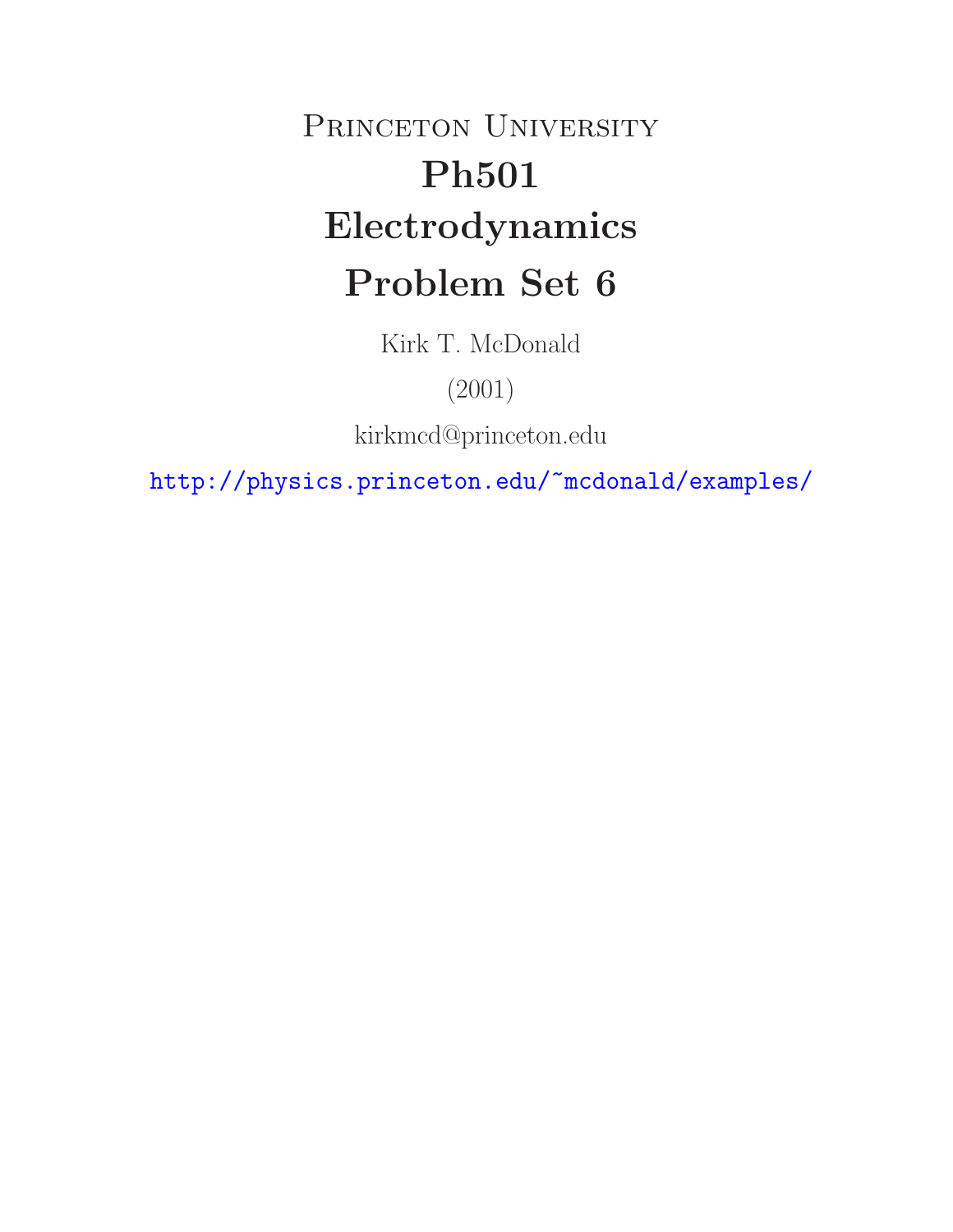1. a) The intensity of sunlight at the Earth's orbit is  $\approx 1.4 \times 10^6 \text{ erg/s/cm}^2$ . What size chunk of earth ( $\rho \approx 5 \text{ g/cm}^3$ ) could be levitated without orbiting, but at the radius of the Earth's orbit?

b) **Newton's Rings**. Explain briefly whether a dark or bright spot appears at the center, when viewing the reflected and transmitted fringe patterns in the apparatus sketched on the left. Ignore multiple reflections inside the glass in both parts b) and c).



c) **Lloyd's Mirror**. Explain whether a dark or bright spot appears at the base of the screen in the apparatus sketched on the right.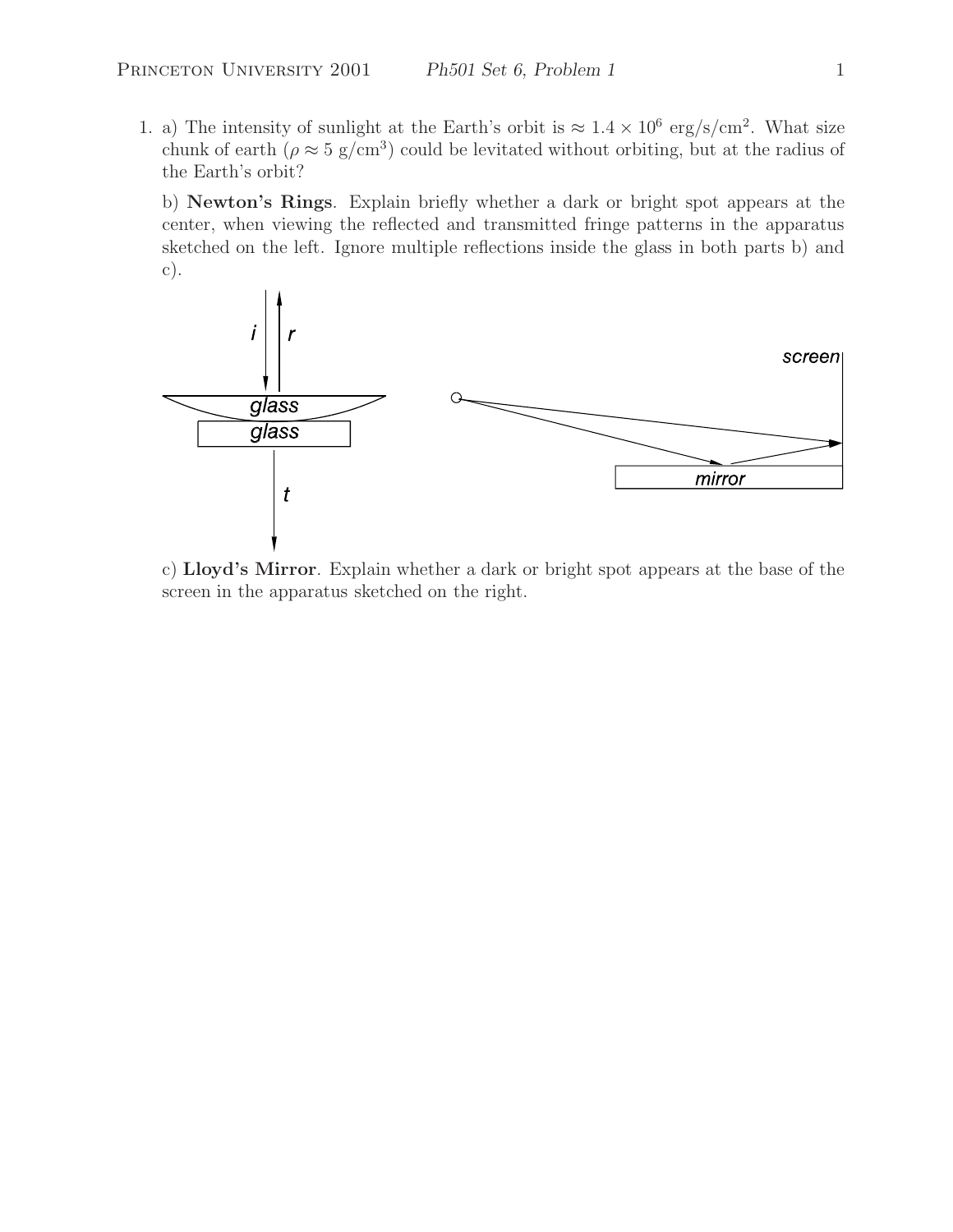2. Carry out the derivation of Fresnel's equations by matching the fields at the dielectric boundary, as discussed on p. 143 of the Notes. Deduce the four ratios:

$$
\frac{E_{0r}}{E_{0i}}, \qquad \frac{E_{0t}}{E_{0i}} \tag{1}
$$

for  $\mathbf{E}_i$  polarized parallel and perpendicular to the plane of incidence.

The derivation of Fresnel's equations from Maxwell's equation was first performed by Helmholtz.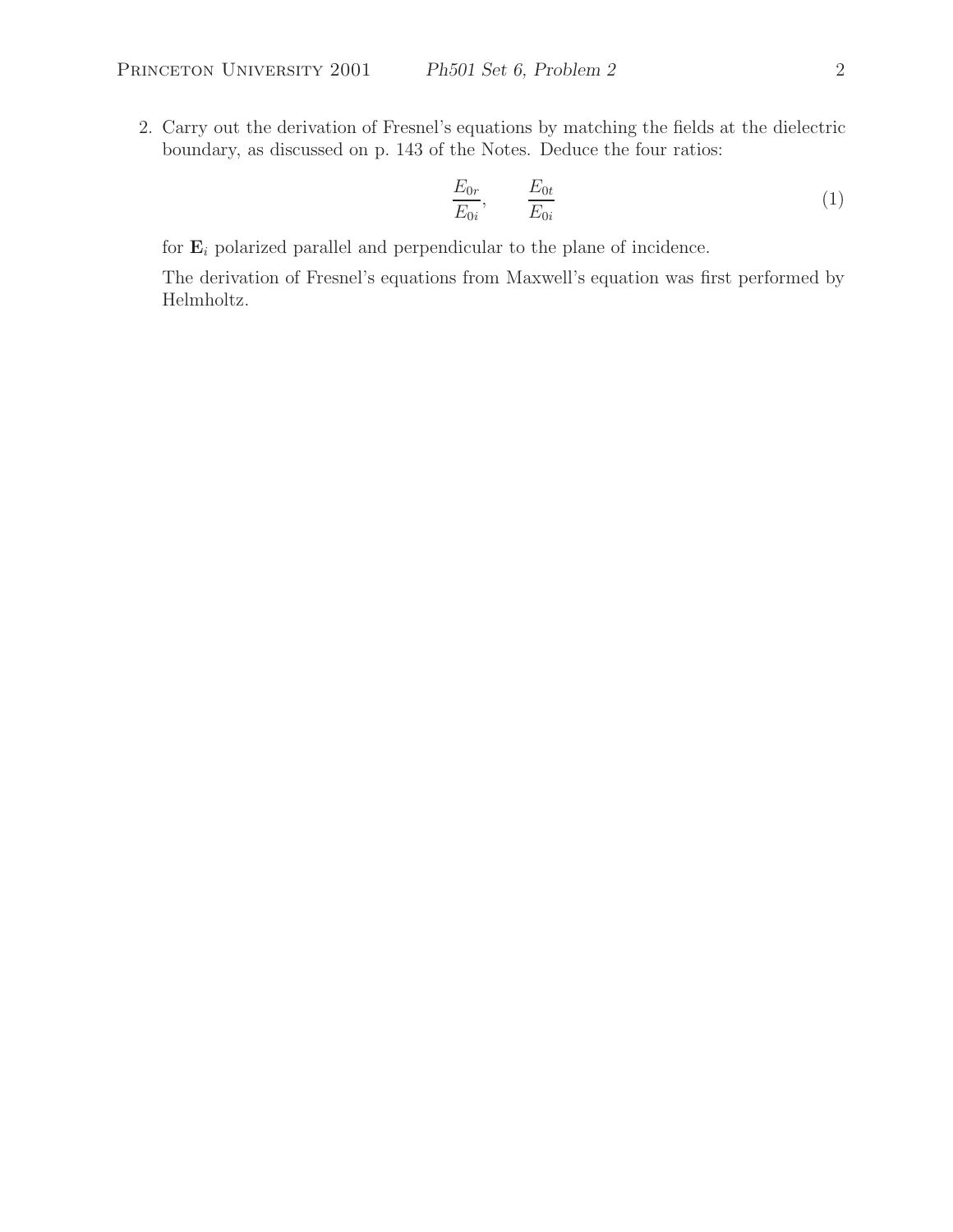### 3. **Fresnel's Rhomb.**



Linearly polarized light can be converted to circularly polarized light, and *vice versa*, with Fresnel's rhomb: a piece of glass cut in the shape of a rhombic prism.

If the glass has index of refraction  $n = 1.5$ , show that the angle  $\theta$  must be  $\approx 50.2^{\circ}$  or 53.3◦.

The effect is based on the phase change of totally internally reflected light. Hint: write

$$
E_{0r} = E_{0i}e^{-i\phi},\tag{2}
$$

with  $\phi_{\perp}(\phi_{\parallel})$  for **E**  $\perp$  (||) to the plane of incidence, and show that

$$
\tan\left(\frac{\phi_{\perp} - \phi_{\parallel}}{2}\right) = -\frac{\cos\theta_i\sqrt{\sin^2\theta_i - 1/n^2}}{\sin^2\theta_i}.
$$
\n(3)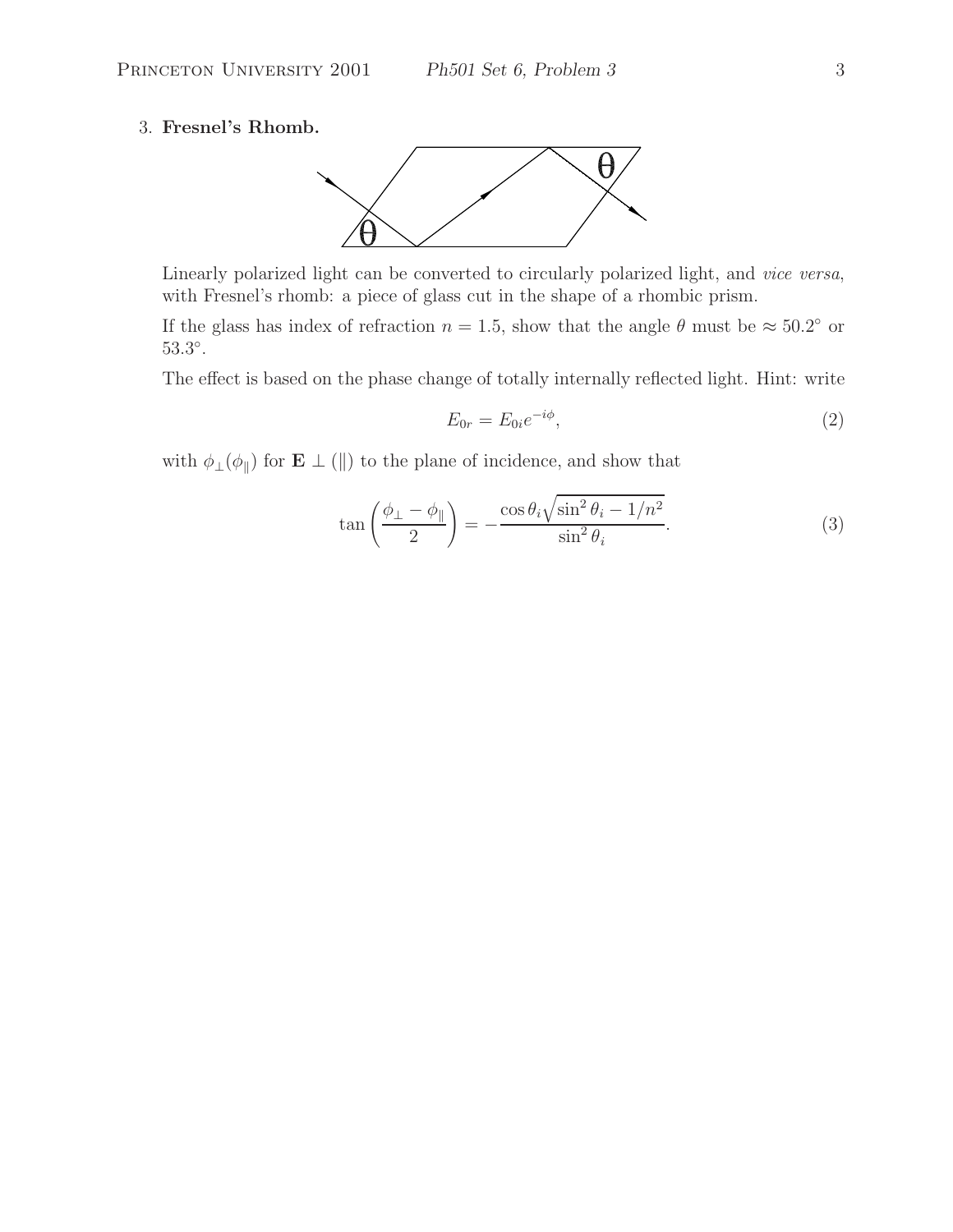4. (a) **More amplitude analysis.** On pp. 141-142 of the Notes, http://physics.princeton.edu/~mcdonald/examples/ph501/ph501lecture12.pdf we considered reflection and transmission at a dielectric boundary, using the amplitudes  $i, r$  and  $t$ , which are proportional to the electric fields of the incident, reflected, and transmitted waves, respectively.



We found that if  $i = 1$ , then

$$
|r|^2 = \frac{\sin^2(\theta_1 - \theta_2)}{\sin^2(\theta_1 + \theta_2)},
$$
 for **E**  $\perp$  to the plane of incidence, (4)

and

$$
|r|^2 = \frac{\tan^2(\theta_1 - \theta_2)}{\tan^2(\theta_1 + \theta_2)},
$$
 for **E** || to the plane of incidence. (5)

Can we deduce relations for the phases of  $r$  and  $t$ , and not merely their amplitudes? See sec. 33-6 of Vol. I of the *Feynman Lectures on Physics*,

http://www.feynmanlectures.caltech.edu/I\_33.html

Consider now an inverse situation:



If  $i'=1$ , then conservation of energy tells us that

$$
|r|^2 + |t|^2 = |r'|^2 + |t'|^2.
$$
 (6)

We can also consider something even more peculiar:

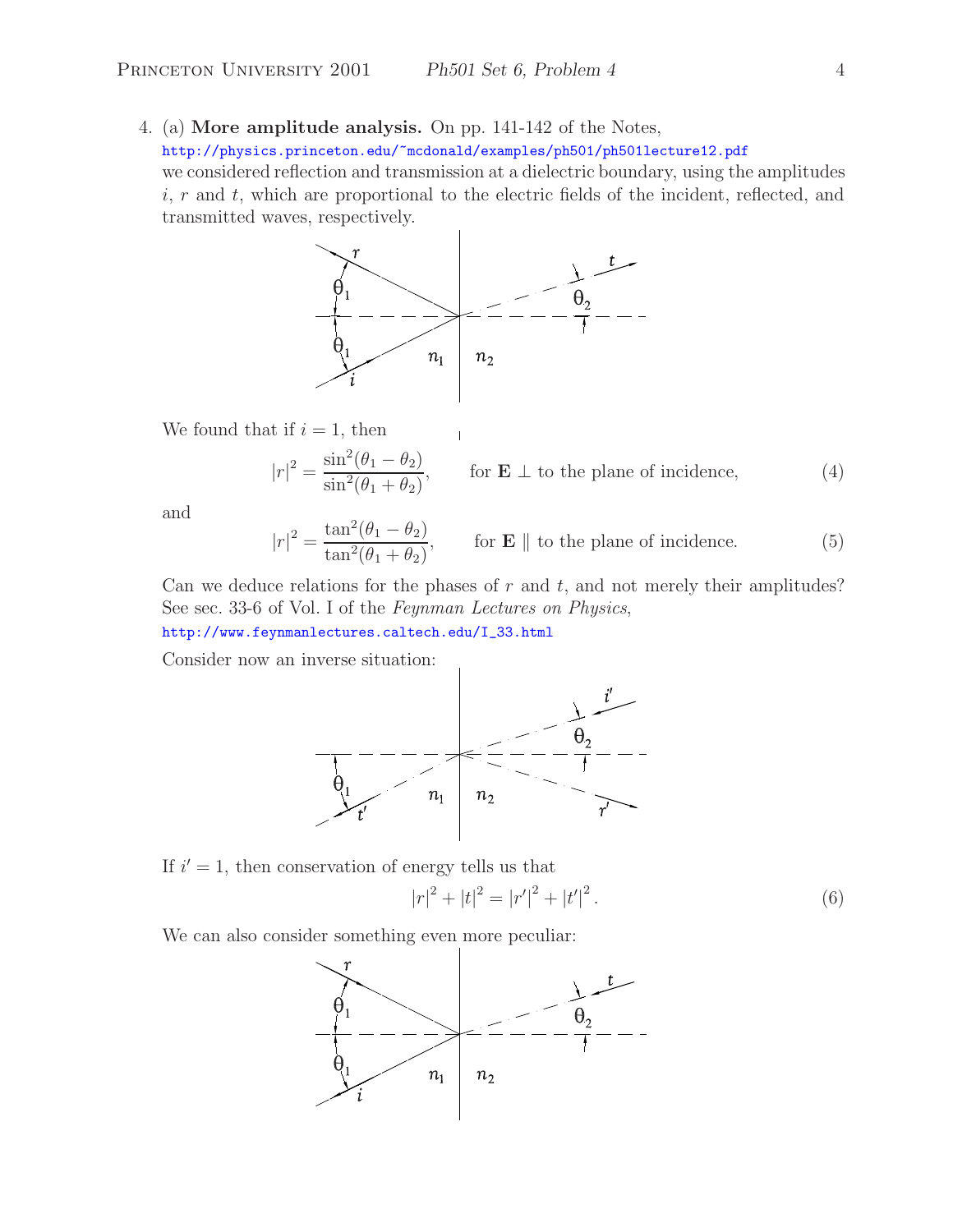This can be regarded as the "time reversal" of the original situation.

But, we also recognize this as the superposition of two more ordinary configurations:



In particular, if a wave of amplitude r were incident from side 1, then the transmitted wave would have amplitude  $rt$  in terms of our original definitions.

Show that this implies that r is real, while  $t' = t^*$ .

Hint: first deduce that  $r' = -r$  and  $|t'| = |t|$ . Then, multiply the relation  $1 = r^2 + tt'$ by its complex conjugate....

(b) **Dielectric Slab.** Consider a plate of thickness d of a dielectric with index of refraction  $n_2$ , surrounded by a medium of index  $n_1 = 1$ . A wave of unit amplitude is incident from below. Multiple reflections occur whose interference leads to the reflected and transmitted waves, being the sums of the amplitudes at the dashed wavefronts shown in the figure.



Show that the waves corresponding to a ray and its next higher-order neighbor have a phase difference  $2\Delta$  due to the different path lengths they have traveled, where

$$
\Delta = \frac{2\pi d \cos \theta_2}{\lambda_2},\tag{7}
$$

while the phase lag for the first transmitted ray compared to the case of no plate is  $\Delta - \Delta'$ , where

$$
\Delta' = \frac{2\pi d \cos \theta_1}{\lambda_1}.\tag{8}
$$

Define the total reflected and transmitted **amplitudes** to be  $R$  and  $T$ , respectively.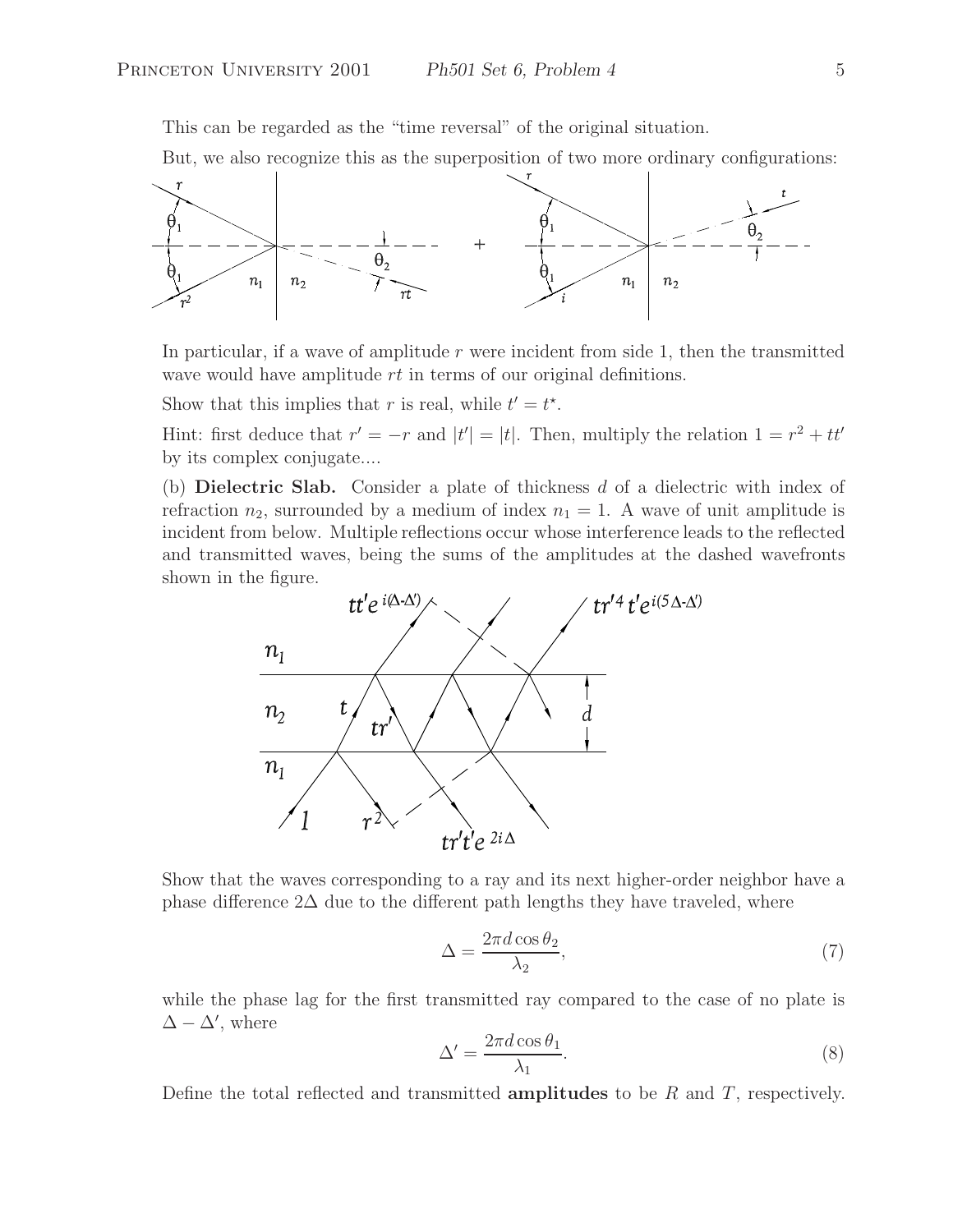Sum the partial amplitudes, and use the results of part (a) to show that

$$
R = \frac{r(1 - e^{2i\Delta})}{1 - r^2 e^{2i\Delta}}, \quad \text{and} \quad T = \frac{(1 - r^2)e^{i(\Delta - \Delta')}}{1 - r^2 e^{2i\Delta}},
$$
(9)

which obey energy conservation:  $|R|^2 + |T|^2 = 1$ .

The ratio of the reflected to transmitted amplitudes is

$$
\frac{R}{T} = \frac{r(1 - e^{2i\Delta})}{(1 - r^2)e^{i(\Delta - \Delta')}} = -\frac{2ie^{i\Delta'}r\sin\Delta}{1 - r^2}
$$
(10)

so there is a phase difference of  $\Delta' - \pi/2$  between amplitudes R and T. An experiment that would be sensitive to this phase difference could involve a second beam, incident on the beam splitter at angle  $\theta_1$ , but from the opposite side of the beam splitter **from the original input beam**. Then, the transmitted part of the first beam would interfere with the reflected part of the second beam. If the two input beams are "in phase" at, say, the midplane of the beam splitter, they would have a phase difference of  $\Delta'$  at the surface of the splitter onto which the second beam is incident. So, when considering the interference of the two beams, the phase  $\Delta'$  found in eq. (10) would drop out, and we should say that **there is an effective phase difference of** 90◦ **between the reflected and transmitted amplitudes in a beam splitter of finite thickness.** This 90° phase difference plays an important role when comparing the classical and quantum behavior of a beam splitter:

http://physics.princeton.edu/~mcdonald/examples/bunching.pdf

An argument due to Feynman [Chaps. 31 of Vol. 1 of the *Feynman Lectures on Physics*, http://www.feynmanlectures.caltech.edu/I\_31.html; also pp. 282-285, Lecture 23 of the Notes, http://physics.princeton.edu/~mcdonald/examples/ph501/ph501lecture23.pdf ] shows that R is i times a positive number, and hence that r is negative. Then, eqs. (4) and (5) lead to

$$
r = -\frac{\sin(\theta_1 - \theta_2)}{\sin(\theta_1 + \theta_2)}, \qquad \text{for } \mathbf{E} \perp \text{ to the plane of incidence,} \tag{11}
$$

and

$$
r = -\frac{\tan(\theta_1 - \theta_2)}{\tan(\theta_1 + \theta_2)}, \qquad \text{for } \mathbf{E} \parallel \text{ to the plane of incidence.} \tag{12}
$$

The expressions (9) for R and T are valid even if  $n_1 > n_2$ . Then, for large enough  $\theta_1$ , we expect total internal reflection.

In the Notes, we found for this case that

$$
\cos \theta_2 = i \sqrt{(n_1/n_2)^2 \sin^2 \theta_1 - 1},\tag{13}
$$

so eq. (7) gives

$$
\Delta = \frac{2\pi i d}{\lambda^2} \sqrt{(n_1/n_2)^2 \sin^2 \theta_1 - 1} \equiv i \frac{d}{\delta}.\tag{14}
$$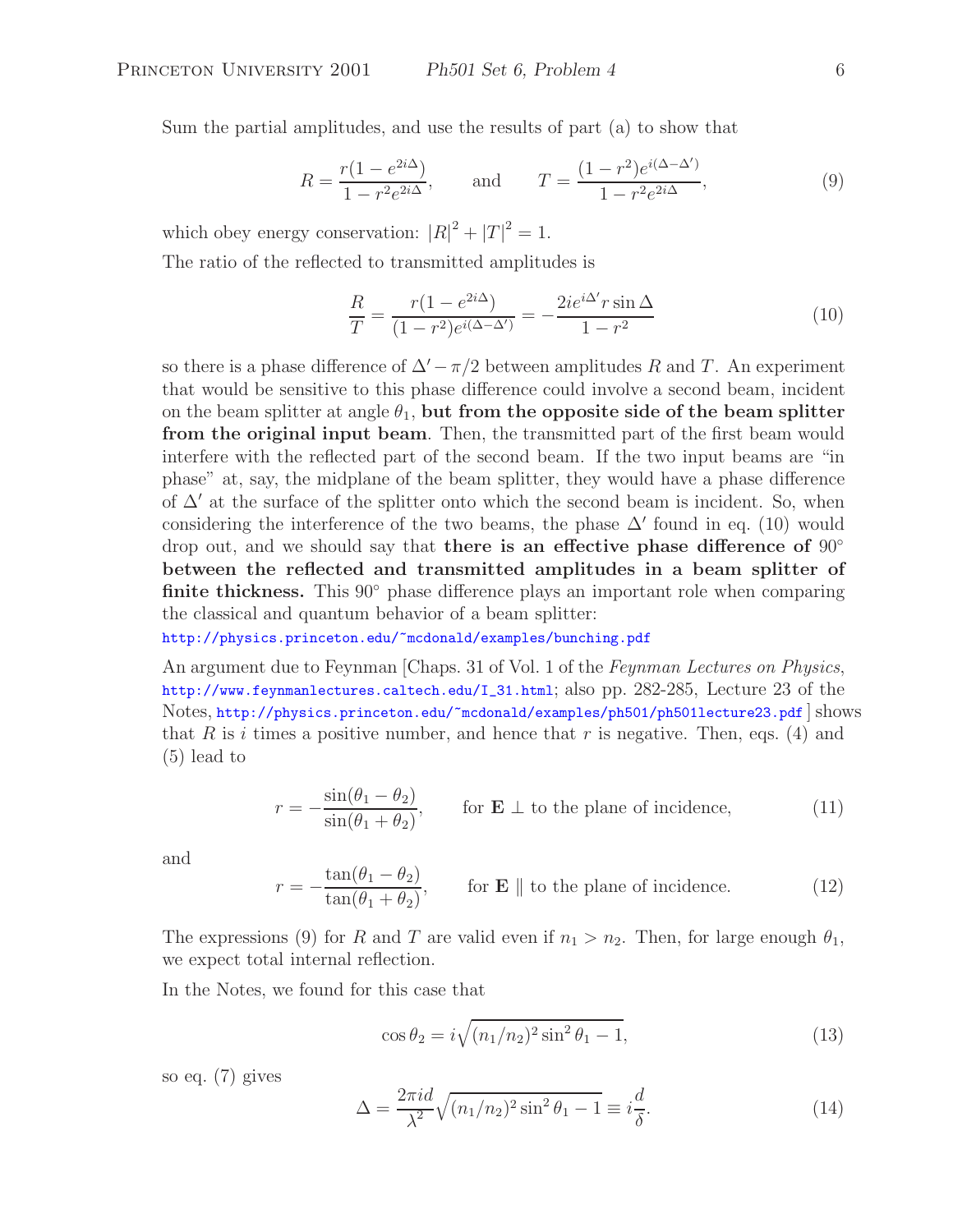Thus,

$$
T = \frac{(1 - r^2)e^{-d/\delta}e^{-i\Delta'}}{1 - r^2e^{-2d/\delta}} \to 0 \quad \text{as} \quad d \to \infty.
$$
 (15)

But for finite thickness  $d$  the transmitted amplitude is nonzero, even though we found no wave motion in medium 2 which traveled normal to the boundaries. This phenomenon is called "tunneling".

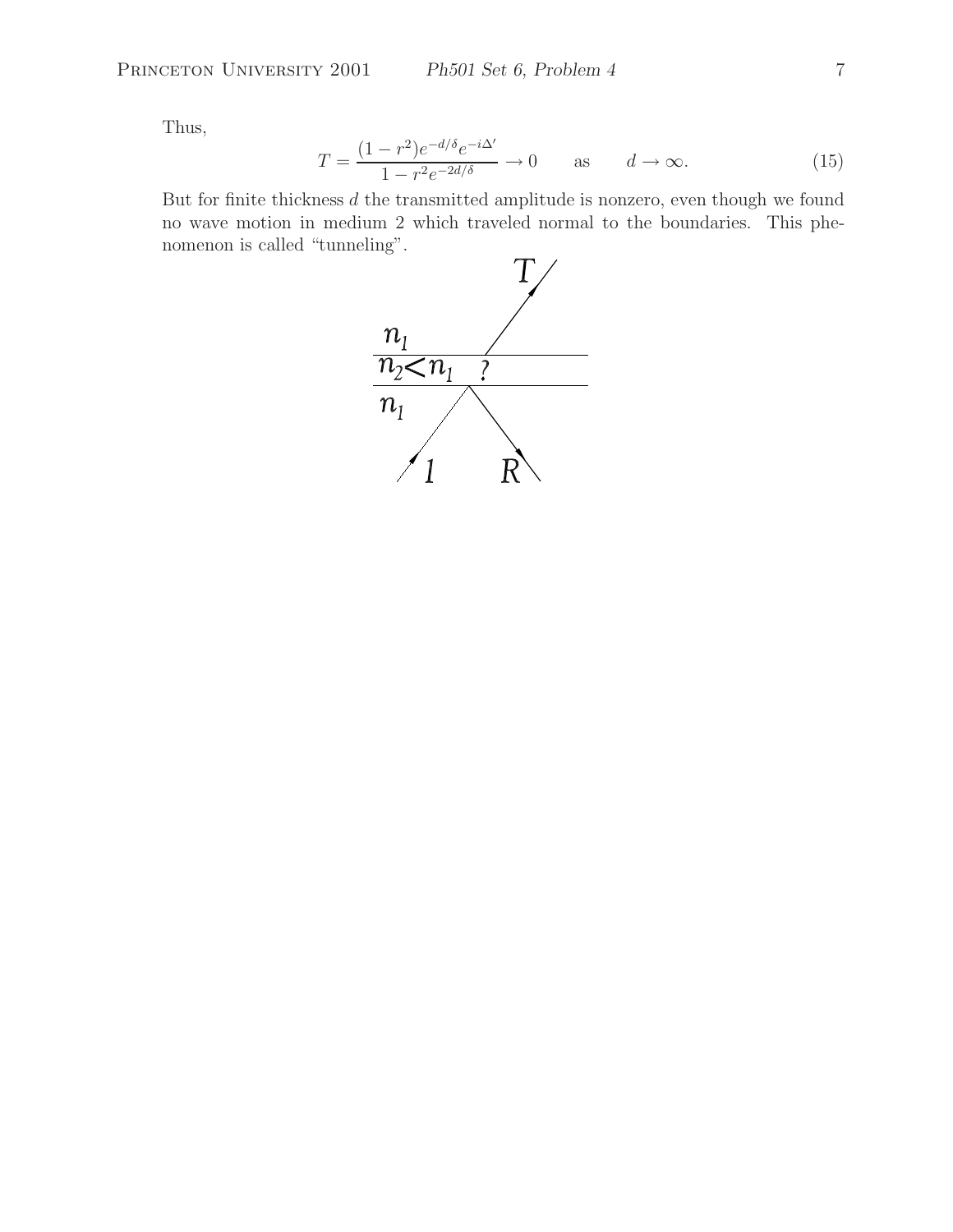# 5. (a) **Antireflection Coatings**

Suppose the slab of dielectric of prob. 4 separates media of indices  $n_1$  and  $n_3$ .



Show that the reflected and transmitted amplitudes obey

$$
R = \frac{r_{12} + r_{23}e^{2i\Delta}}{1 + r_{12}r_{23}e^{2i\Delta}}, \qquad T = \frac{t_{12}t_{23}e^{i\Delta}}{1 + r_{12}r_{23}e^{2i\Delta}},
$$
(16)

where  $r_{12}$  is the amplitude for a single reflection at boundary 1-2, *etc.* 

Consider the special case of normal incidence. Show that if  $n_2 = \sqrt{n_1 n_3}$  and  $d = \lambda_2/4$ , then  $R = 0$ , which is a prescription for an antireflection lens coating.

Show also that if  $d = \lambda_2/2$  the R is independent of  $n_2$ , and if in addition  $n_1 = n_3$  then R vanishes.

#### (b) **Dielectric Mirrors**

Can we make a good mirror by applying an appropriate dielectric coating on a plate of glass?

Not with only two layers, but consider a multilayer mirror. For example, if a medium 4 exists beyond medium 3, then the reflection at the 2-3 boundary could be described by

$$
R_{23} = \frac{r_{23} + r_{34}e^{2i\Delta_3}}{1 + r_{23}r_{34}e^{2i\Delta_3}}, \qquad T_{23} = \frac{t_{23}t_{34}e^{i\Delta_3}}{1 + r_{23}r_{34}e^{2i\Delta_3}},
$$
(17)

$$
\Rightarrow T = \frac{t_{12}t_{23}t_{34}e^{i(\Delta_2 + \Delta_3)}}{(1 + r_{23}r_{34}e^{2i\Delta_3})(1 + r_{12}R_{23}e^{2i\Delta_2})}, \qquad etc.
$$
 (18)

Then, for a stack of  $n$  2-3 pairs, 1-2-3-2-3-  $\cdots$  -3-2-1,

$$
T = \frac{t_{12}t_{23}t_{32}t_{23}\cdots t_{32}t_{21}e^{ni(\Delta_2 + \Delta_3)}}{\text{big mess}} = \frac{|t_{12}|^2|t_{23}|^{2n}e^{ni(\Delta_2 + \Delta_3)}}{\text{big mess}},\tag{19}
$$

where the big mess is not small if  $\Delta_2 = \Delta_3 = \pi/4$ , since in that case  $1 + r_{23}r_{32}e^{2i\Delta_3} =$  $1 + r_{23}^2$ , *etc.* Since  $|t_{23}|^{2n} \rightarrow 0$  for large  $n, T \rightarrow 0$  and  $R \rightarrow 1$ .

The prescription given here for a multilayer dielectric mirror works well for only a narrow range of angles of incidence and a narrow range of wavelengths, since we require that  $\Delta_2 = \Delta_3 = \pi/4$ . Better prescriptions can be given that maintain very high reflectivity over a large range of parameters. See, for example, J.P. Dowling, Science **282**, 1841, (1998).<sup>1</sup>

 $^1$ http://physics.princeton.edu/~mcdonald/examples/optics/dowling\_science\_282\_1841\_98.pdf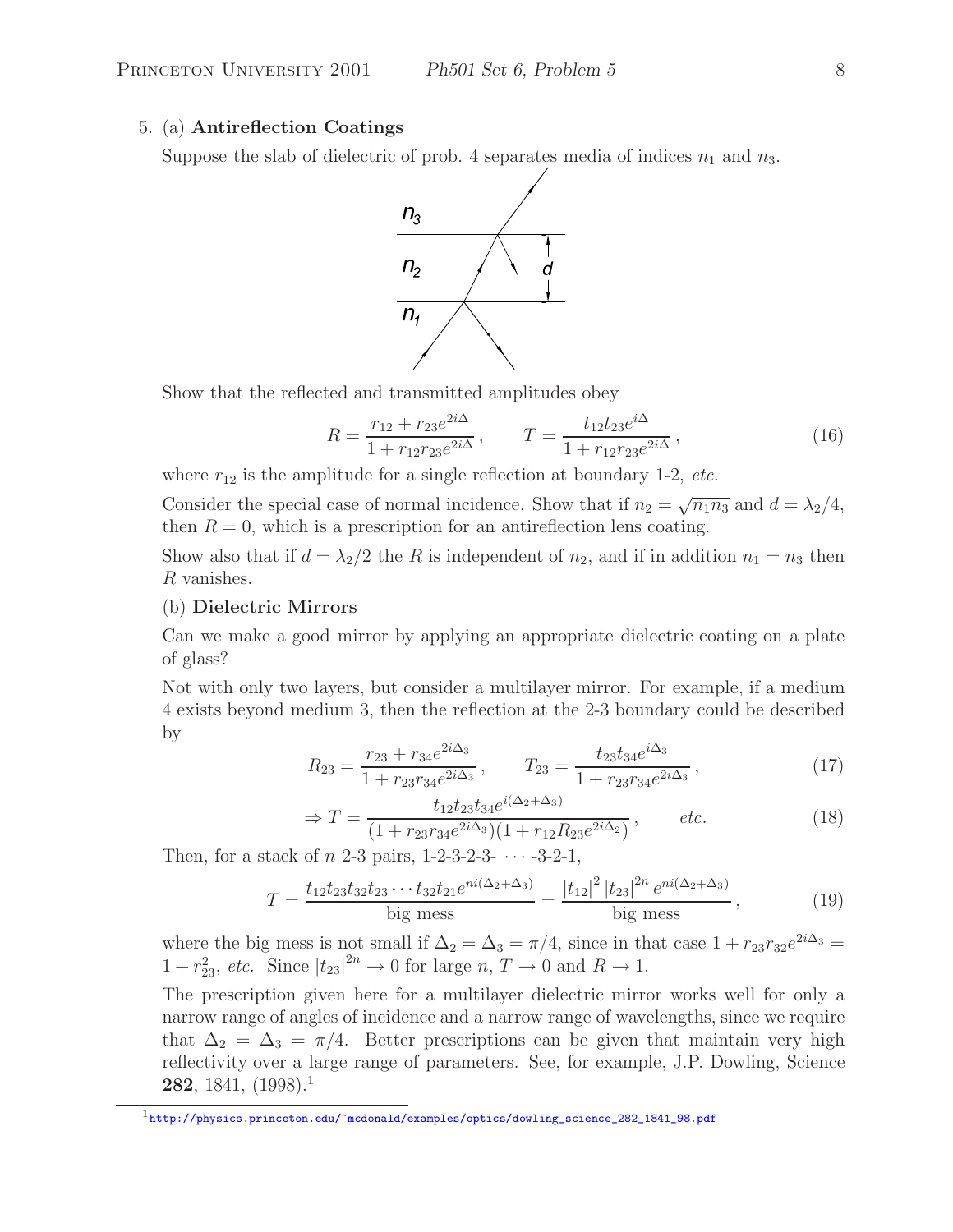6. In 1890, O. Wiener carried out an experiment that can be said to have photographed electromagnetic waves.<sup>2</sup>

a) A plane wave is normally incident of a perfectly reflecting mirror. A glass photographic plate is placed on the mirror at a small angle  $\alpha$ . The polarization of the wave is parallel to the line of intersection of the mirror and the plate.

The photographic emulsion is almost transparent – ignore attenuation and reflection in it and in the glass.

When the plate is developed a striped pattern is observed.



Calculate the electromagnetic fields **E** and **B** for  $y > 0$ , where  $y = 0$  is the surface of the mirror. Predict the position and spacing of the dark stripes that appear on the developed "negative" plate.

b) Repeat the discussion for waves incident at 45◦. That is, calculate **E** and **B** for  $y > 0$ , and predict the pattern of blackening on the negative.



Distinguish the case of  $E \perp$  and  $\parallel$  to the plane of incidence.

<sup>2</sup>http://physics.princeton.edu/~mcdonald/examples/EM/wiener\_ap\_40\_203\_90.pdf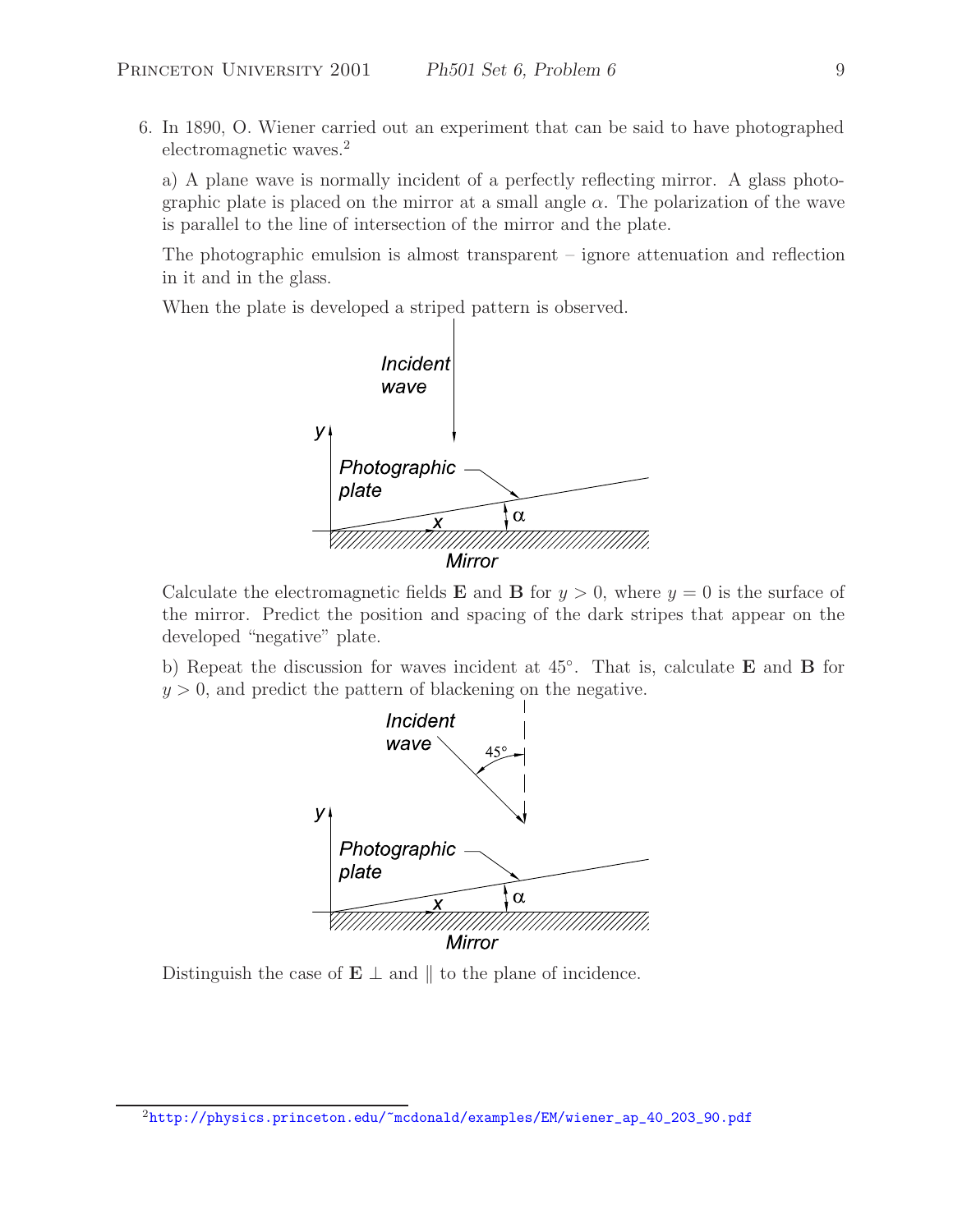7. Two airplanes are flying at distance d apart at height h above the ocean whose dielectric constant is  $\epsilon$ . One plane sends signals to the other. Both airplanes have short vertical antennae. Ignore the curvature of the Earth.

Show that the ratio of the intensity of the signal reflected off the ocean to that of the direct signal is

$$
\frac{d^6}{(d^2+4h^2)^3} \left( \frac{\sqrt{(\epsilon-1)d^2+4\epsilon h^2}-2\epsilon h}{\sqrt{(\epsilon-1)d^2+4\epsilon h^2}+2\epsilon h} \right)^2.
$$
 (20)

In addition to facts about plane waves you need to know that

- The intensity of spherical broadcast waves falls off as  $1/r^2$ . Over small spatial regions (except close to the source) the spherical waves can be considered as plane waves.
- The amplitude (**E** field) of a broadcast wave varies linearly with the projection perpendicular to the line of sight of the motion (acceleration) of the charges that cause the wave (p. 141 of the Notes).
- Likewise, the current  $I$  excited in a receiving antenna varies as the projection of **E** onto the antenna.
- The power of the received signal is, of course,  $I^2R$ , where R is the resistance in the receiving antenna.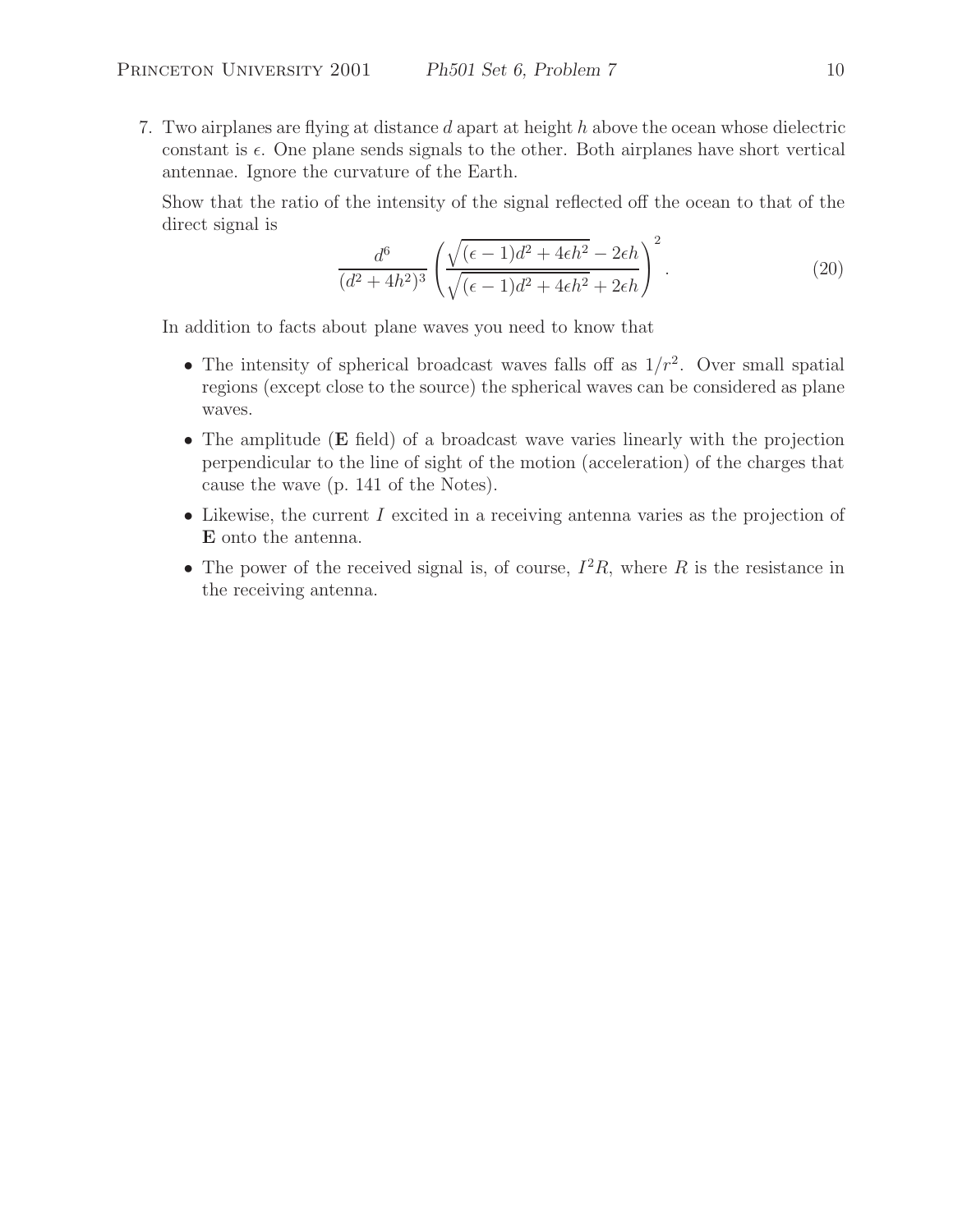#### 8. (a) **Plasma with a dc magnetic field.**

Consider the Earth's ionosphere to be a plasma of uniform density with a static, uniform magnetic field  $\mathbf{B}_0$  (the Earth's field) in the  $+z$  direction. Discuss the propagation of circularly polarized plane radio waves parallel (or antiparallel) to  $\mathbf{B}_0$ .

The response of an ionized electron of charge −e and mass m at position **r** to the wave of angular frequency  $\omega$  is described by

$$
m\ddot{\mathbf{r}} + e\frac{\dot{\mathbf{r}}}{c} \times \mathbf{B}_0 = -e\mathbf{E}e^{i(kz - \omega t)},\tag{21}
$$

where for circularly polarized waves the electric field amplitude can be written

$$
\mathbf{E}_{\pm} = E_0(\hat{\mathbf{x}} \pm i\hat{\mathbf{y}}). \tag{22}
$$

Show that

$$
\mathbf{r}_{\pm} = -\frac{e\mathbf{E}}{m\omega(\omega \mp \omega_B)},\tag{23}
$$

where

$$
\omega_B = \frac{eB_0}{mc},\tag{24}
$$

and that this implies a dielectric constant for the plasma of

$$
\epsilon_{\pm} = 1 - \frac{\omega_p^2}{\omega(\omega \mp \omega_B)},\tag{25}
$$

where the plasma frequency  $\omega_p$  is given by

$$
\omega_p^2 = \frac{4\pi Ne^2}{m} \tag{26}
$$

for a plasma of number density N per  $\mathrm{cm}^3$ .

Show that for waves of circular polarization  $\hat{\mathbf{x}}+i\hat{\mathbf{y}}$  (called left-handed in optics although a "photograph" of the electric field vector would show it to behave like a right-handed screw),

$$
v_{\text{group}} = 2v_{\text{phase}} = 2c \frac{\sqrt{\omega \omega_B}}{\omega_p}.
$$
 (27)

[See pp. 146a-d of the Notes for a discussion of group and phase velocity.]

It turns out that  $\omega_B \approx \omega_p \approx 10^7$  Hz in the ionosphere. Estimate the difference in arrival times for signals of  $10^5$  and  $2 \times 10^5$  Hz originating simultaneously (in lightning flashes) at the opposite side of the Earth. This illustrates the "whistler" or "chirp" effect – as higher frequency waves arrive first.

What is the fate of waves of polarization  $\hat{\mathbf{x}} - i\hat{\mathbf{y}}$ ?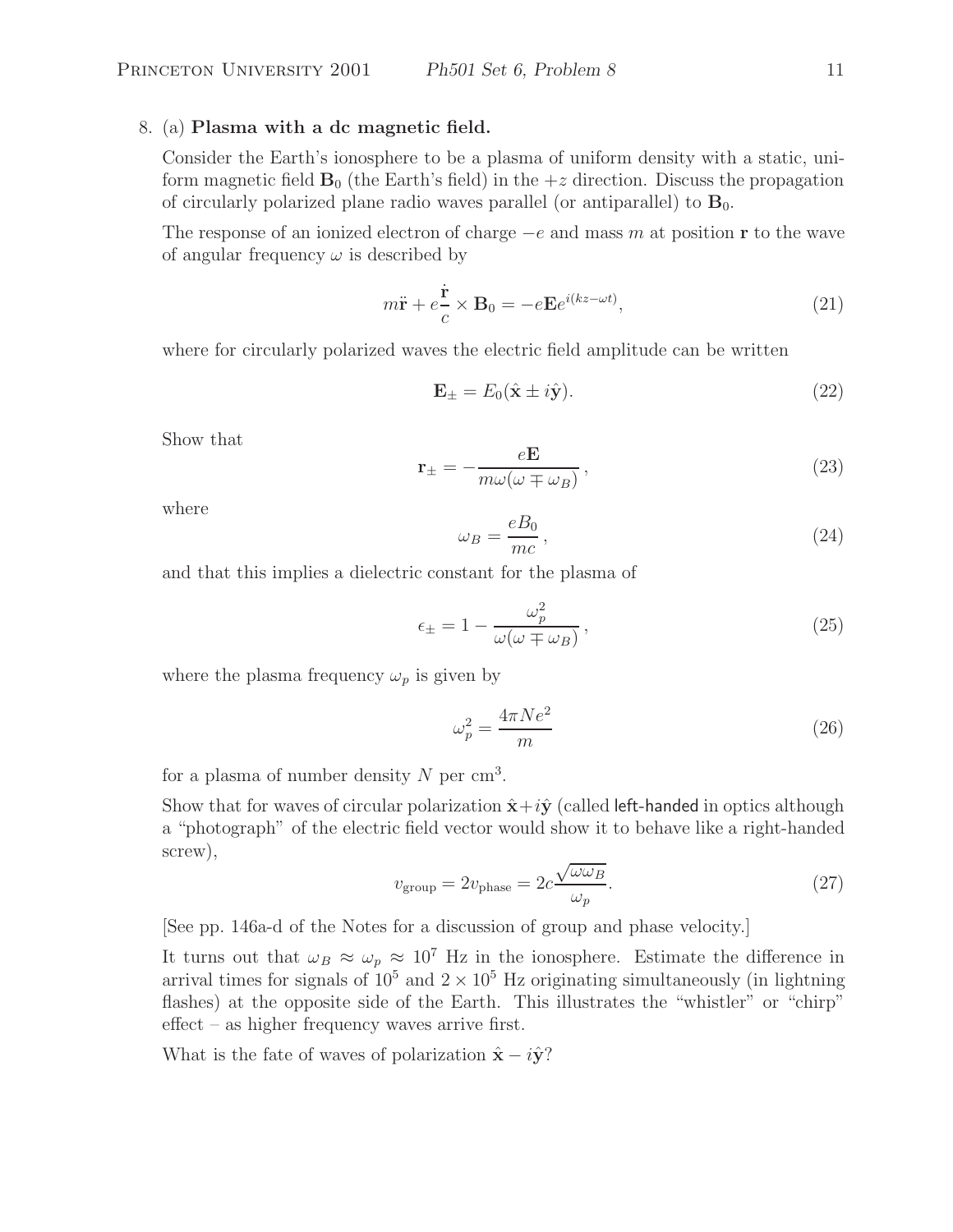### (b) **Reflections and Mirages**

In the ionosphere the density of ionized electrons actually increases with height: the lower atmosphere is screened from the Sun by the upper. Hence, the (frequencydependent) index of refraction decreases with height, since  $n(\omega) \approx \sqrt{1 - (\omega_p/\omega)^2}$ , where  $\omega_p$  is the plasma frequency.



upwards with angle  $\theta_i$  to the vertical.

Use Snell's law to show that the wave is reflected back downwards if the electron density rises until  $\omega_p = \omega \cos \theta_i$  at some height.

Mirages are a similar phenomenon in which higher temperatures in the air close to the Earth's surface result in lower density  $(N = RT/P)$  at lower height, and hence lower index at lower height for optical frequencies  $(n \approx \sqrt{1 + \omega_p^2/(\omega_0^2 - \omega^2)})$ , so downward going light rays can be reflected upwards near the surface.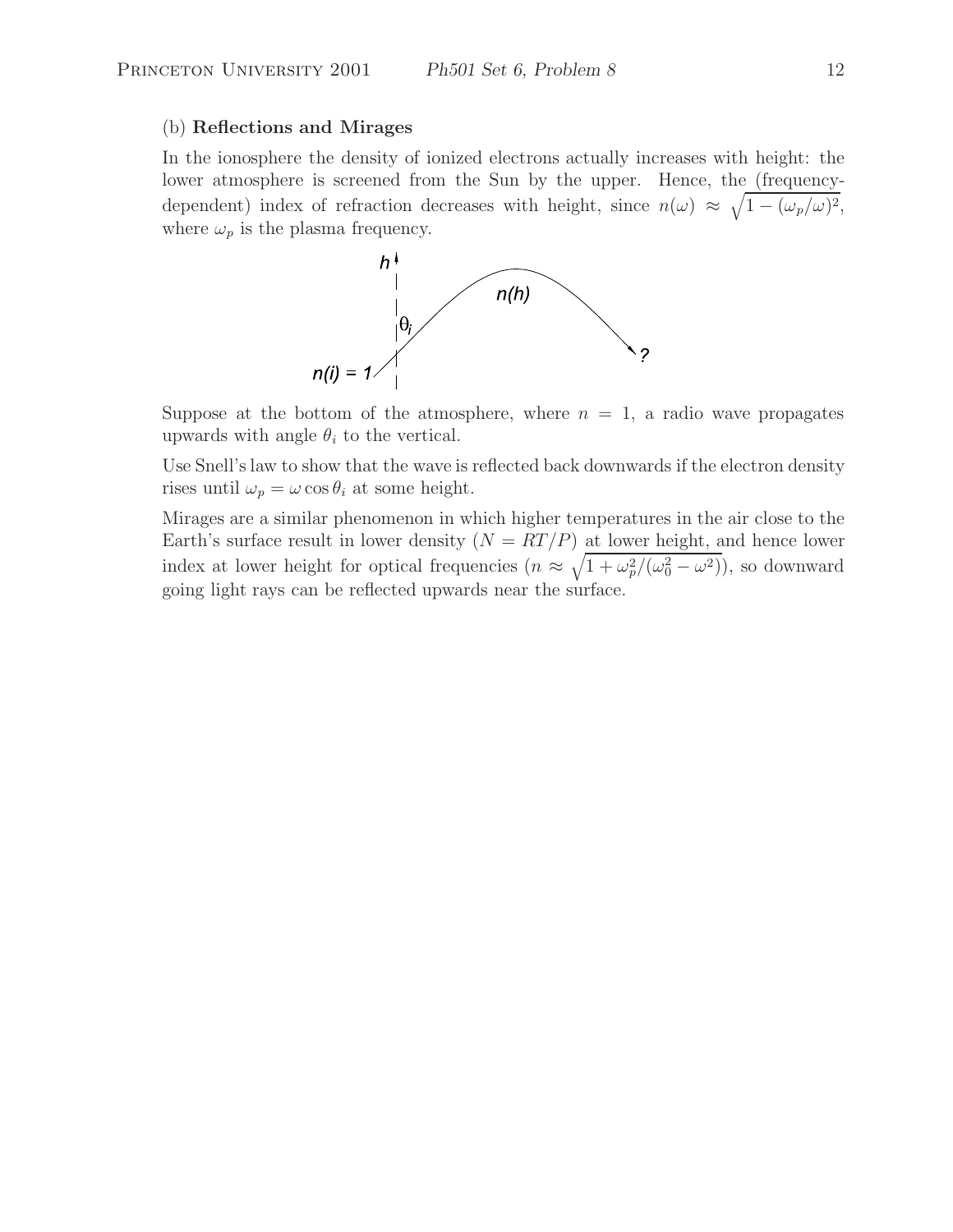9. A plane electromagnetic wave of angular frequency  $\omega$  is normally incident on a good conductor that occupies the region  $z > 0$ . Show that the Poynting vector  $\langle S \rangle$  evaluated at z just greater than zero is equal to the power (per unit area  $\perp$  to z) lost to Joule heating in the conductor.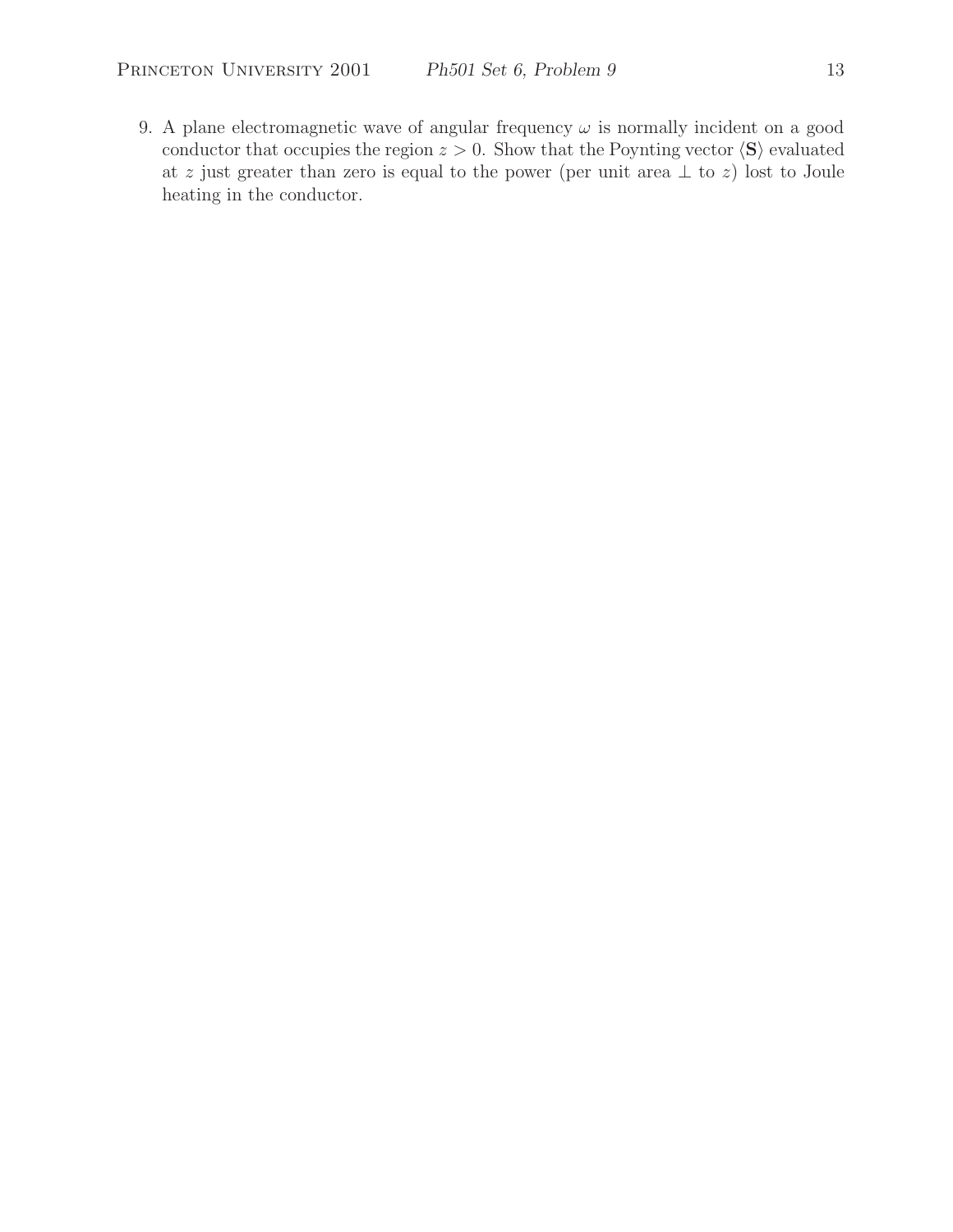10. A plane electromagnetic wave of angular frequency  $\omega$  is normally incident on a thin conducting sheet of thickness  $a \ll d$ , the skin depth. Ignoring reflection, show that the relative transmitted intensity is

$$
\mathcal{T} = 1 - \frac{4\pi}{c}\sigma a,\tag{28}
$$

where  $\sigma$  is the conductivity.

Use an energy argument as in prob. 8.

Extending the argument to show that the relative reflected intensity  $\mathcal R$  is  $(2\pi\sigma a/c)^2$ .

A "trick" derivation is to note that a sheet of unit area and thickness a has resistance

$$
R = \frac{l}{\sigma A} = \frac{1}{\sigma a \cdot 1} = \frac{1}{\sigma a} \tag{29}
$$

to the induced currents that flow in the plane of the sheet. Hence, power  $V^2/R$  if absorbed is a wave of voltage V per unit length crosses the sheet. But, the power carried by a plane wave is  $V^2/R_{\text{vac}}$  where  $R_{\text{vac}} = 4\pi/c = 377 \Omega$ . Thus, the fractional power absorbed is  $R_{\text{vac}}/R = 4\pi\sigma a/c$ .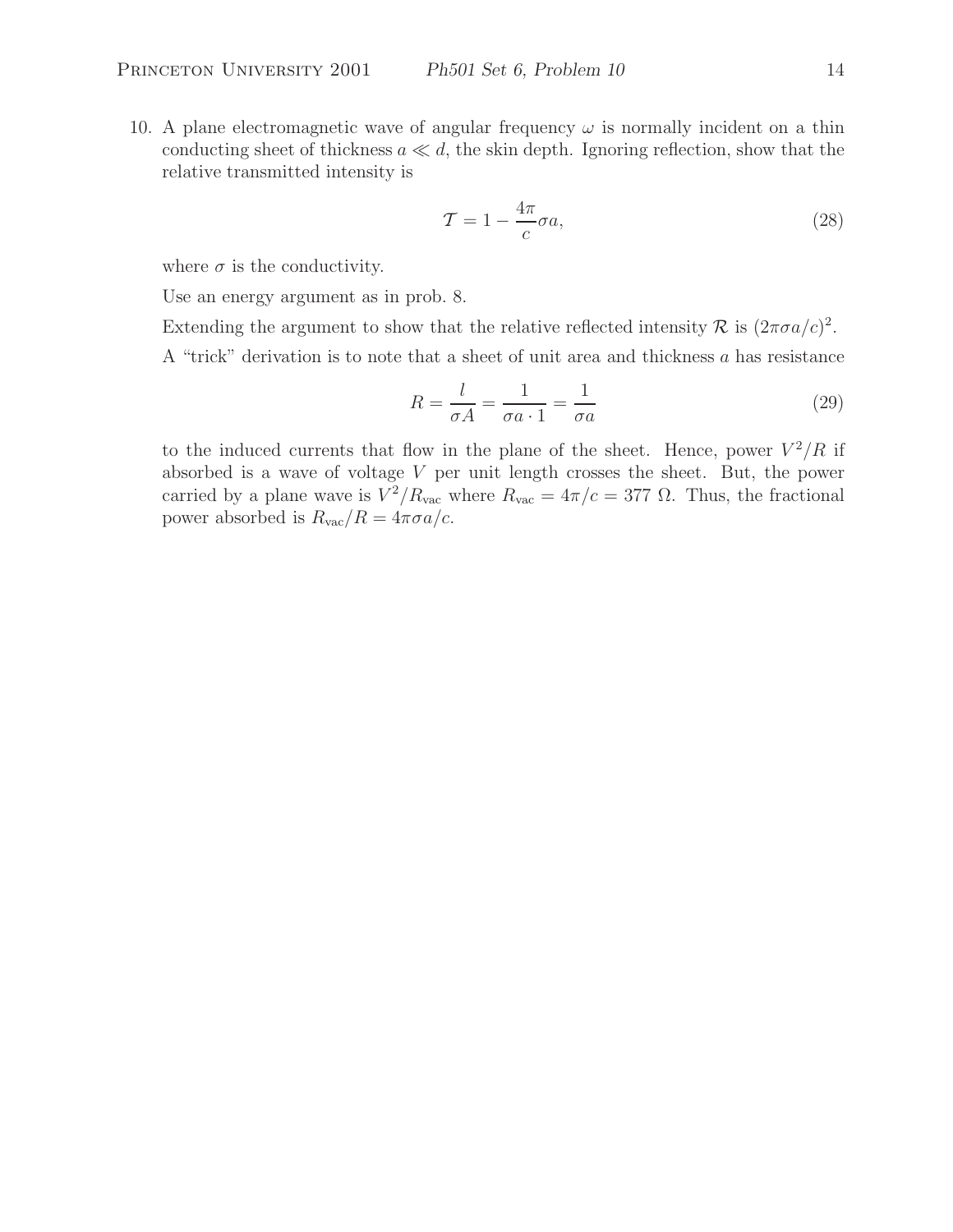# 11. **Total Internal Reflection**

A wave of frequency  $\omega$  is incident at angle  $\theta_i$  on the boundary between dielectrics of indices  $n_1 > n_2$ . Find the time-averaged Poynting vector of the transmitted wave when  $\sin \theta_i > n_2/n_1$ , *i.e.*, when total internal reflection occurs.



Verify that the transmitted surface wave satisfies the wave equation and Maxwell's equations.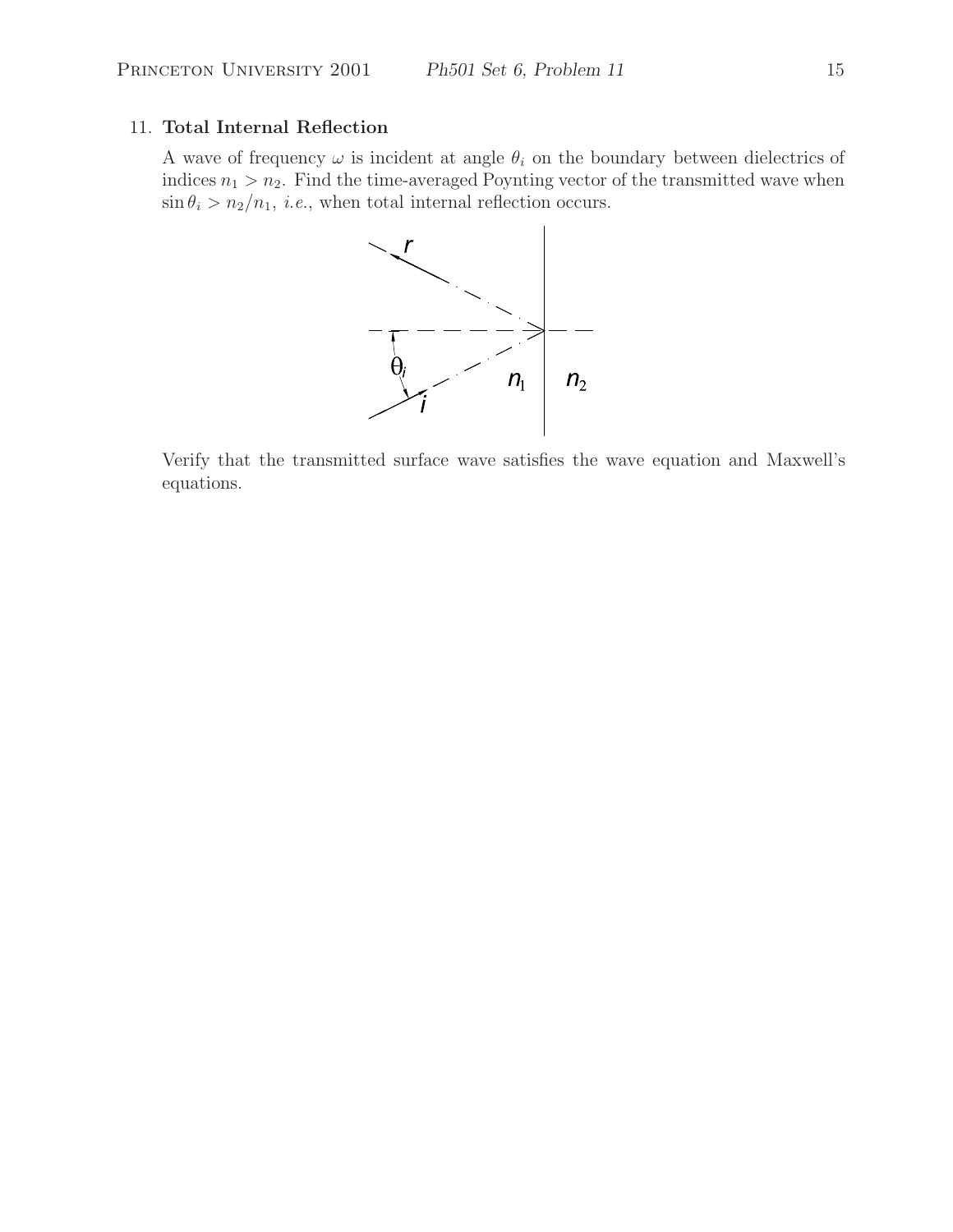### 12. **The grating accelerator**

In optics, a reflective grating is a conducting surface with a ripple. For example, consider the surface defined by

$$
z = a \sin \frac{2\pi x}{d}.\tag{30}
$$

The typical use of such a grating involves an incident electromagnetic wave with wave vector **k** in the x-z plane, and interference effects lead to a discrete set of reflected waves also with wave vectors in the  $x-z$  plane.



Consider, instead, an incident plane electromagnetic wave with wave vector in the  $y-z$ plane and polarization in the  $x$  direction:

$$
\mathbf{E}_{\rm in} = E_0 \hat{\mathbf{x}} e^{i(k_y y - k_z z - \omega t)},\tag{31}
$$

where  $k_y > 0$  and  $k_z > 0$ . Show that for small ripples  $(a \ll d)$ , this leads to a reflected wave as if  $a = 0$ , plus two surface waves that are attenuated exponentially with z. What is the relation between the grating wavelength d and the optical wavelength  $\lambda$ such that the x component of the phase velocity of the surface waves is the speed of light,  $c$ ?

In this case, a charged particle moving with  $v_x \approx c$  could extract energy from the wave, which is the principle of the proposed "grating accelerator" [R.B. Palmer, *A Laser-Driven Grating Linac*, Part. Accel. **11**, 81-90 (1980)].<sup>3</sup>

<sup>3</sup>http://physics.princeton.edu/~mcdonald/examples/accel/palmer\_pa\_11\_81\_80.pdf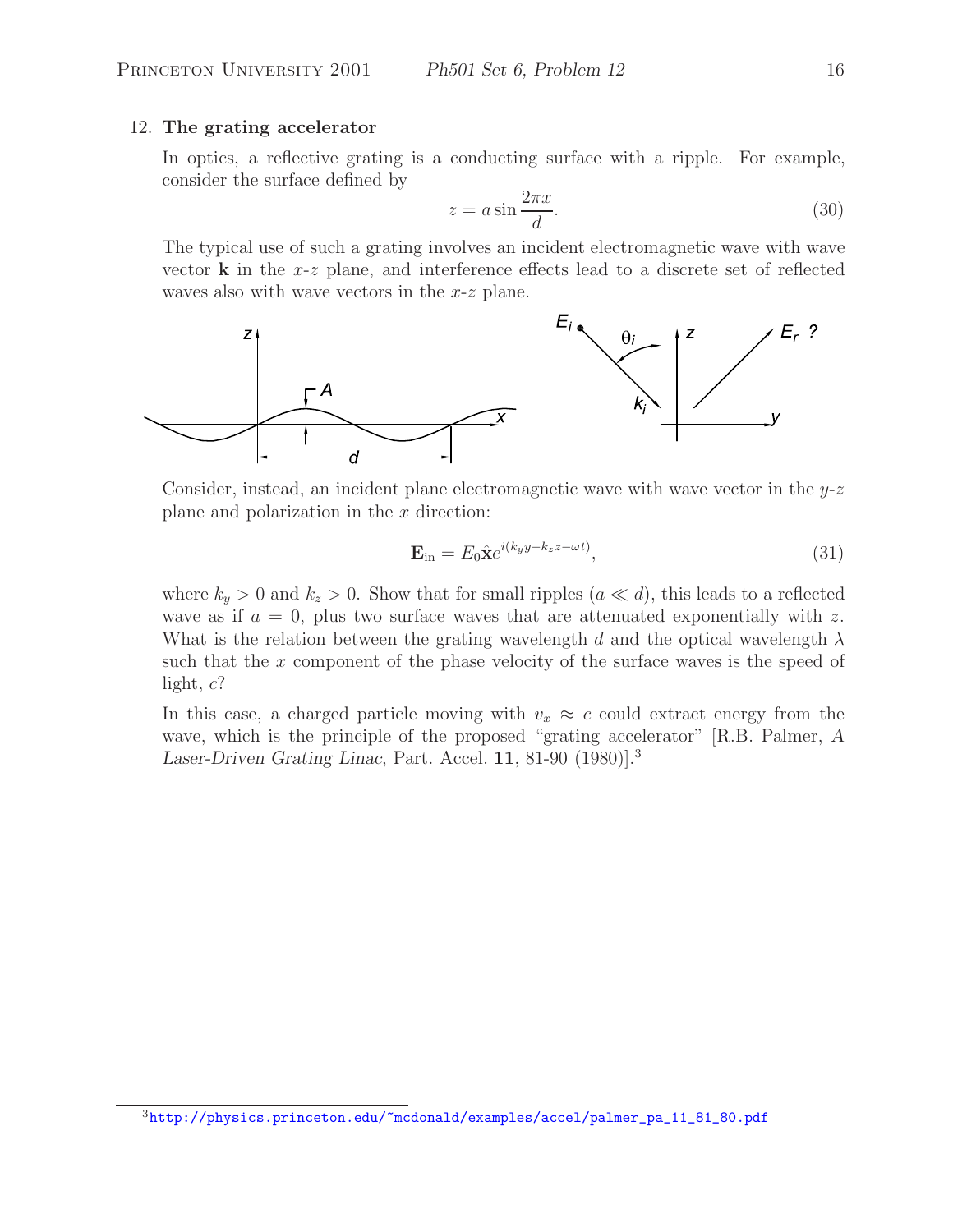13. A **radiofrequency quadrupole** (RFQ) is a device for focussing beams of charged particles. The electric field in this device can be approximated as that derived from the quasistatic potential

$$
\phi(x, y, t) = \frac{E_0}{2d}(y^2 - x^2)\sin \omega t,
$$
\n(32)

where d is a length and  $\omega$  is the frequency of the field. The magnetic field is ignored in this approximation. While the approximate fields do not satisfy Maxwell's equations, there is little error for  $|x|, |y| \ll \lambda$ , the wavelength of the radiofrequency waves.

Deduce the equations of motion for a particle of charge  $e$  and mass  $m$  in the radiofrequency quadrupole. Consider solutions of the form

$$
x(t) = f(t) + g(t)\sin \omega t \tag{33}
$$

where  $g \ll f$  and both f and g are slowly varying compared to  $\sin \omega t$ . The parameters may be assumed to satisfy the conditions that such solutions exist.

Complete the solution for the particular case that

$$
x(0) = 0, \t\dot{x}(0) = v_0 \theta_0, \t(34)
$$

$$
y(0) = 0, \t\t \dot{y}(0) = 0,\t\t (35)
$$

$$
z(0) = 0, \t\t \dot{z}(0) = v_0,
$$
\t\t (36)

with  $\theta_0 \ll 1$ . At what distance along the *z*-axis is the first image of the beam 'spot', *i.e.*, where the initially diverging beam is brought back to the *z*-axis?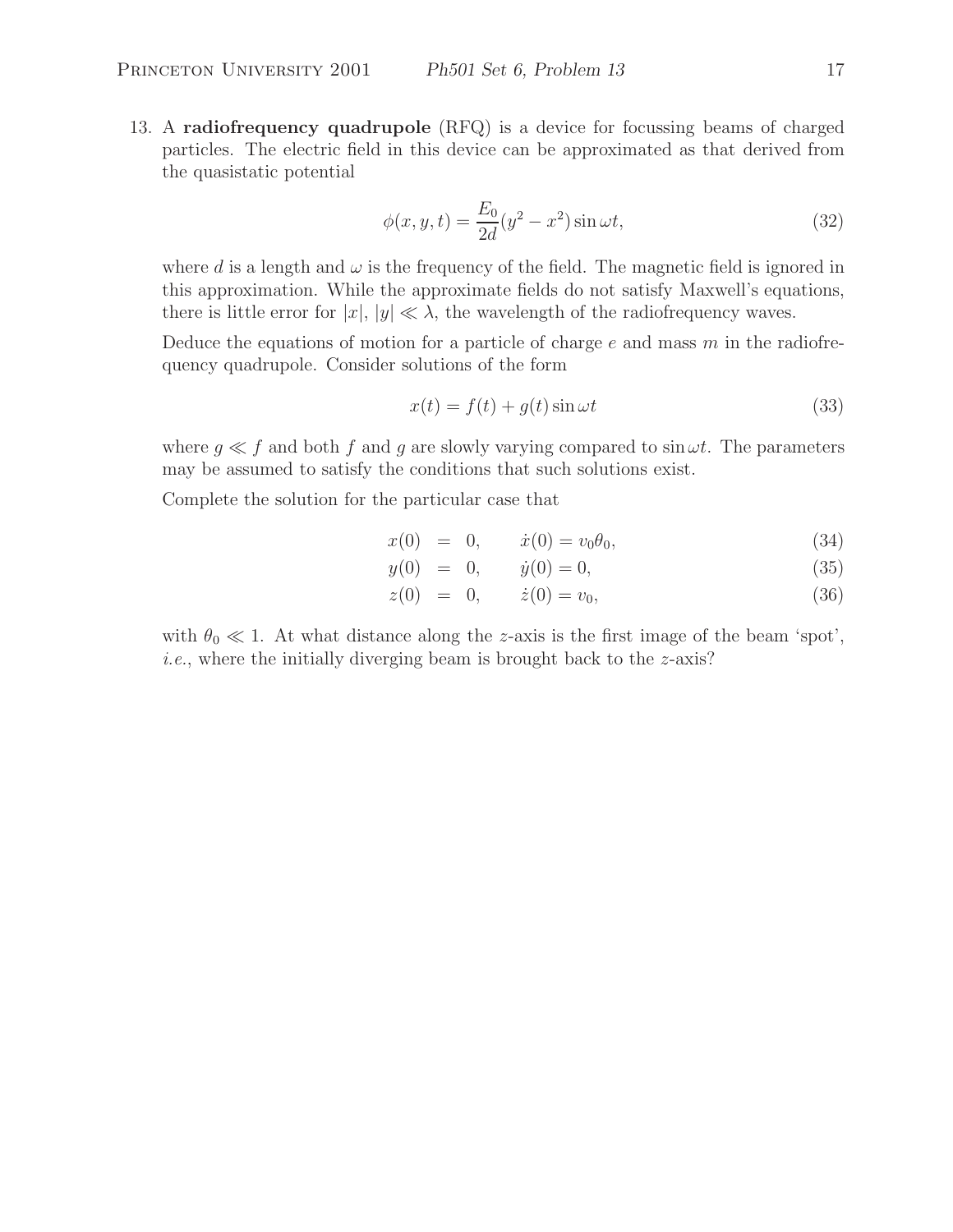# 14. **Pulsar Timing**

The distance from the Earth to a pulsar can be estimated by observing the dispersion of the radio-frequency pulses as they cross the interstellar medium.

a) Suppose the medium is a plasma of N electrons/ $\rm cm^3$ . What is the index of refraction  $n(\omega)$  where  $\omega$  is the angular frequency of a wave?

b) The pulsar emits a short pulse that contains a broad range of frequencies. We observe the pulse in a receiver that is tuned to a narrow band  $\delta\omega$  about an adjustable central frequency  $\omega$ . We measure the time difference  $\delta t$  between the arrival of two components of the pulse, centered at frequencies  $\omega$  and  $\omega + \delta \omega$ , where  $\delta \omega \ll \omega$ .

This can be done in a single receiver if the pulsar has a precise pulse rate  $-$  as is the case. Pulsars are the most accurately periodic macroscopic phenomenon ever observed!

Which component,  $\omega$  or  $\omega + \delta \omega$ , arrives first, and by how much, as a function of the Earth-pulsar distance L?

Use the following representative values to calculate the distance  $L$  to pulsar "1913+16":  $\omega = 2000 \text{ MHz}, \delta\omega/\omega = 0.01, N = 0.04 \text{ electrons/cm}^3, \text{ and } |\delta t| = 0.004 \text{ s}.$ 

A pulsar tidbit: Many pulsars occur in binary systems, including one such system where the direction to the Earth lies very close to the plane of the orbit. By observing the small general-relativistic pulse delays that occur when one of the binary partners occults the other, the eccentricity of the orbit can be determined to remarkable accuracy. The data indicate that the orbit has radius  $\approx R_{\text{Earth-Sun}}$  and a small eccentricity corresponding to being out of round by less than 1 cm! The orbit is round to one part in  $10^{13}$ , which makes it the roundest object ever measured – and it's at the other end of the galaxy (F. Camilo, Princeton Ph.D. thesis,  $\approx 1994$ ).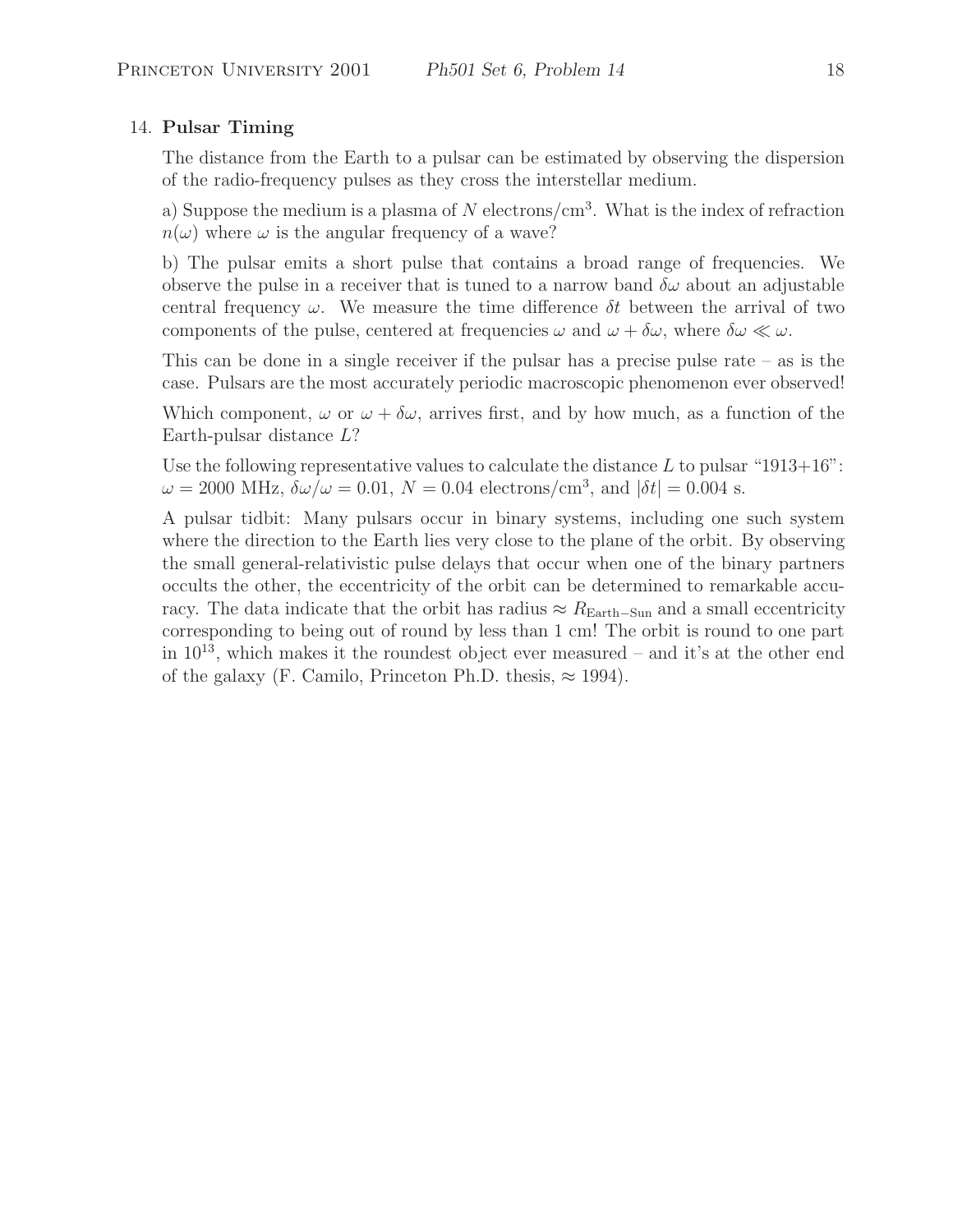#### **Solutions**

1. a) For a black chunk of earth of radius r levitated at distance  $R_E = 1.5 \times 10^{13}$  cm in sunlight of intensity  $I = 1.4 \times 10^6 \text{ erg/s/cm}^2$ ,

$$
F_G = \frac{GM_S m}{R_E^2} = \frac{4\pi r^3 \rho GM_S}{3R_E^2} = F_{\text{rad}} = \pi r^2 \frac{I}{c} \,. \tag{37}
$$

Hence

$$
r = \frac{3IR_E^2}{4c\rho GM_S} = \frac{3 \cdot 1.4 \times 10^6 \cdot (1.5 \times 10^{13})^2}{4 \cdot 3 \times 10^{10} \cdot 5 \cdot 6.7 \times 10^{-8} \cdot 2 \times 10^{33}} \approx 1.2 \times 10^{-5} \text{ cm},\tag{38}
$$

which is less than a wavelength of light!

b) The center of the reflected spot is dark, being the interference between the reflection off the bottom surface of the lens and the top surface of the glass plate. There is a 180◦ phase difference between these two cases. (The reflections off the top of the lens and bottom of the glass plate give a "background" intensity that is independent of position.) The center of the transmitted spot is bright, as there is no phase shift during transmission across a dielectric boundary.

c) The fringe pattern is dark at the base of the screen, due to interference of the direct and reflected rays. The latter undergo a 180◦ phase shift on reflection.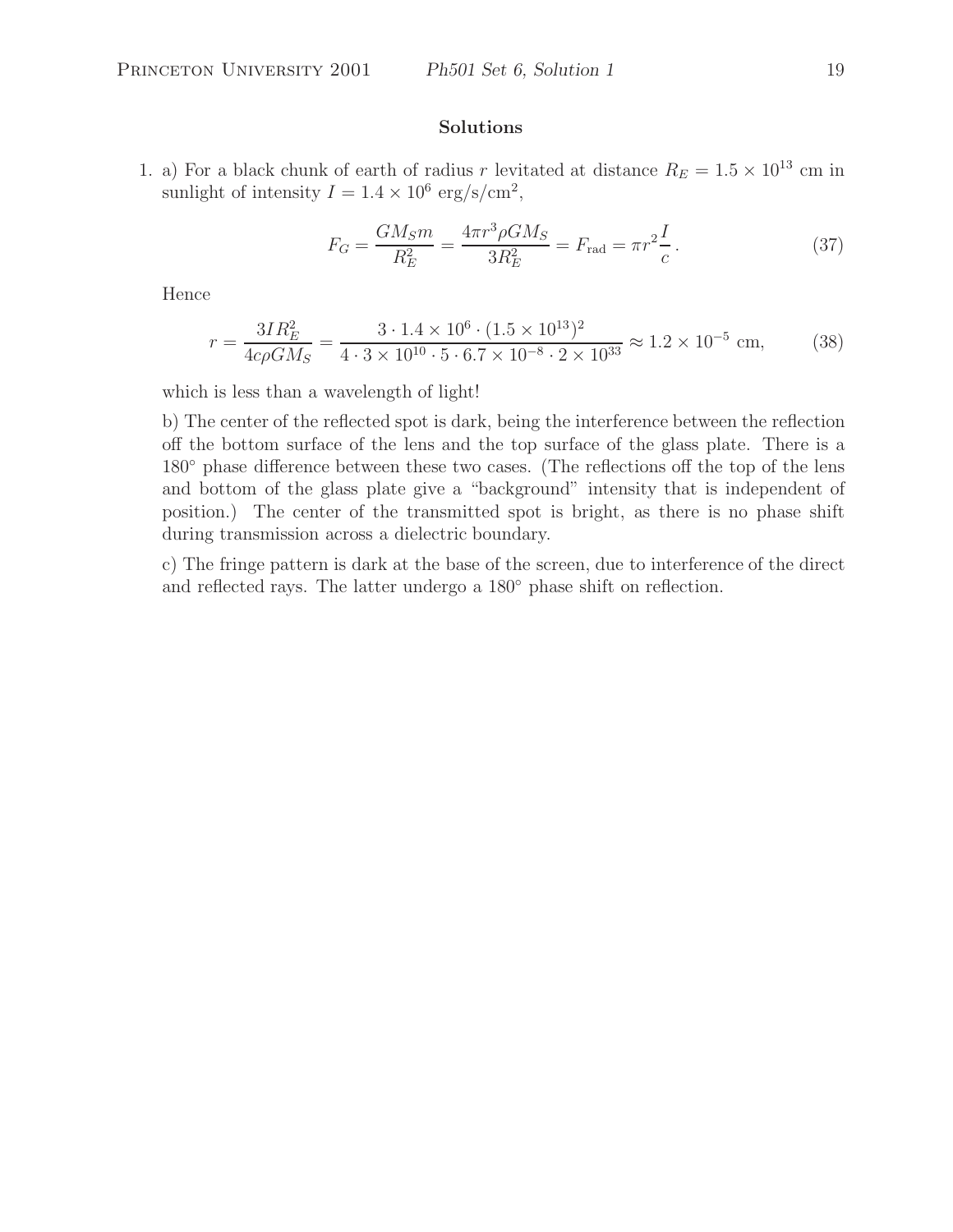2. We consider plane waves of the form

$$
\mathbf{E} = \mathbf{E}_0 e^{i(\mathbf{k} \cdot \mathbf{r} - \omega t)}, \n\mathbf{H} = \frac{\mathbf{B}}{\mu} = \frac{n}{\mu} \hat{\mathbf{k}} \times \mathbf{E} = \sqrt{\frac{\epsilon}{\mu}} \hat{\mathbf{k}} \times \mathbf{E},
$$
\n(39)

where  $k = \sqrt{\epsilon \mu} \omega/c = n\omega/c$  in media with dielectric constant  $\epsilon$ , index  $n = \sqrt{\epsilon \mu}$ , and permeability  $\mu$ .

At a boundary between two dielectrics, the perpendicular components of **D** and **B**, and the parallel components of **E** and **H** are continuous. The incident and reflected waves are in medium 1, and the transmitted wave is in medium 2. The unit normal vector pointing into medium 2 is labeled  $\hat{\bf{n}}$ . Then the boundary conditions are

$$
\frac{n_1^2}{\mu_1}(\mathbf{E}_{0i} + \mathbf{E}_{0r}) \cdot \hat{\mathbf{n}} = \frac{n_2^2}{\mu_2} \mathbf{E}_{0t} \cdot \hat{\mathbf{n}},
$$
\n(40)

$$
n_1(\hat{\mathbf{k}}_i \times \mathbf{E}_{0i} + \hat{\mathbf{k}}_r \times \mathbf{E}_{0r}) \cdot \hat{\mathbf{n}} = n_2 \hat{\mathbf{k}}_t \times \mathbf{E}_{0t} \cdot \hat{\mathbf{n}}, \tag{41}
$$

$$
(\mathbf{E}_{0i} + \mathbf{E}_{0r}) \times \hat{\mathbf{n}} = \mathbf{E}_{0t} \times \hat{\mathbf{n}}, \tag{42}
$$

$$
\frac{n_1}{\mu_1}(\hat{\mathbf{k}}_i \times \mathbf{E}_{0i} + \hat{\mathbf{k}}_r \times \mathbf{E}_{0r}) \times \hat{\mathbf{n}} = \frac{n_2}{\mu_2} \hat{\mathbf{k}}_t \times \mathbf{E}_{0t} \times \hat{\mathbf{n}},
$$
\n(43)

Of course, Snell's law tells us that

$$
n_1 \sin \theta_1 = n_2 \sin \theta_2. \tag{44}
$$

(a) Polarization perpendicular to the plane of incidence (the plane containing  $\hat{\mathbf{k}}_i$ ,  $\hat{\mathbf{k}}_r$ and  $\mathbf{k}_t$ ).



Relation (40) is satisfied identically. Both relations (41) and (42) yield

$$
E_{0i} + E_{0r} = E_{0t}.
$$
\n(45)

Relation (43) tells us that

$$
\frac{n_1}{\mu_1}(E_{0i} - E_{0r})\cos\theta_1 = \frac{n_2}{\mu_2}E_{0t}\cos\theta_2 = \frac{n_1}{\mu_2}\frac{\sin\theta_1\cos\theta_2}{\sin\theta_2}E_{0t},\tag{46}
$$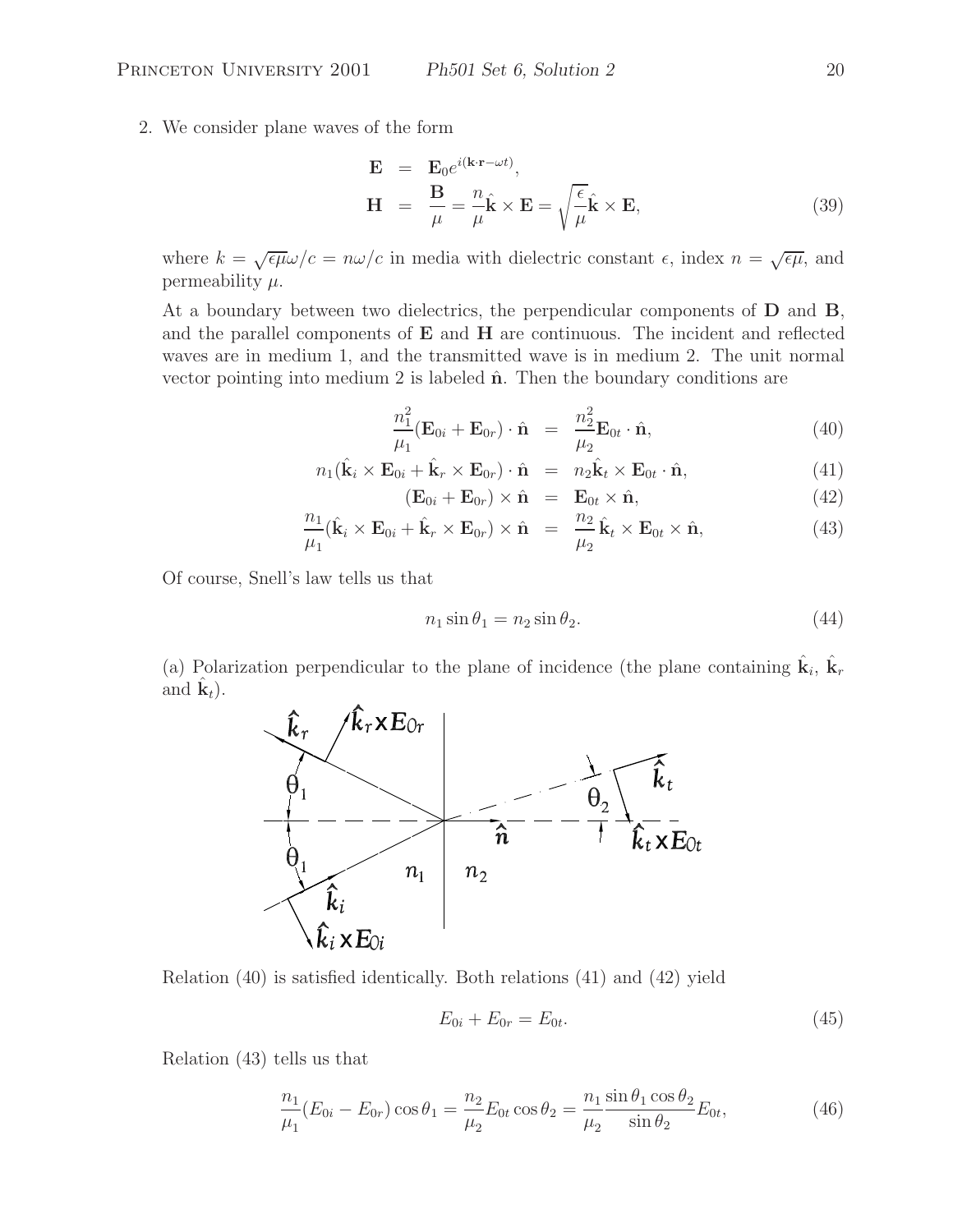and hence,

$$
E_{0i} - E_{0r} = \frac{\mu_1}{\mu_2} \frac{\sin \theta_1 \cos \theta_2}{\cos \theta_1 \sin \theta_2} E_{0t}.
$$
 (47)

Adding (45) and (47), we find that

$$
\frac{E_{0t}}{E_{0i}} = \frac{2n_1 \cos \theta_1}{n_1 \cos \theta_1 + \frac{\mu_1}{\mu_2} n_2 \cos \theta_2} \rightarrow \frac{2 \sin \theta_2 \cos \theta_1}{\sin(\theta_1 + \theta_2)} \quad \text{if} \quad \mu_1 = \mu_2 = 1. \tag{48}
$$

Then, (45) leads to

$$
\frac{E_{0r}}{E_{0i}} = \frac{E_{0t}}{E_{0i}} - 1 = \frac{n_1 \cos \theta_1 - \frac{\mu_1}{\mu_2} n_2 \cos \theta_2}{n_1 \cos \theta_1 + \frac{\mu_1}{\mu_2} n_2 \cos \theta_2} \rightarrow -\frac{\sin(\theta_1 - \theta_2)}{\sin(\theta_1 + \theta_2)} \quad \text{if} \quad \mu_1 = \mu_2 = 1. \tag{49}
$$



Relation (40) leads to

$$
\frac{n_1^2}{\mu_1}(E_{0i} - E_{0r})\sin\theta_1 = \frac{n_2^2}{\mu_2}E_{0t}\sin\theta_2,\tag{50}
$$

which simplifies to

$$
E_{0i} - E_{0r} = \frac{\mu_1 n_2}{\mu_2 n_1} E_{0t} \to \frac{\sin \theta_1}{\sin \theta_2} E_{0t} \quad \text{if} \quad \mu_1 = \mu_2 = 1. \tag{51}
$$

using Snell's law. Similarly, relation (42) leads to

$$
E_{0i} + E_{0r} = \frac{\cos \theta_2}{\cos \theta_1} E_{0t}.
$$
\n
$$
(52)
$$

Adding (51) and (52), we find that

$$
\frac{E_{0t}}{E_{0i}} = \frac{2n_1 \cos \theta_1}{n_2 \cos \theta_1 + \frac{\mu_1}{\mu_2} n_1 \cos \theta_2} \rightarrow \frac{2 \sin \theta_2 \cos \theta_1}{\sin \theta_1 \cos \theta_1 + \sin \theta_2 \cos \theta_2} = \frac{4 \sin \theta_2 \cos \theta_1}{\sin 2\theta_1 + \sin 2\theta_2}
$$
\n
$$
= \frac{2 \sin \theta_2 \cos \theta_1}{\sin(\theta_1 + \theta_2) \cos(\theta_1 - \theta_2)} \quad \text{if} \quad \mu_1 = \mu_2 = 1. \tag{53}
$$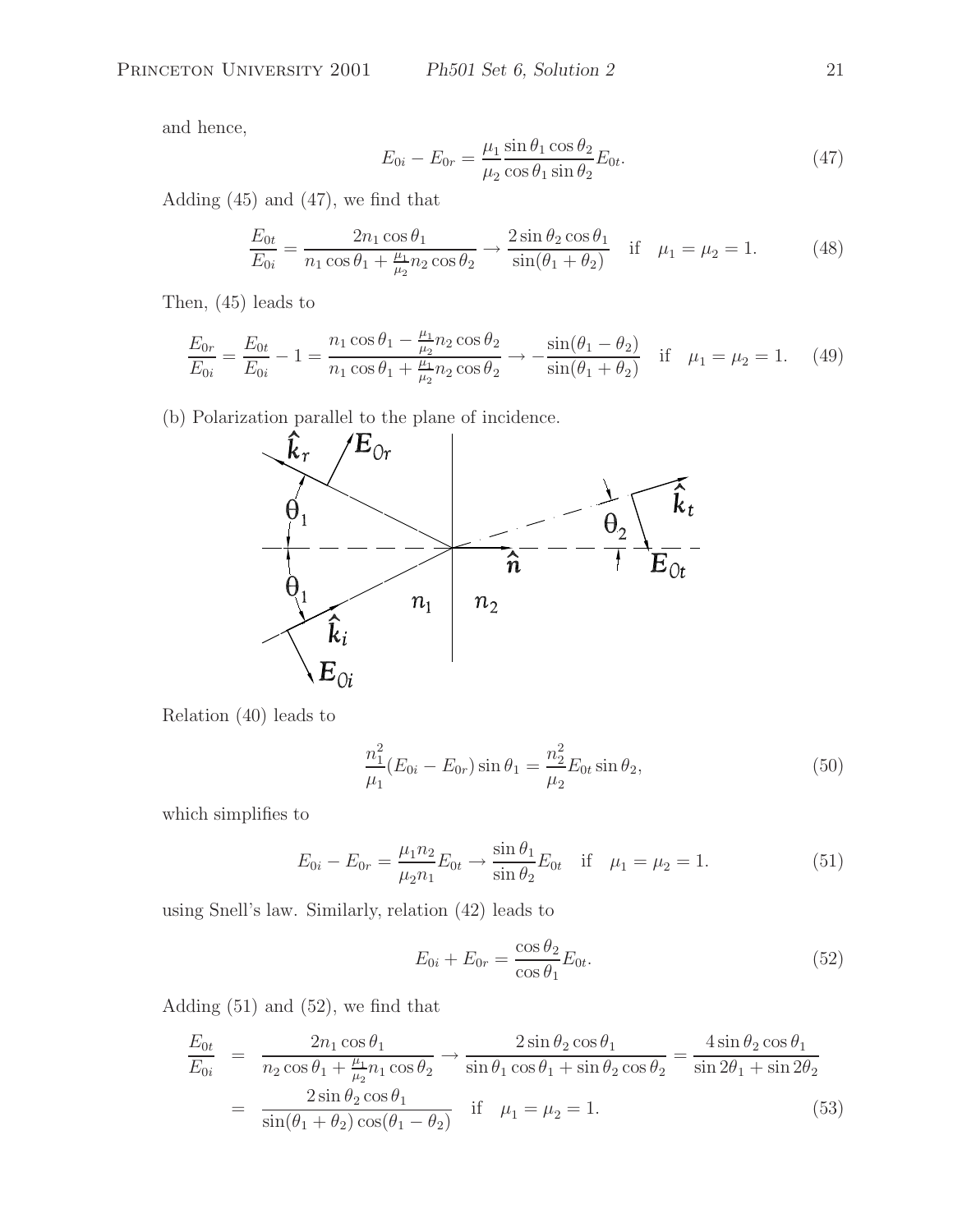Combining this with (52), we have

$$
\frac{E_{0r}}{E_{0i}} = \frac{\cos \theta_2}{\cos \theta_1} \frac{E_{0t}}{E_{0i}} - 1 = \frac{n_1 \cos \theta_2 - \frac{\mu_1}{\mu_2} n_2 \cos \theta_1}{n_1 \cos \theta_1 + \frac{\mu_1}{\mu_2} n_2 \cos \theta_2} \n\to \frac{2 \sin \theta_2 \cos \theta_2}{\sin \theta_1 \cos \theta_1 + \sin \theta_2 \cos \theta_2} - 1 \n= \frac{\sin \theta_2 \cos \theta_2 - \sin \theta_1 \cos \theta_1}{\sin \theta_1 \cos \theta_1 + \sin \theta_2 \cos \theta_2} = -\frac{\sin(\theta_1 - \theta_2) \cos(\theta_1 + \theta_2)}{\sin(\theta_1 + \theta_2) \cos(\theta_1 - \theta_2)} \n= -\frac{\tan(\theta_1 - \theta_2)}{\tan(\theta_1 + \theta_2)} \quad \text{if} \quad \mu_1 = \mu_2 = 1. \tag{54}
$$

(c) Normal Incidence.

Taking the limit of either polarization as  $\theta_1 \rightarrow 0$  and  $\theta_2 \rightarrow 0$ , we find

$$
\frac{E_{0t}}{E_{0i}} = \frac{2n_1}{n_2 + \frac{\mu_1}{\mu_2}n_1} \to \frac{2n_1}{n_1 + n_2} \quad \text{if} \quad \mu_1 = \mu_2 = 1,\tag{55}
$$

$$
\frac{E_{0r}}{E_{0i}} = \frac{n_1 - \frac{\mu_1}{\mu_2} n_2}{n_1 + \frac{\mu_1}{\mu_2} n_2} \to \frac{n_1 - n_2}{n_1 + n_2} \quad \text{if} \quad \mu_1 = \mu_2 = 1. \tag{56}
$$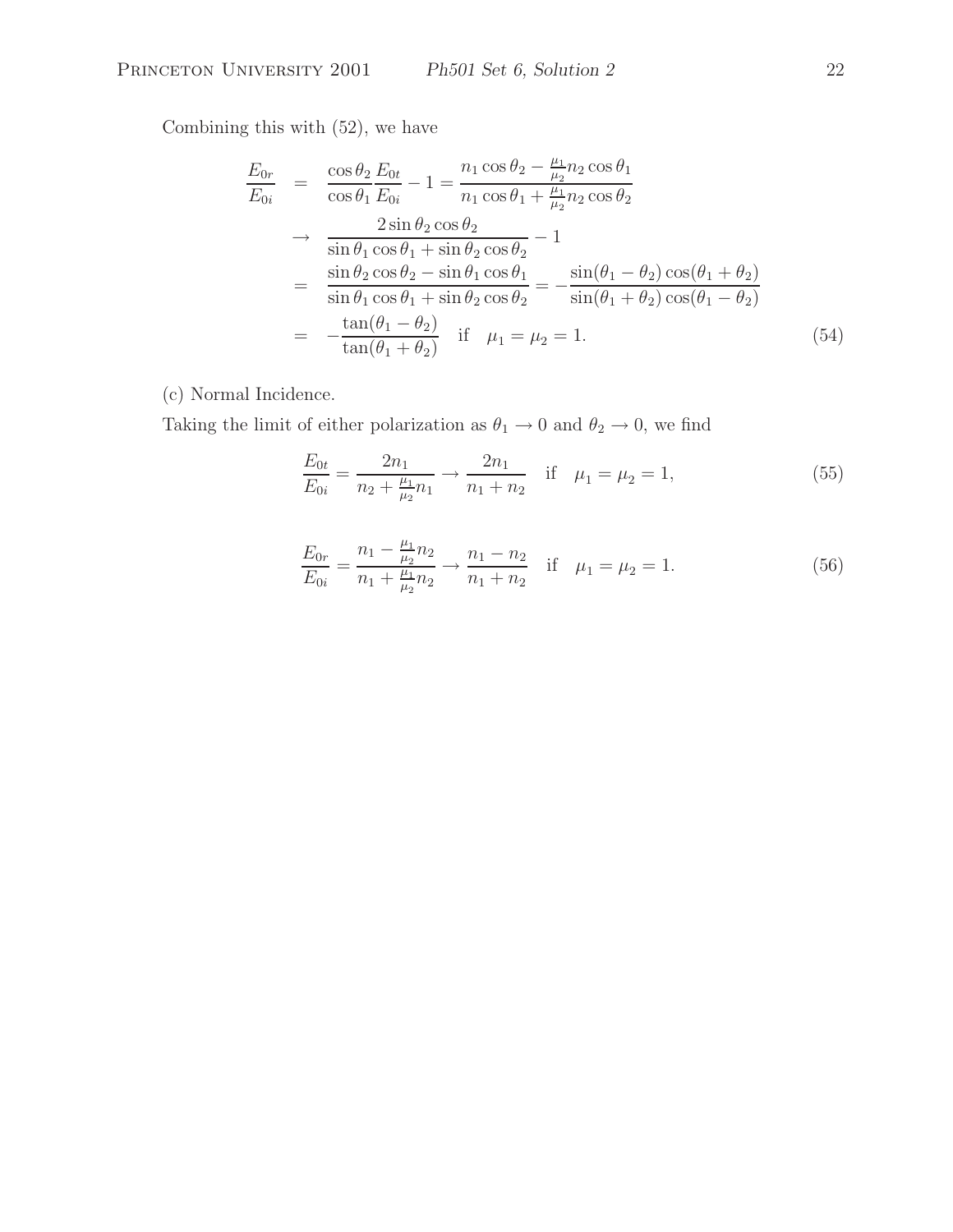3. For a linearly polarized wave,  $E_{\perp}$  and  $E_{\parallel}$  are in phase, while for a circularly polarized wave their phase difference is  $\Delta \phi = \pm 90^{\circ}$ .

In Fresnel's rhomb, there are two internal reflections, each of which causes phase changes  $\Delta\phi_{\perp}$  and  $\Delta\phi_{\parallel}$  for light polarized perpendicular and parallel to the plane of incidence, respectively. Hence, if

$$
\Delta\phi_{\perp} - \Delta\phi_{\parallel} = \pm 45^{\circ} \tag{57}
$$

at each reflection, we will achieve the desired conversion of linearly into circularly polarized light.

In case of total internal reflection where media 1 and 2 have indices  $n_1 = n$  and  $n_2 = 1$ , we use Snell's law to write

$$
\sin \theta_2 = n \sin \theta_1, \qquad \text{and} \qquad \cos \theta_2 = \sqrt{1 - n^2 \sin^2 \theta_1} = i n \sqrt{\sin^2 \theta_1 - 1/n^2}. \tag{58}
$$

Then, eqs. (49) and (54) can be written as

$$
\frac{E_{0r}}{E_{0i}}\Big|_{\perp} = -\frac{\sin(\theta_1 - \theta_2)}{\sin(\theta_1 + \theta_2)} = -\frac{\sin\theta_1 \cdot i n \sqrt{\sin^2\theta_1 - 1/n^2} - \cos\theta_1 \cdot n \sin\theta_1}{\sin\theta_1 \cdot i n \sqrt{\sin^2\theta_1 - 1/n^2} + \cos\theta_1 \cdot n \sin\theta_1}
$$
\n
$$
= \frac{\cos\theta_1 - i \sqrt{\sin^2\theta_1 - 1/n^2}}{\cos\theta_1 + i \sqrt{\sin^2\theta_1 - 1/n^2}},\tag{59}
$$

and

$$
\frac{E_{0r}}{E_{0i}}\Big|_{\parallel} = -\frac{\tan(\theta_1 - \theta_2)}{\tan(\theta_1 + \theta_2)}
$$
\n
$$
= \frac{\cos \theta_1 - i\sqrt{\sin^2 \theta_1 - 1/n^2}}{\cos \theta_1 + i\sqrt{\sin^2 \theta_1 - 1/n^2}} \cdot \frac{\cos \theta_1 \cdot i n\sqrt{\sin^2 \theta_1 - 1/n^2} - \sin \theta_1 \cdot n \sin \theta_1}{\cos \theta_1 + i\sqrt{\sin^2 \theta_1 - 1/n^2}} \cdot \frac{\cos \theta_1 \cdot i n\sqrt{\sin^2 \theta_1 - 1/n^2} + \sin \theta_1 \cdot n \sin \theta_1}{\cos \theta_1 + i\sqrt{\sin^2 \theta_1 - 1/n^2}} \cdot \frac{\cos \theta_1 \left(\cos \theta_1 + i\sqrt{\sin^2 \theta_1 - 1/n^2}\right) - 1}{-\cos \theta_1 \left(\cos \theta_1 - i\sqrt{\sin^2 \theta_1 - 1/n^2}\right) + 1}
$$
\n
$$
= \frac{\cos \theta_1 (1 - 1/n^2 - 1) + i\sqrt{\sin^2 \theta_1 - 1/n^2}}{-\cos \theta_1 (1 - 1/n^2 - 1) + i\sqrt{\sin^2 \theta_1 - 1/n^2}}
$$
\n
$$
= \frac{\cos \theta_1 - i n^2 \sqrt{\sin^2 \theta_1 - 1/n^2}}{\cos \theta_1 + i n^2 \sqrt{\sin^2 \theta_1 - 1/n^2}} \cdot \frac{(60)}{\cos \theta_1 + i n^2 \sqrt{\sin^2 \theta_1 - 1/n^2}}.
$$

Both eqs. (59) and (60) have the form

$$
\frac{a - ib}{a + ib} = \frac{a^2 - b^2 - 2iab}{a^2 + b^2} \equiv e^{-i\Delta\phi},
$$
\n(61)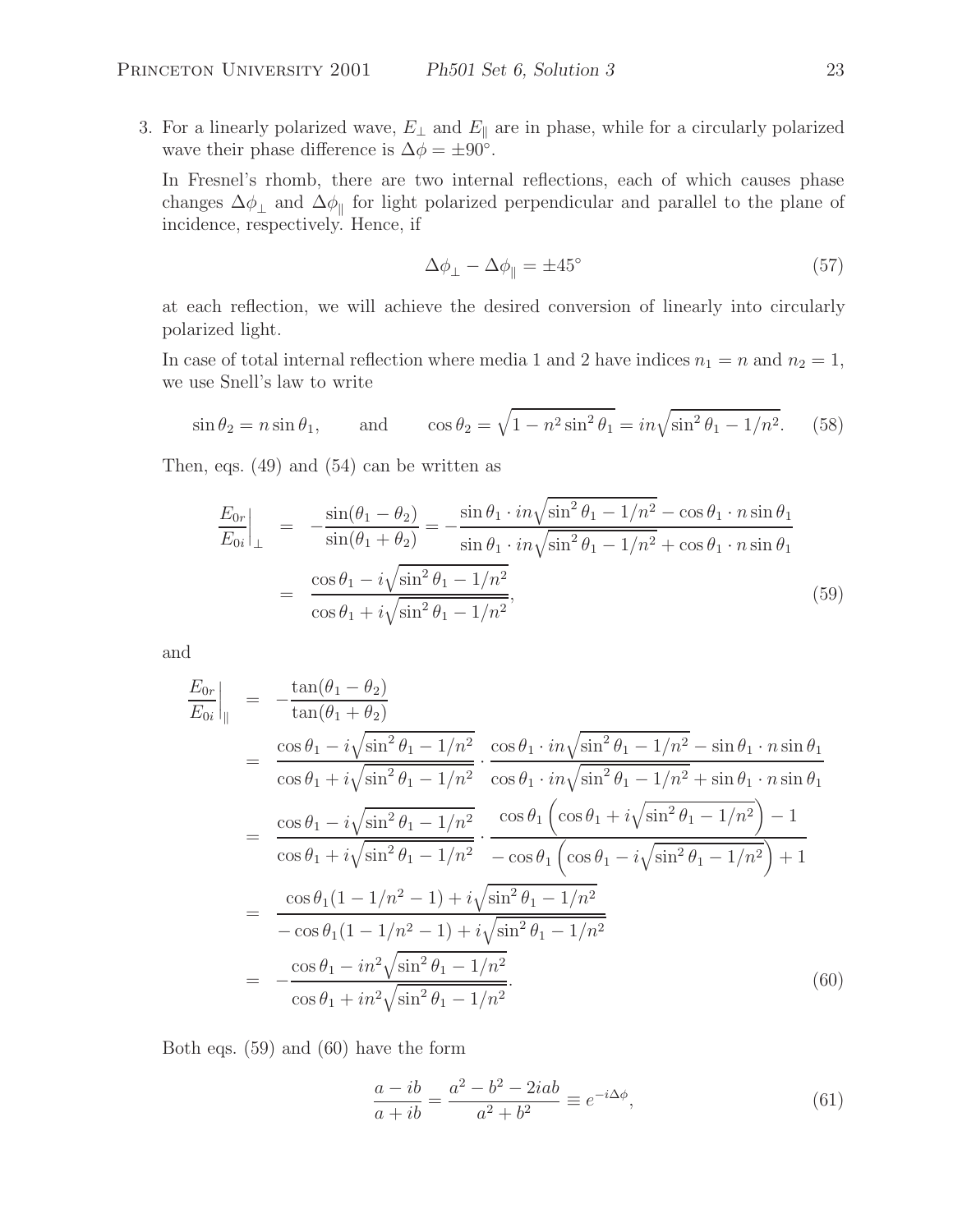so

$$
\tan \Delta \phi = \frac{2ab}{a^2 - b^2} = \frac{2(a/b)}{1 - (a/b)^2}
$$
  
= 
$$
\tan 2(\Delta \phi/2) = \frac{2 \tan(\Delta \phi/2)}{1 - \tan^2(\Delta \phi/2)},
$$
 (62)

and hence,

$$
\tan(\Delta\phi/2) = \frac{a}{b}.\tag{63}
$$

Thus,

$$
\tan(\Delta\phi_{\perp}/2) = \frac{\sqrt{\sin^2\theta_1 - 1/n^2}}{\cos\theta_1}, \quad \text{and} \quad \tan(\Delta\phi_{\parallel}/2) = n^2 \frac{\sqrt{\sin^2\theta_1 - 1/n^2}}{\cos\theta_1}, \tag{64}
$$

and

$$
\tan(\Delta\phi_{\perp}/2 - \Delta\phi_{\parallel}/2) = \frac{\tan(\Delta\phi_{\perp}/2) - \tan(\Delta\phi_{\parallel}/2)}{1 + \tan(\Delta\phi_{\perp}/2)\tan(\Delta\phi_{\parallel}/2)}
$$
  

$$
= \frac{\sqrt{\sin^2\theta_1 - 1/n^2}}{\cos\theta_1} \cdot \frac{1 - n^2}{1 + n^2 \frac{\sin^2\theta_1 - 1/n^2}{\cos^2\theta_1}}
$$
  

$$
= -\frac{\cos\theta_1\sqrt{\sin^2\theta_1 - 1/n^2}}{\sin^2\theta_1}.
$$
 (65)

The angle of incidence,  $\theta_1$ , is the same as angle  $\theta$  shown in the figure for Fresnel's rhomb. Thus, condition (57) implies that

$$
\frac{\cos \theta \sqrt{\sin^2 \theta - 1/n^2}}{\sin^2 \theta} = \pm \tan 22.5^\circ = \pm (\sqrt{2} - 1),\tag{66}
$$

or

$$
(3 - 2\sqrt{2})\sin^4\theta = (1 - \sin^2\theta)(\sin^2\theta - 1/n^2),\tag{67}
$$

$$
(4 - 2\sqrt{2})\sin^4\theta - (1 + 1/n^2)\sin^2\theta + 1/n^2 = 0,
$$
\n(68)

$$
\sin^2 \theta = \frac{1 + 1/n^2 \pm \sqrt{(1 + 1/n^2)^2 - 4(4 - 2\sqrt{2})/n^2}}{2(4 - 2\sqrt{2})}.
$$
\n(69)

For  $n = 1.5$ , we find  $\theta = 50.2^\circ$  and 53.3°.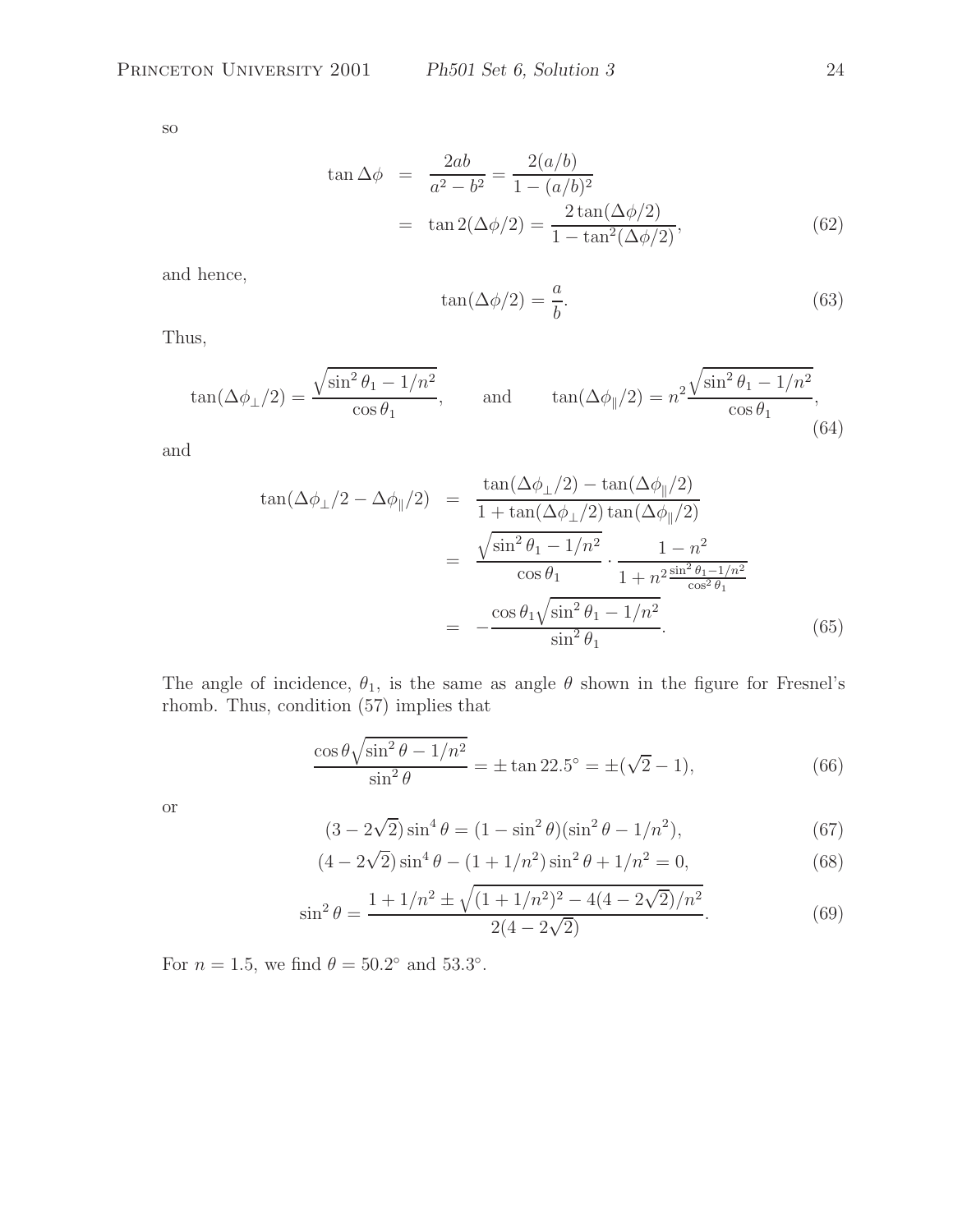4. (a) Since the "time reversed" case is the superposition of the two cases shown below the former, we conclude that

$$
i = 1 = r^2 + tt',
$$
\n(70)

and

$$
0 = rt + tr'.\tag{71}
$$

From eq. (71) we learn that

$$
r' = -r.\tag{72}
$$

Combining this with conservation of energy, eq. (6), we find that

$$
|t'| = |t|.\tag{73}
$$

Given these relations, we can now write

$$
r = r_0 e^{i\alpha}
$$
,  $t = t_0 e^{i\beta}$ , and  $t' = t_0 e^{i\gamma}$ , (74)

where  $r_0$  and  $t_0$  are real and obey

$$
r_0^2 + t_0^2 = 1.\t\t(75)
$$

Inserting relations (74) into eq. (70), we find

$$
1 = r_0^2 e^{2i\alpha} + t_0^2 e^{i(\beta + \gamma)}.
$$
\n
$$
(76)
$$

Multiplying eq.(76) by its complex conjugate yields

$$
1 = r_0^4 + t_0^4 + 2r_0^2 t_0^2 \cos(2\alpha - \beta - \gamma). \tag{77}
$$

In view of relation (75), we must have

$$
2\alpha = \beta + \gamma. \tag{78}
$$

Then, eq. (76) can be rewritten as

$$
1 = (r_0^2 + t_0^2)e^{2i\alpha} = e^{2i\alpha}.
$$
 (79)

Hence,

$$
\alpha = n\pi,\tag{80}
$$

where *n* is an integer, from which we conclude that  $r$  (and  $r'$ ) is real. Further,

$$
\beta + \gamma = 2n\pi,\tag{81}
$$

which implies that

$$
t' = t^*,\tag{82}
$$

according to the definitions (74).

(b) The phase difference  $2\Delta$  is that between points a and b in the figure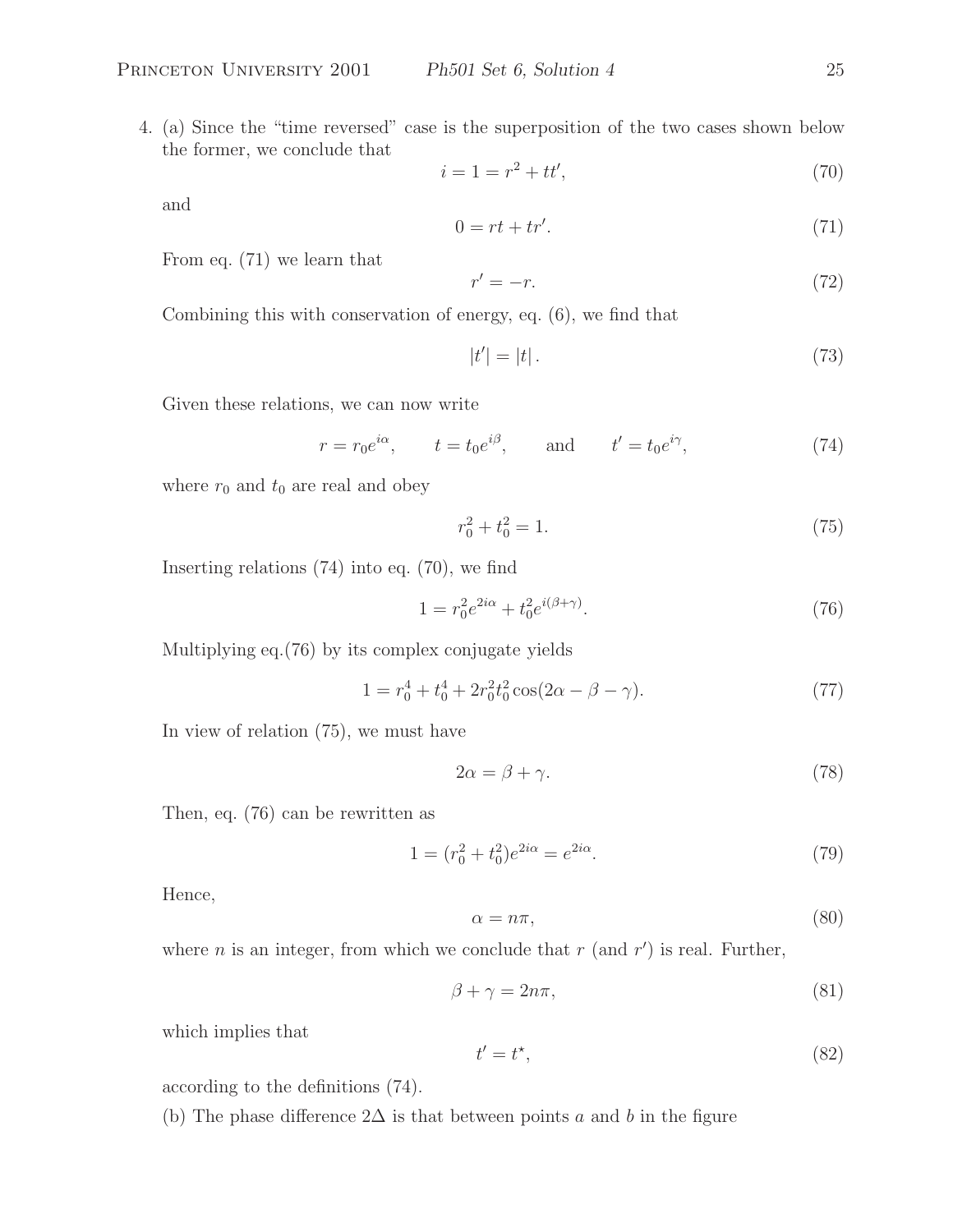

Namely,

$$
2\Delta = \frac{2\pi \cdot 2d}{\lambda_2 \cos \theta_2} - \frac{2\pi l \sin \theta_1}{\lambda_1},\tag{83}
$$

where  $l = 2d \tan \theta_2$ . The wavelengths are related by  $n_1 \lambda_1 = n_2 \lambda_2$ , so eq. (83) becomes

$$
2\Delta = \frac{2\pi \cdot 2d}{\lambda_2 \cos \theta_2} \left( 1 - \frac{n_1 \sin \theta_1 \tan \theta_2 \cos \theta_2}{n_2} \right) = \frac{4\pi d \cos \theta_2}{\lambda_2},\tag{84}
$$

using Snell's law.

The phase lag for the first transmitted ray is that between points  $a$  and  $b$  in the figure below:



We note that  $l' = d(\tan \theta_1 - \tan \theta_2)$ , so that

$$
\phi = \frac{2\pi l' \sin \theta_1}{\lambda_1} + \frac{2\pi d}{\lambda_2 \cos \theta_2} - \frac{2\pi d}{\lambda_1 \cos \theta_1}
$$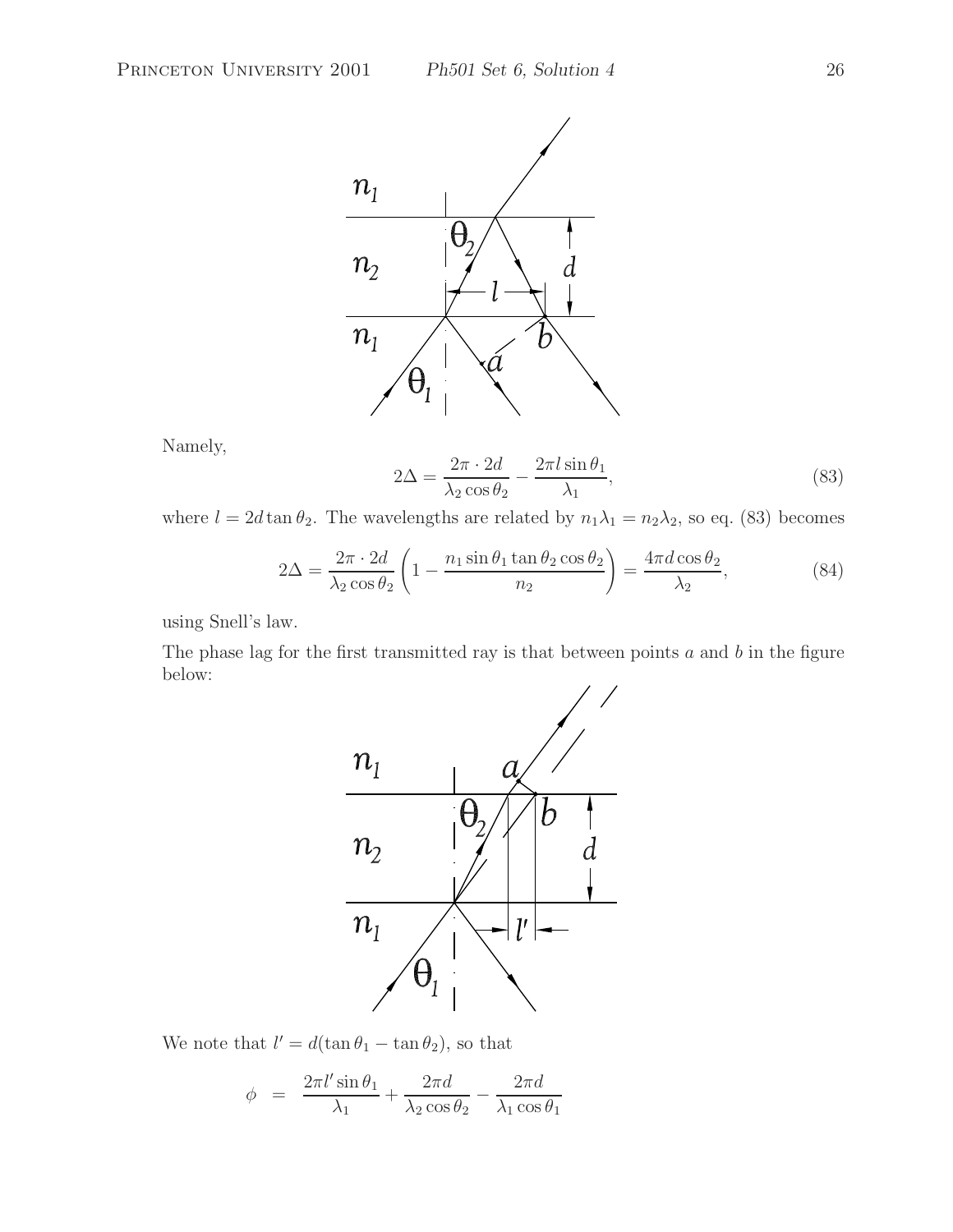$$
= \frac{2\pi d}{\lambda_2 \cos \theta_2} - \frac{2\pi d \sin \theta_1 \tan \theta_2}{\lambda_1} - \frac{2\pi d}{\lambda_1 \cos \theta_1} + \frac{2\pi d \sin \theta_1 \tan \theta_1}{\lambda_1}
$$
  
=  $\Delta - \Delta'$ , (85)

with

$$
\Delta' = \frac{2\pi d \cos \theta_1}{\lambda_1}.\tag{86}
$$

The total reflected amplitude is

$$
R = r + tr't'e^{2i\Delta} + tr'^3t'e^{4i\Delta} + \dots = r - |t|^2 re^{2i\Delta} \sum_{n=0} (r^2 e^{2i\Delta})^2
$$

$$
= r - \frac{(1 - r^2)re^{2i\Delta}}{1 - r^2 e^{2i\Delta}} = \frac{r(1 - e^{2i\Delta})}{1 - r^2 e^{2i\Delta}},
$$
(87)

using relations (72) and (82).

Similarly, the total transmitted amplitude is

$$
T = tt'e^{i(\Delta - \Delta')} \sum_{n=0} (r^2 e^{2i\Delta})^2 = \frac{(1 - r^2)e^{i(\Delta - \Delta')}}{1 - r^2 e^{2i\Delta}}.
$$
 (88)

For a discussion of "tunneling" via the Poynting vector, see D. Mugani, Opt. Comm. **175**, 309 (2000).<sup>4</sup>

<sup>4</sup>http://physics.princeton.edu/~mcdonald/examples/EM/mugnai\_oc\_175\_309\_00.pdf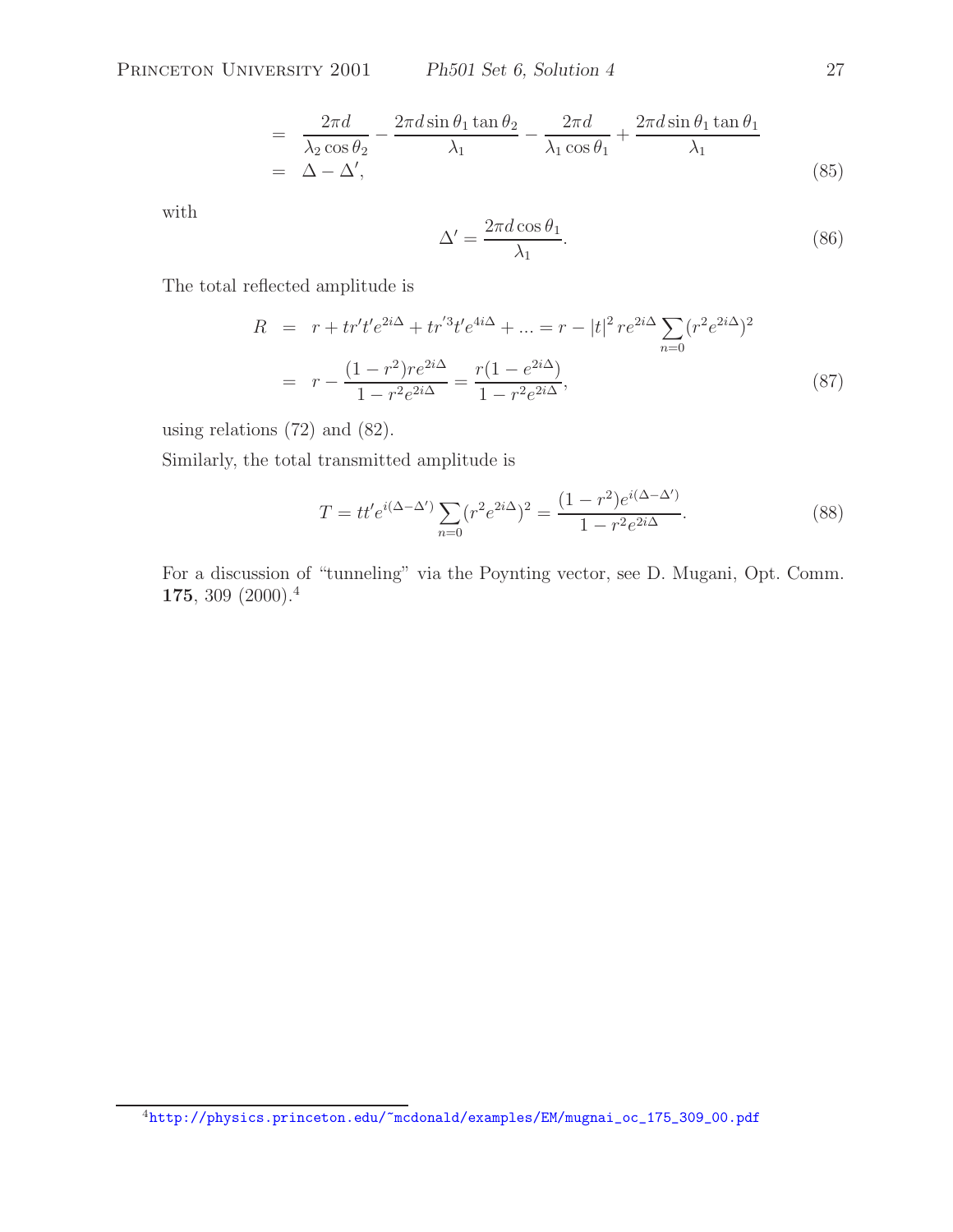5. (a) The reflected amplitude for the 3-layer medium is

$$
R = r_{12} + t_{12}r_{23}t_{21}e^{2i\Delta} + t_{12}r_{23}r_{21}r_{23}t_{21}e^{4i\Delta} + \dots
$$
  
\n
$$
= r_{12} + t_{12}t_{21}r_{23}e^{2i\Delta} \sum_{j=0}^{\infty} (r_{21}r_{23}e^{2i\Delta})^j
$$
  
\n
$$
= r_{12} + t_{12}t_{21} \frac{r_{23}e^{2i\Delta}}{1 - r_{21}r_{23}e^{2i\Delta}}.
$$
 (89)

From prob. 4,  $r_{21} = -r_{12}$ , and  $t_{12}t_{21} = |t_{12}|^2 = 1 - r_{12}^2$ , so eq. (89) becomes

$$
R = r_{12} + (1 - r_{12}^2) \frac{r_{23}e^{2i\Delta}}{1 + r_{12}r_{23}e^{2i\Delta}}
$$
  
= 
$$
\frac{r_{12} + r_{23}e^{2i\Delta}}{1 + r_{12}r_{23}e^{2i\Delta}}.
$$
 (90)

Similarly,

$$
T = t_{12}t_{23}e^{i\Delta} + t_{12}e^{3i\Delta} + t_{12}r_{23}r_{21}r_{23}r_{21}t_{23}e^{5i\Delta} + ...
$$
  
\n
$$
= t_{12}t_{23}e^{i\Delta} + t_{12}r_{23}r_{21}t_{23}e^{3i\Delta} \sum_{j=0}^{\infty} (r_{21}r_{23}e^{2i\Delta})^j
$$
  
\n
$$
= t_{12}t_{23}e^{i\Delta} + t_{12}t_{23}\frac{r_{21}r_{23}e^{3i\Delta}}{1 - r_{21}r_{23}e^{2i\Delta}}
$$
  
\n
$$
= t_{12}t_{23}e^{i\Delta} \left(1 - \frac{r_{12}r_{23}e^{2i\Delta}}{1 + r_{12}r_{23}e^{2i\Delta}}\right)
$$
  
\n
$$
= \frac{t_{12}t_{23}e^{i\Delta}}{1 + r_{12}r_{23}e^{2i\Delta}}.
$$
  
\n(91)

At normal incidence the reflected amplitude at the a-b boundary is

$$
r_{ab} = \frac{n_a - n_b}{n_a + n_b} \,. \tag{92}
$$

If  $d = \lambda_2/4$ , then  $\Delta = 2\pi d/\lambda_2 = \pi/2$ , and

$$
R = \frac{r_{12} - r_{23}}{1 - r_{12}r_{23}},
$$
\n(93)

$$
r_{12} - r_{23} = \frac{(n_1 - n_2)(n_2 + n_3) - (n_2 - n_3)(n_1 + n_2)}{(n_1 + n_2)(n_2 + n_3)} = \frac{2(n_1n_3 - n_2^2)}{(n_1 + n_2)(n_2 + n_3)},
$$
(94)

and  $R = 0$  if  $n_2 = \sqrt{n_1 n_3}$ . If  $d = \lambda_2/2$ , then  $\Delta = \pi$ , and

$$
R = \frac{r_{12} + r_{23}}{1 + r_{12}r_{23}} = \frac{(n_1 - n_2)(n_2 + n_3) + (n_2 - n_3)(n_1 + n_2)}{(n_1 + n_2)(n_2 + n_3) + (n_1 - n_2)(n_2 - n_3)} = \frac{n_1 - n_3}{n_1 + n_3},
$$
(95)

which is independent of  $n_2$ , and vanishes if media 1 and 3 are the same.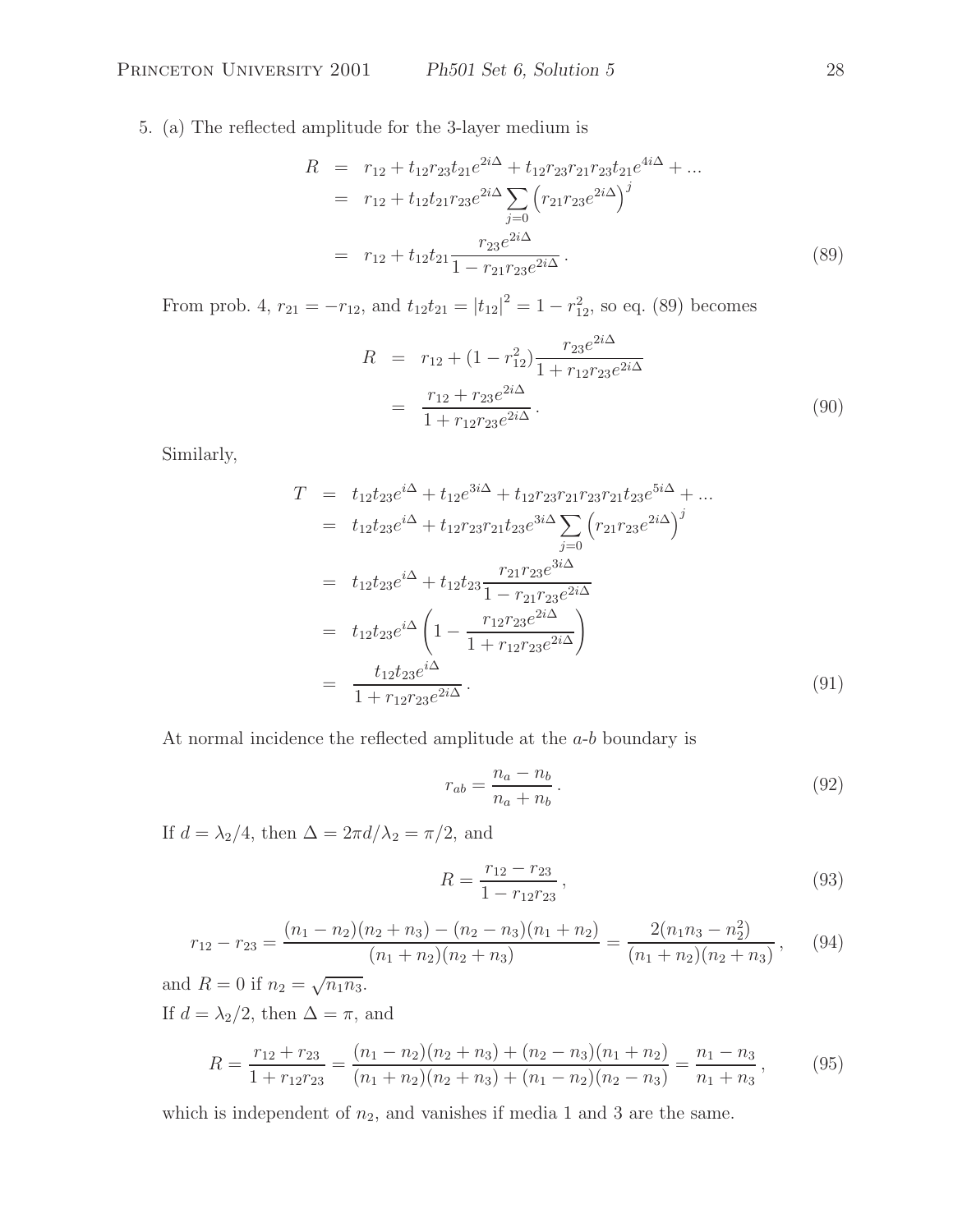6. a) The photographic plate intersects the mirror along the line  $x = y = 0$ . The incident wave of frequency  $\omega$  and polarization along the z axis has electric and magnetic fields

$$
\mathbf{E}_{i} = E_{0} \hat{\mathbf{z}} e^{i(-ky - \omega t)}, \qquad \mathbf{B}_{i} = -E_{0} \hat{\mathbf{x}} e^{i(-ky - \omega t)}, \tag{96}
$$

where  $k = \omega c = 2\pi/\lambda$ , c is the speed of light, and  $\lambda$  is the wavelength.

The reflected wave has electric field with a 180◦ phase change so as to satisfy the boundary condition that the tangential electric field vanish at the surface of the mirror. Hence,

$$
\mathbf{E}_r = -E_0 \hat{\mathbf{z}} e^{i(ky - \omega t)}, \qquad \mathbf{B}_r = -E_0 \hat{\mathbf{x}} e^{i(ky - \omega t)}.
$$
 (97)

The total fields are standing waves:

$$
\mathbf{E} = \mathbf{E}_i + \mathbf{E}_r = Re(-2iE_0\hat{\mathbf{z}}\sin kye^{-i\omega t}) = -2E_0\hat{\mathbf{z}}\sin ky\sin\omega t, \qquad (98)
$$

$$
\mathbf{B} = \mathbf{B}_i + \mathbf{B}_r = Re(-2E_0 \hat{\mathbf{x}} \cos kye^{-i\omega t}) = -2E_0 \hat{\mathbf{x}} \cos ky \cos \omega t.
$$
 (99)

The photographic plated is "exposed" by energy transfer between the electromagnetic fields and the emulsion. Recall that a magnetic field cannot change the energy of a charged particle, while an electric field can. We conclude that it is the electric field (98) whose spatial dependence will determine the pattern of exposure of the photograph. Since the electric field energy depends on  $E^2$ , the pattern of exposure will actually follow the time average  $\langle E^2 \rangle \propto \sin^2 k y \propto 1 - \cos 2ky$ .

We also recall that the developed photographic "negative" would be black everywhere if it were unexposed. Exposure due to strong electric fields will result in transparent regions on the negative. The blackest stripes on the negative appear where the electric field energy vanishes, *i.e.*, at  $y = n\lambda/2$ .

For a plate making angle  $\alpha$  to the x axis,  $y = s \sin \alpha$ , where distance s is measured from the edge of the plate in contact with the mirror. Hence, the black stripes on the negative appear at

$$
s = \frac{n\lambda}{2\sin\alpha} \,. \tag{100}
$$

If the incident wave had polarization along the  $x$  axis, the striping on the negative would be parallel to the x axis with periodicity  $\lambda/2$ .

b) Now, the incident wave has a 45◦ angle of incidence, and the plane of incidence is the  $x-y$  plane.

We first consider the case of polarization perpendicular to the plane of incidence. Then, the incident wave vector is

$$
\mathbf{k}_{i} = \frac{k}{\sqrt{2}} (\hat{\mathbf{x}} - \hat{\mathbf{y}}), \tag{101}
$$

and the electromagnetic fields are

$$
\mathbf{E}_i = E_0 \hat{\mathbf{z}} e^{i(kx/\sqrt{2}-ky/\sqrt{2}-\omega t)}, \qquad (102)
$$

$$
\mathbf{B}_{i} = \hat{\mathbf{k}}_{i} \times \mathbf{E}_{i} = -\frac{E_{0}}{\sqrt{2}} (\hat{\mathbf{x}} + \hat{\mathbf{y}}) e^{i(kx/\sqrt{2} - ky/\sqrt{2} - \omega t)}.
$$
 (103)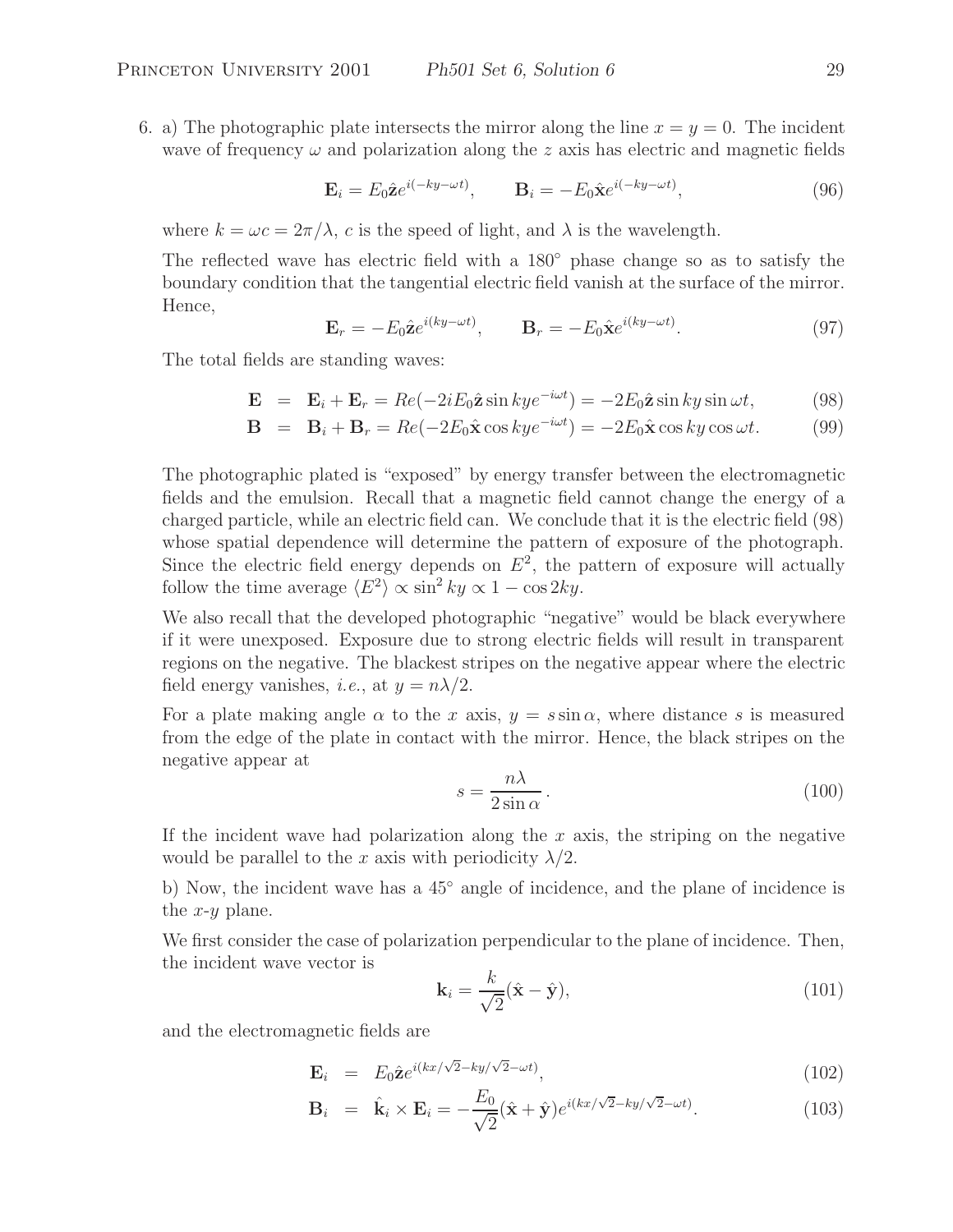The reflected wave has

$$
\mathbf{k}_r = \frac{k}{\sqrt{2}} (\hat{\mathbf{x}} + \hat{\mathbf{y}}),\tag{104}
$$

and the electromagnetic fields are

$$
\mathbf{E}_r = -E_0 \hat{\mathbf{z}} e^{i(kx/\sqrt{2}+ky/\sqrt{2}-\omega t)}, \qquad (105)
$$

$$
\mathbf{B}_r = \hat{\mathbf{k}}_r \times \mathbf{E}_r = -\frac{E_0}{\sqrt{2}} (\hat{\mathbf{x}} - \hat{\mathbf{y}}) e^{i(kx/\sqrt{2} + ky/\sqrt{2} - \omega t)}.
$$
 (106)

The total fields are the waves:

$$
\mathbf{E} = \mathbf{E}_i + \mathbf{E}_r = Re \left( -2iE_0 \hat{\mathbf{z}} \sin \frac{ky}{\sqrt{2}} e^{i(kx/\sqrt{2} - \omega t)} \right)
$$
  
\n
$$
= 2E_0 \hat{\mathbf{z}} \sin \frac{ky}{\sqrt{2}} \sin(kx/\sqrt{2} - \omega t),
$$
  
\n
$$
\mathbf{B} = \mathbf{B}_i + \mathbf{B}_r = Re \left( -\sqrt{2}E_0 \left( \hat{\mathbf{x}} \cos \frac{ky}{\sqrt{2}} + i \hat{\mathbf{y}} \sin \frac{ky}{\sqrt{2}} \right) e^{i(kx/\sqrt{2} - \omega t)} \right)
$$
  
\n
$$
= -\sqrt{2}E_0 \left( \hat{\mathbf{x}} \cos \frac{ky}{\sqrt{2}} \cos(kx/\sqrt{2} - \omega t) + \hat{\mathbf{y}} \sin \frac{ky}{\sqrt{2}} \sin(kx/\sqrt{2} - \omega t) \right).
$$
(108)

This is a travelling wave in the x direction, modulated in y by  $\sin ky/\sqrt{2}$ . Then,

$$
\left\langle E^2 \right\rangle \propto \sin^2 \frac{ky}{\sqrt{2}} \propto 1 - \cos \sqrt{2}ky,\tag{109}
$$

so the dark stripes appear on the plate at positions

$$
s = \frac{\sqrt{2}n\lambda}{2\sin\alpha} \,. \tag{110}
$$

For polarization parallel to the plane of incidence,

$$
\mathbf{E}_i = \frac{E_0}{\sqrt{2}} (\hat{\mathbf{x}} + \hat{\mathbf{y}}) e^{i(kx/\sqrt{2} - ky/\sqrt{2} - \omega t)}, \qquad (111)
$$

$$
\mathbf{B}_{i} = \hat{\mathbf{k}}_{i} \times \mathbf{E}_{i} = E_{0} \hat{\mathbf{z}} e^{i(kx/\sqrt{2} - ky/\sqrt{2} - \omega t)}, \qquad (112)
$$

$$
\mathbf{E}_r = -\frac{E_0}{\sqrt{2}} (\hat{\mathbf{x}} - \hat{\mathbf{y}}) e^{i(kx/\sqrt{2} - ky/\sqrt{2} - \omega t)}, \qquad (113)
$$

$$
\mathbf{B}_r = \hat{\mathbf{k}}_r \times \mathbf{E}_r = E_0 \hat{\mathbf{z}} e^{i(kx/\sqrt{2} - ky/\sqrt{2} - \omega t)},\tag{114}
$$

$$
\mathbf{E} = \mathbf{E}_i + \mathbf{E}_r = Re\left(-\sqrt{2}E_0\left(i\hat{\mathbf{x}}\sin\frac{ky}{\sqrt{2}} - \hat{\mathbf{y}}\cos\frac{ky}{\sqrt{2}}\right)e^{i(kx/\sqrt{2}-\omega t)}\right)
$$
  
\n
$$
= \sqrt{2}E_0\left(\hat{\mathbf{x}}\sin\frac{ky}{\sqrt{2}}\sin(kx/\sqrt{2}-\omega t) + \hat{\mathbf{y}}\cos\frac{ky}{\sqrt{2}}\cos(kx/\sqrt{2}-\omega t)\right), (115)
$$
  
\n
$$
\mathbf{B} = \mathbf{B}_i + \mathbf{B}_r = Re\left(2E_0\hat{\mathbf{z}}\cos\frac{ky}{\sqrt{2}}e^{i(kx/\sqrt{2}-\omega t)}\right)
$$

$$
= 2E_0 \hat{\mathbf{z}} \cos \frac{ky}{\sqrt{2}} \cos(kx/\sqrt{2} - \omega t). \tag{116}
$$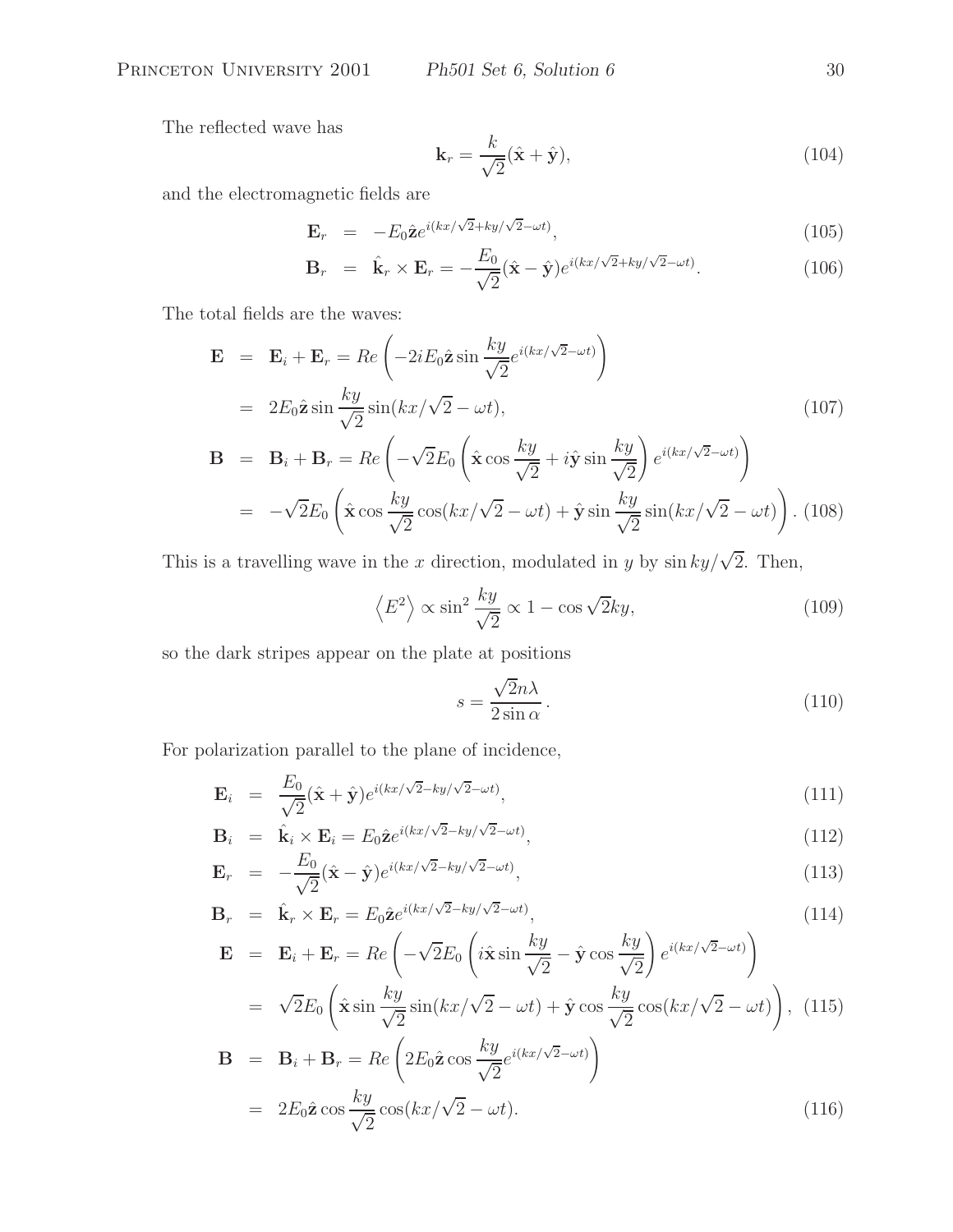Thus,

$$
\left\langle E^2 \right\rangle \propto \sin^2 \frac{ky}{\sqrt{2}} + \cos^2 \frac{ky}{\sqrt{2}} = 1,\tag{117}
$$

so the photographic plate would be uniformly exposed.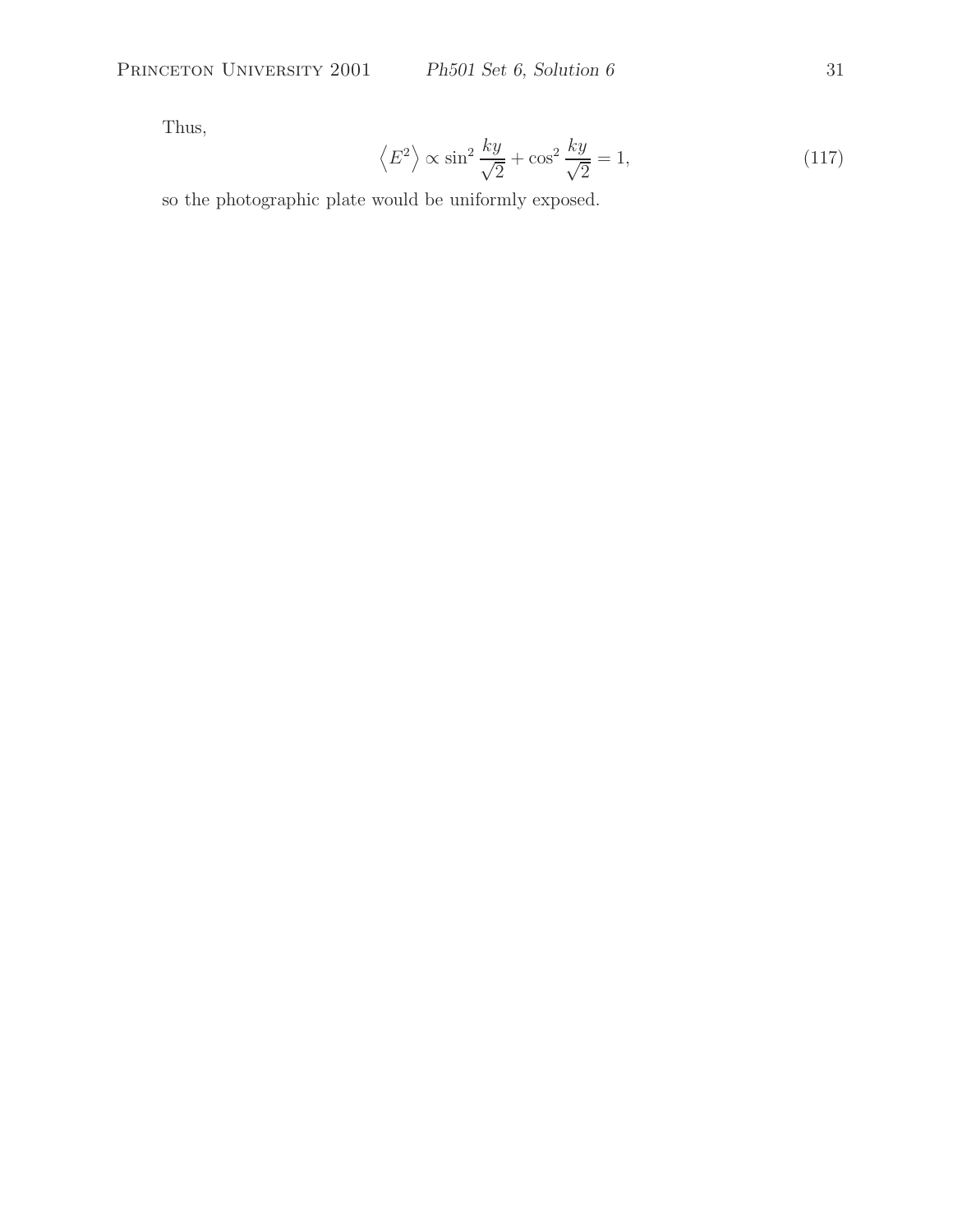7. Since the intensity  $I \propto E^2$ , and  $I \propto 1/r^2$  for a wave that emanates from a localized source, we must have  $E \propto 1/r$  for the electric field of the wave. Hence, if we label the field strength of the source at airplane  $a$  as  $E_a$ , the field strength at airplane  $b$  is

$$
E_b = \frac{E_a}{d},\tag{118}
$$

where d is the distance between the two airplanes, taken to be at the same height  $h$ .



As shown in the figure, the reflected wave makes angle of incident  $\theta_1$  with respect to the surface of the ocean. The reflected angle is, of course, also  $\theta_1$ , while the transmitted angle  $\theta_2$  obeys Snell's law,

$$
\sin \theta_2 = \frac{n_1}{n_2} \sin \theta_1 = \frac{\sin \theta_1}{\sqrt{\epsilon}} = \frac{d/2l}{\sqrt{\epsilon}} = \frac{d}{\sqrt{\epsilon(d^2 + 4h^2)}},\tag{119}
$$

in the approximation that index  $n_1 = 1$  for air. For later use, we note that

$$
\tan \theta_1 = \frac{d}{2h},\tag{120}
$$

and

$$
\tan \theta_2 = \frac{\sin \theta_2}{\sqrt{1 - \sin^2 \theta_2}} = \frac{d}{\sqrt{(\epsilon - 1)d^2 + 4\epsilon h^2}}.
$$
\n(121)

The amplitude of the wave emitted at airplane a which is reflected by the ocean is smaller than that of the direct wave by the factor  $\cos \alpha = \sin \theta_1$ .

Likewise, the amplitude of the currents excited in the antenna on airplane b by a wave that makes angle  $\alpha$  is smaller by the factor cos  $\alpha$  than that due to the direct wave.

Since the antenna on airplane  $\alpha$  is vertical, the polarization of the emitted wave is in a vertical plane, which is also the plane of incidence of the wave with the ocean. Upon reflection, the wave suffers a loss of amplitude described by the ratio

$$
\frac{E_r}{E_i}\Big|_{\parallel} = -\frac{\tan(\theta_1 - \theta_2)}{\tan(\theta_1 + \theta_2)} = \frac{\tan\theta_2 - \tan\theta_1}{\tan\theta_2 + \tan\theta_1} \cdot \frac{1 - \tan\theta_1 \tan\theta_2}{1 + \tan\theta_1 \tan\theta_2}
$$
\n
$$
= \frac{\sqrt{(\epsilon - 1)d^2 + 4\epsilon h^2} - 2\epsilon h}{\sqrt{(\epsilon - 1)d^2 + 4\epsilon h^2} + 2\epsilon h},
$$
\n(122)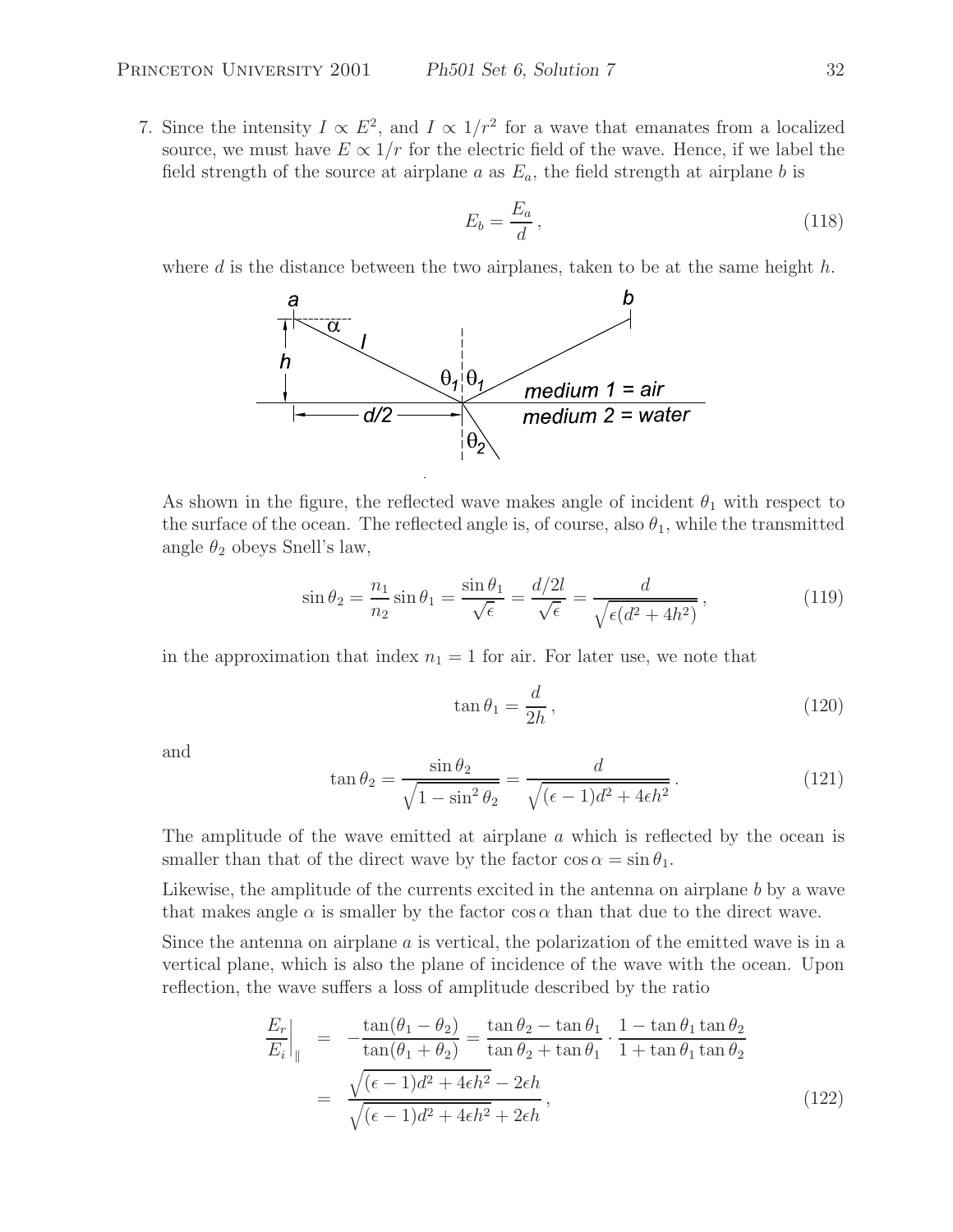according to the Fresnel equation (54), and eqs. (120)-(121).

Also, the path length of the reflected wave between airplanes  $a$  and  $b$  is  $2l$ , so the amplitude of the reflected wave has fallen off by factor 1/2l.

Altogether, the excitation in antenna b due to the reflected wave is proportional to

$$
E_R = E_a \cdot \cos \alpha \cdot \frac{1}{2l} \cdot \frac{E_r}{E_i} \Big|_{\parallel} \cdot \cos \alpha, \qquad (123)
$$

while that due to the direct wave is proportional to

$$
E_D = E_a \cdot \frac{1}{d}.\tag{124}
$$

Therefore, the ratio of the intensity of the reflected to the direct signal is

$$
\frac{I_R}{I_D} = \frac{E_R^2}{E_D^2} = \frac{d^2}{4l^2} \sin^4 \theta_1 \frac{\tan^2(\theta_1 - \theta_2)}{\tan^2(\theta_1 + \theta_2)}
$$
\n
$$
= \frac{d^6}{(d^2 + 4h^2)^3} \left( \frac{\sqrt{(\epsilon - 1)d^2 + 4\epsilon h^2} - 2\epsilon h}{\sqrt{(\epsilon - 1)d^2 + 4\epsilon h^2} + 2\epsilon h} \right)^2.
$$
\n(125)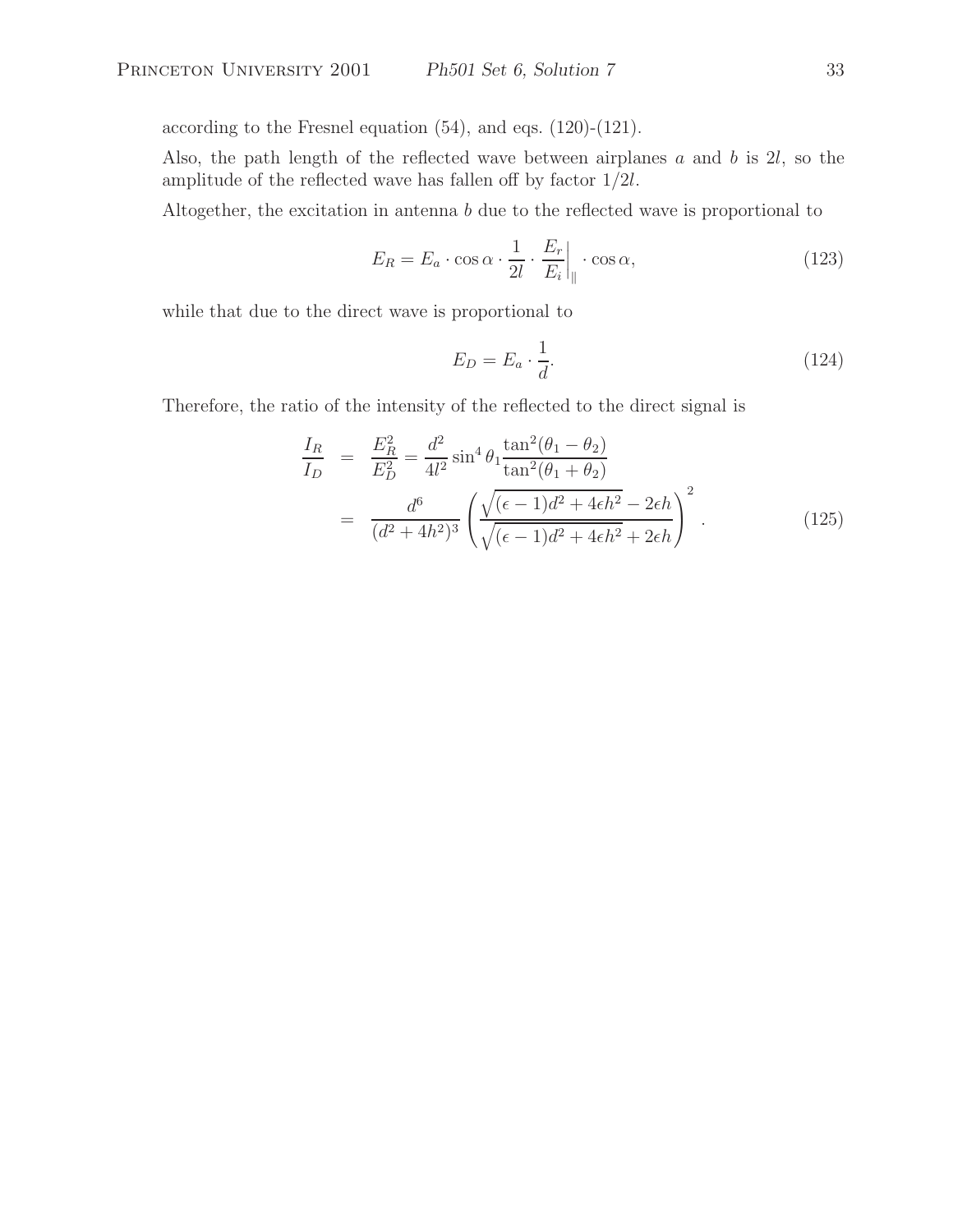$$
m\ddot{\mathbf{r}} + e^{\dot{\mathbf{r}}}_{c} \times B_{0}\hat{\mathbf{z}} = -eE_{0}(\hat{\mathbf{x}} \pm i\hat{\mathbf{y}})e^{i(kz - \omega t)}.
$$
 (126)

We seek solutions of a similar form:

$$
\mathbf{r}_{\pm} = r_0(\hat{\mathbf{x}} \pm i\hat{\mathbf{y}})e^{i(kz - \omega t)}.
$$
 (127)

Inserting eq. (127) into (126) we find

$$
-m\omega^2 r_0(\hat{\mathbf{x}} \pm i\hat{\mathbf{y}}) - i\frac{e\omega B_0}{c}r_0(-\hat{\mathbf{y}} \pm i\hat{\mathbf{x}}) = -eE_0(\hat{\mathbf{x}} \pm i\hat{\mathbf{y}}),\tag{128}
$$

$$
r_0 \left[ -m\omega^2 \pm \frac{e\omega B_0}{c} \right] (\hat{\mathbf{x}} \pm i\hat{\mathbf{y}}) = -eE_0(\hat{\mathbf{x}} \pm i\hat{\mathbf{y}}), \tag{129}
$$

and hence,

$$
r_0 = \frac{eE_0}{m\omega(\omega \mp \omega_B)},
$$
\n(130)

where

$$
\omega_B = \frac{eB_0}{mc} \,. \tag{131}
$$

Note that for propagation antiparallel to the direction of the magnetic field,  $\omega_B$  is a negative number.

Since  $\mathbf{r}_{\pm}$  measures the separation of electrons from positive ions, the resulting polarization density is

$$
\mathbf{P}_{\pm} = -N e \mathbf{r}_{\pm} = -\frac{N e^2}{m \omega (\omega \mp \omega_B)} \mathbf{E} \equiv \chi_{\pm} \mathbf{E}, \qquad (132)
$$

and the dielectric "constant" is

$$
\epsilon_{\pm} = 1 + 4\pi \chi_{\pm} = 1 - \frac{4\pi Ne^2}{m\omega(\omega \mp \omega_B)} = 1 - \frac{\omega_p^2}{\omega(\omega \mp \omega_B)},
$$
(133)

where the square of the plasma frequency is given by

$$
\omega_p^2 = \frac{4\pi Ne^2}{m} \,. \tag{134}
$$

For radio waves with  $\omega \ll \omega_B \approx \omega_p$ ,

$$
\epsilon_{\pm} \approx \pm \frac{\omega_p^2}{\omega \omega_B} \,. \tag{135}
$$

The phase velocity of the plane waves is related by

$$
v_{\text{phase}} = \frac{\omega}{k} = \frac{c}{n} = \frac{c}{\sqrt{\epsilon}}.
$$
\n(136)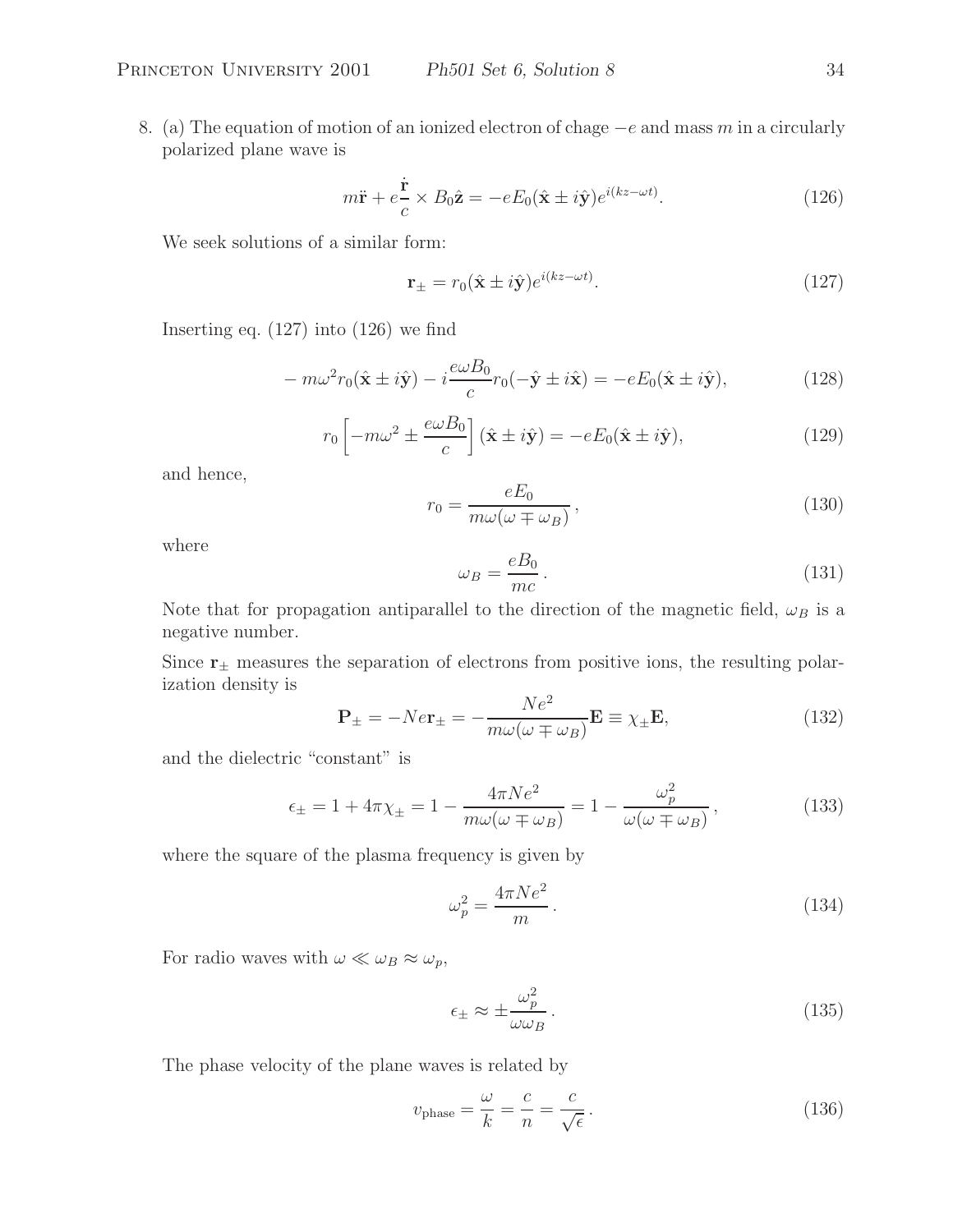Comparing eqs. (135) and (136) we see that the phase velocity is imaginary for waves with polarization  $\hat{\mathbf{x}} - i \hat{\mathbf{y}}$ , which means that these waves are attenuated rapidly. Only the waves with polarization  $\hat{\mathbf{x}}+i\hat{\mathbf{y}}$  propagate in the ionosphere, and their phase velocity is

$$
v_{\text{phase}} = c \frac{\sqrt{\omega \omega_B}}{\omega_p} \,. \tag{137}
$$

*For propagation opposite to the direction of the magnetic field, the situation is reversed, and only wave with polarization*  $\hat{\mathbf{x}} - i\hat{\mathbf{y}}$  *survive.* For the surviving waves, the wave vector is related to frequency by

$$
k = \frac{\omega}{c}\sqrt{\epsilon_{+}} = \frac{\omega_{p}}{c}\sqrt{\frac{\omega}{\omega_{B}}},\qquad(138)
$$

and so the group velocity is given by

$$
v_{\text{group}} = \frac{d\omega}{dk} = \frac{1}{dk/d\omega} = 2c \frac{\sqrt{\omega\omega_B}}{\omega_p} = 2v_{\text{phase}}.
$$
 (139)

For waves with  $\omega \approx 10^5$  Hz and  $\omega_B \approx \omega_p \approx 10^7$  Hz,  $v_{\text{phase}} \approx c/10$ .

The difference in arrival times for pulses centered on frequencies  $\omega_1 = 10^5$  and  $\omega_2 =$  $2 \times 10^5$  Hz from the opposite side of the Earth  $(d = 2 \times 10^9$  cm, which used to be the definition of a centimeter) is

$$
\Delta t = \frac{d}{v_{g,1}} - \frac{d}{v_{g,2}} = \frac{d}{2c} \frac{\omega_p}{\sqrt{\omega_2 \omega_B}} \left( \sqrt{\frac{\omega_2}{\omega_1}} - 1 \right)
$$
  
= 
$$
\frac{2 \times 10^9}{2 \cdot 3 \times 10^{10}} \frac{10^7}{\sqrt{2 \times 10^5 \cdot 10^7}} \left( \sqrt{2} - 1 \right)
$$
  
\approx 0.1 s. (140)

(b) For the radio wave to be reflected back downwards, there must be some height  $h$ such that  $\theta(h) = 90^\circ$ . According to Snell,

$$
n_i \sin \theta_i = n(h) \sin \theta(h), \tag{141}
$$

so with  $n_i = 1$ ,  $\sin \theta(h) = 1$ , and  $n(h) = \sqrt{1 - (\omega_p(h)/\omega)^2}$ , we need

$$
\omega_p(h) = \omega \cos \theta_i. \tag{142}
$$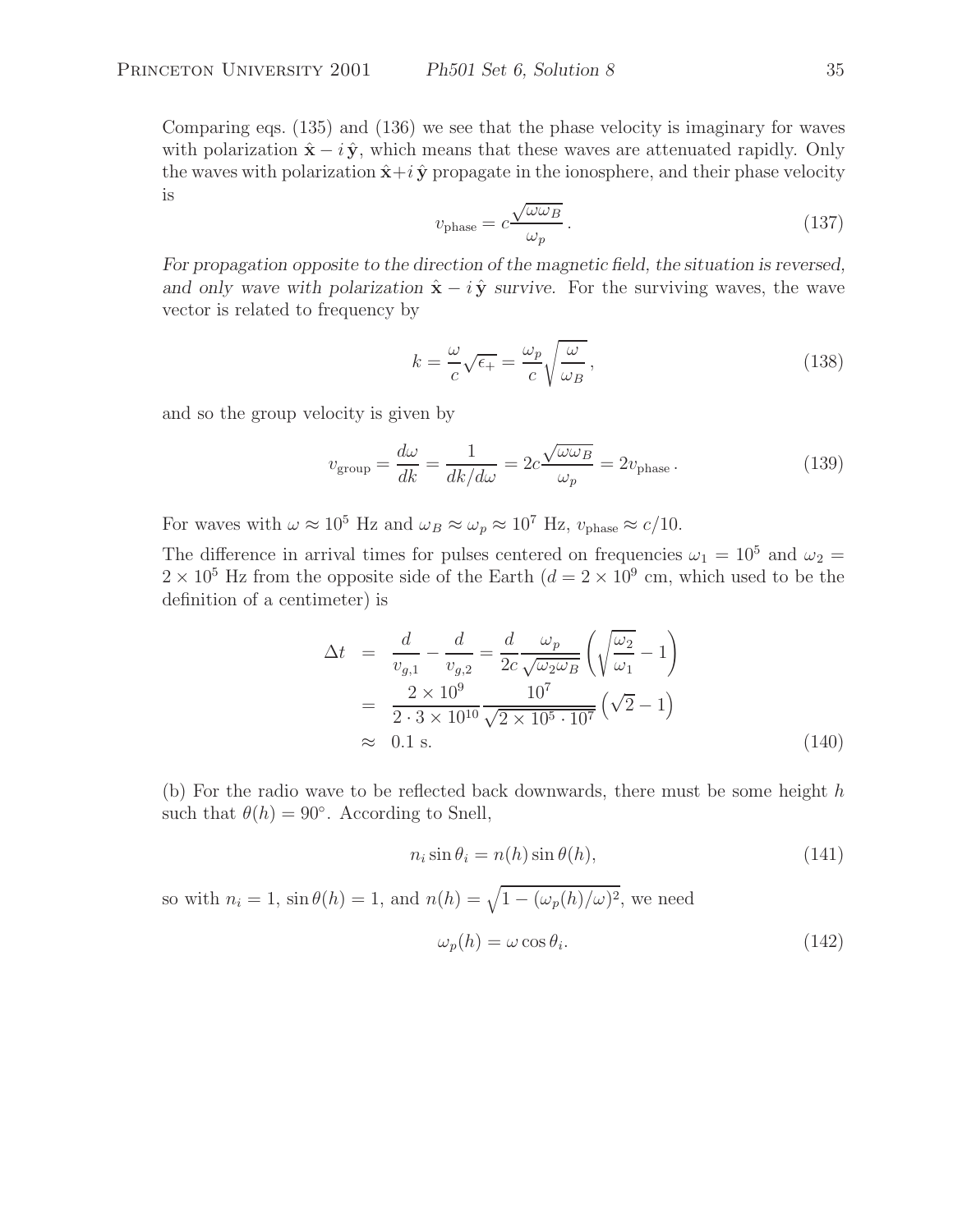9. Inside the good conductor the plane wave has the form

$$
\mathbf{E} = \mathbf{E}_0 e^{-\beta z} e^{i(\beta z - \omega t)}, \qquad \beta = \frac{\sqrt{2\pi \sigma \mu \omega}}{c}, \qquad \mathbf{H} = \sqrt{\frac{2\pi \sigma}{\mu \omega}} (1 + i) \hat{\mathbf{z}} \times \mathbf{E}, \qquad (143)
$$

where  $\sigma$  is the conductivity and  $\mu$  is the permeability. Hence, the time-averaged Poynting vector is

$$
\langle \mathbf{S} \rangle = \frac{c}{8\pi} Re(\mathbf{E} \times \mathbf{H}^*) = \frac{c}{8\pi} \sqrt{\frac{2\pi\sigma}{\mu \omega}} |\mathbf{E}_0|^2 e^{-2\beta z} \hat{\mathbf{z}}.
$$
 (144)

The power lost per unit area to Joule heating is

$$
\langle P \rangle = \int_0^\infty \langle \mathbf{J} \cdot \mathbf{E} \rangle dz = \frac{1}{2} \int_0^\infty Re(\sigma \mathbf{E} \cdot \mathbf{E}^*) dz = \frac{\sigma |\mathbf{E}_0|^2}{2} \int_0^\infty e^{-2\beta z} dz = \frac{\sigma |\mathbf{E}_0|^2}{4\beta}
$$

$$
= \frac{c\sigma |\mathbf{E}_0|^2}{4\sqrt{2\pi \sigma \mu \omega}} = \frac{c}{8\pi} \sqrt{\frac{2\pi \sigma}{\mu \omega}} |\mathbf{E}_0|^2 = \langle \mathbf{S}(z = 0) \rangle.
$$
(145)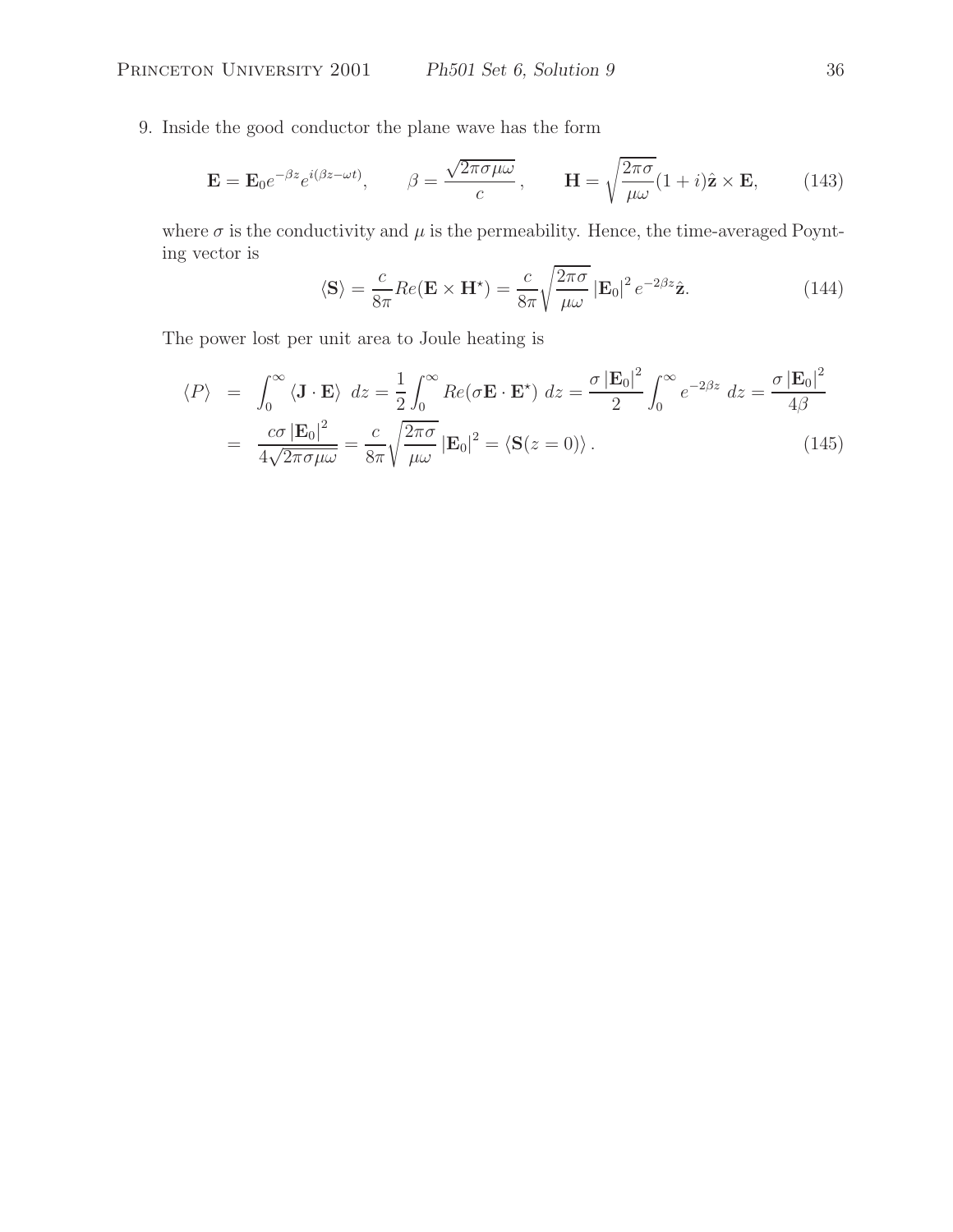10. Ignoring reflections, the incident power is either absorbed or transmitted, so recalling prob. 8 we can write

$$
\langle \mathbf{S}_{\text{out}} \rangle = \langle \mathbf{S}_{\text{in}} \rangle - \text{ Joule heating} = \langle \mathbf{S}_{\text{in}} \rangle - \int_0^a \langle \mathbf{J} \cdot \mathbf{E} \rangle dz = \frac{c |\mathbf{E}_0|^2}{8\pi} - \frac{\sigma |\mathbf{E}_0|^2}{2} \int_0^a e^{-2z/d} dz
$$

$$
\approx \frac{c |\mathbf{E}_0|^2}{8\pi} - \frac{\sigma a |\mathbf{E}_0|^2}{2}, \tag{146}
$$

where the approximation holds since  $a \ll d$ . The relative transmitted intensity is

$$
\mathcal{T} = \frac{\langle \mathbf{S}_{\text{out}} \rangle}{\langle \mathbf{S}_{\text{in}} \rangle} = 1 - \frac{4\pi\sigma a}{c} \,. \tag{147}
$$

To analyze the reflected intensity, we first consider the reflected and transmitted amplitudes. In particular, we focus on the magnetic field **H**, since its transverse component is continuous across a metallic boundary. Furthermore, since the thickness of the sheet is much less than the skin depth, the magnitude  $H$  is essentially unchanged from one side of the sheet to the other. That is,

$$
H_i + H_r \approx H_t,\tag{148}
$$

where  $i, r$  and  $t$  indicate incident, reflected and transmitted, respectively. We can deduce  $H_t$  from the transmitted intensity ratio  $\mathcal{T} = |H_t|^2 / |H_i|^2$ ,

$$
|H_t| = |H_i| \sqrt{T} \approx |H_i| \left( 1 - \frac{2\pi\sigma a}{c} \right) . \tag{149}
$$

Thus, from eq. (148)

$$
H_r \approx -\frac{2\pi\sigma a}{c} H_i,\tag{150}
$$

and

$$
\mathcal{R} = \frac{|H_r|^2}{|H_i|^2} \approx \left(\frac{2\pi\sigma a}{c}\right)^2.
$$
\n(151)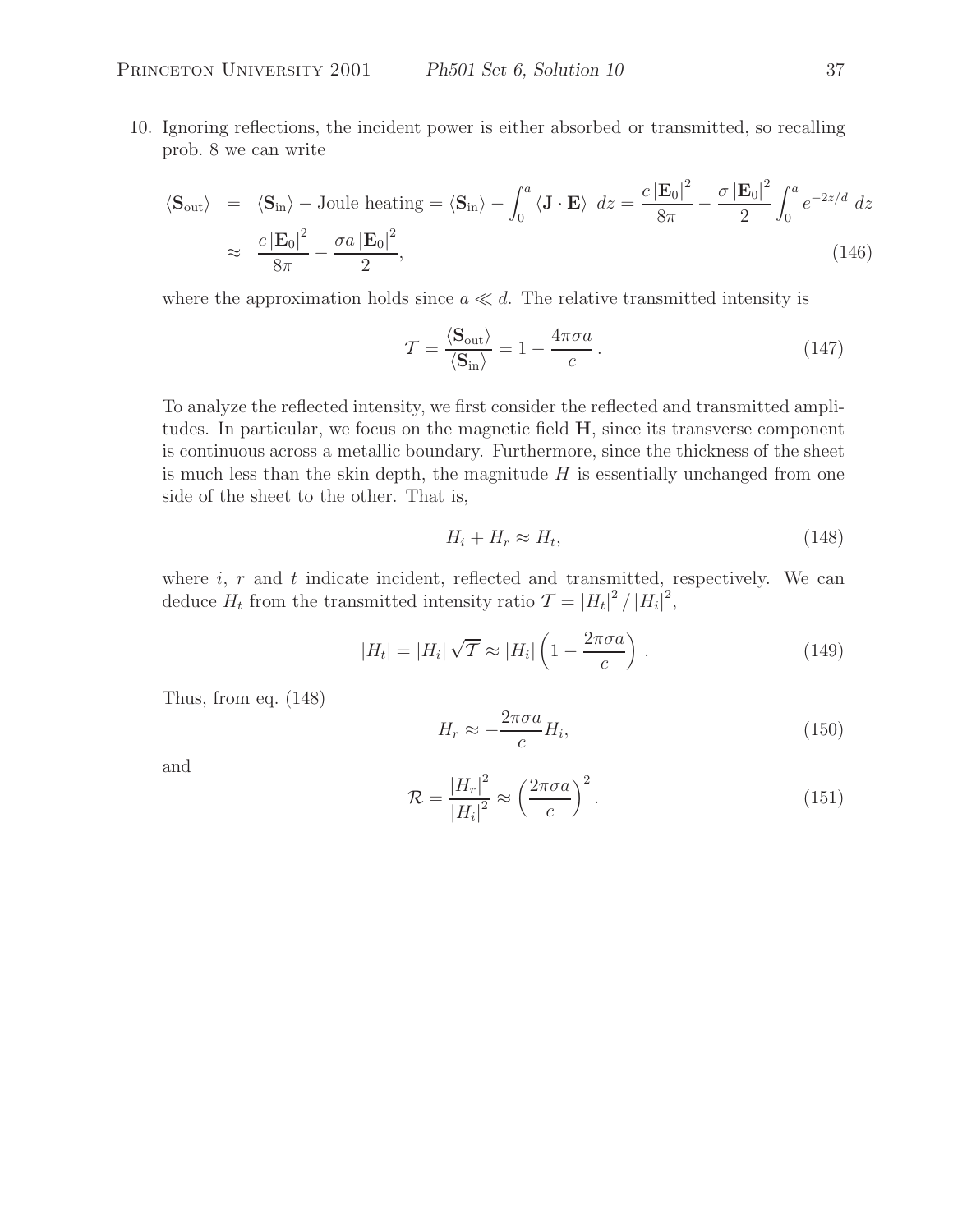11. According to Snell's law, the angle  $\theta_2$  of the transmitted wave obeys the formal relation

$$
\sin \theta_2 = \frac{n_1}{n_2} \sin \theta_1.
$$
\n(152)

For the stated conditions,  $\sin \theta_2 > 1$ . Then,

$$
\cos \theta_2 = \sqrt{1 - \sin^2 \theta_2} = i \sqrt{\frac{n_1^2}{n_2^2} \sin^2 \theta_1 - 1}.
$$
 (153)

We take the x axis to be normal to the 1-2 boundary, and the y axis along the boundary in plane of incidence.



Formally, the transmitted wave vector  $\mathbf{k}_t$  has components

$$
k_x = \frac{n_2 \omega}{c} \cos \theta_2 = i \frac{\omega}{c} \sqrt{n_1^2 \sin^2 \theta_1 - n_2^2} \equiv i\beta, \qquad k_y = \frac{n_2 \omega}{c} \sin \theta_2 = \frac{n_1 \omega}{c} \sin \theta_1. \tag{154}
$$

The space-time dependence of the transmitted wave is therefore

$$
e^{i(\mathbf{k}_t \cdot \mathbf{r} - \omega t)} = e^{-\beta x} e^{i(k_y y - \omega t)},
$$
\n(155)

which describes a surface wave that propagates in the  $+y$  direction at phase velocity  $c/(n_1 \sin \theta_1) < c$ , and whose amplitude is significant only for  $x \lesssim 1/\beta$ .

For incident electric field perpendicular to the plane of incidence, the Fresnel equation (48) and eq. (155) tell us that

$$
\mathbf{E}_t = E_t \hat{\mathbf{z}} = \frac{2 \sin \theta_2 \cos \theta_1}{\sin(\theta_1 + \theta_2)} E_{0i} \hat{\mathbf{z}} e^{-\beta x} e^{i(k_y y - \omega t)}.
$$
(156)

We can find the magnetic field via Faraday's equation:

$$
\nabla \times \mathbf{E}_t = -\frac{1}{c} \frac{\partial \mathbf{B}_t}{\partial t} = i \frac{\omega}{c} \mathbf{B}_t,
$$
\n(157)

so that

$$
\mathbf{B}_{t} = -i\frac{c}{\omega}\hat{\mathbf{x}}\frac{\partial E_{z}}{\partial y} + i\frac{c}{\omega}\hat{\mathbf{y}}\frac{\partial E_{z}}{\partial x} = \left(n_{1}\sin\theta_{1}\hat{\mathbf{x}} - i\beta\frac{c}{\omega}\hat{\mathbf{y}}\right)E_{t}.
$$
 (158)

The electric field (156) satisfies  $\nabla \cdot \mathbf{E} = 0$  since  $E_z$  does not depend on z. Similarly, the magnetic field (158) satisfies  $\nabla \cdot \mathbf{B} = 0$ , and hence Maxwell's equations are satisfied. The wave equation is also obeyed by eq. (156) since

$$
\nabla^2 E_t = (\beta^2 - k_y^2) E_t = \frac{n_2^2 \omega^2}{c^2} E_t = \frac{n_2^2}{c^2} \frac{\partial^2 E_t}{\partial t^2}.
$$
 (159)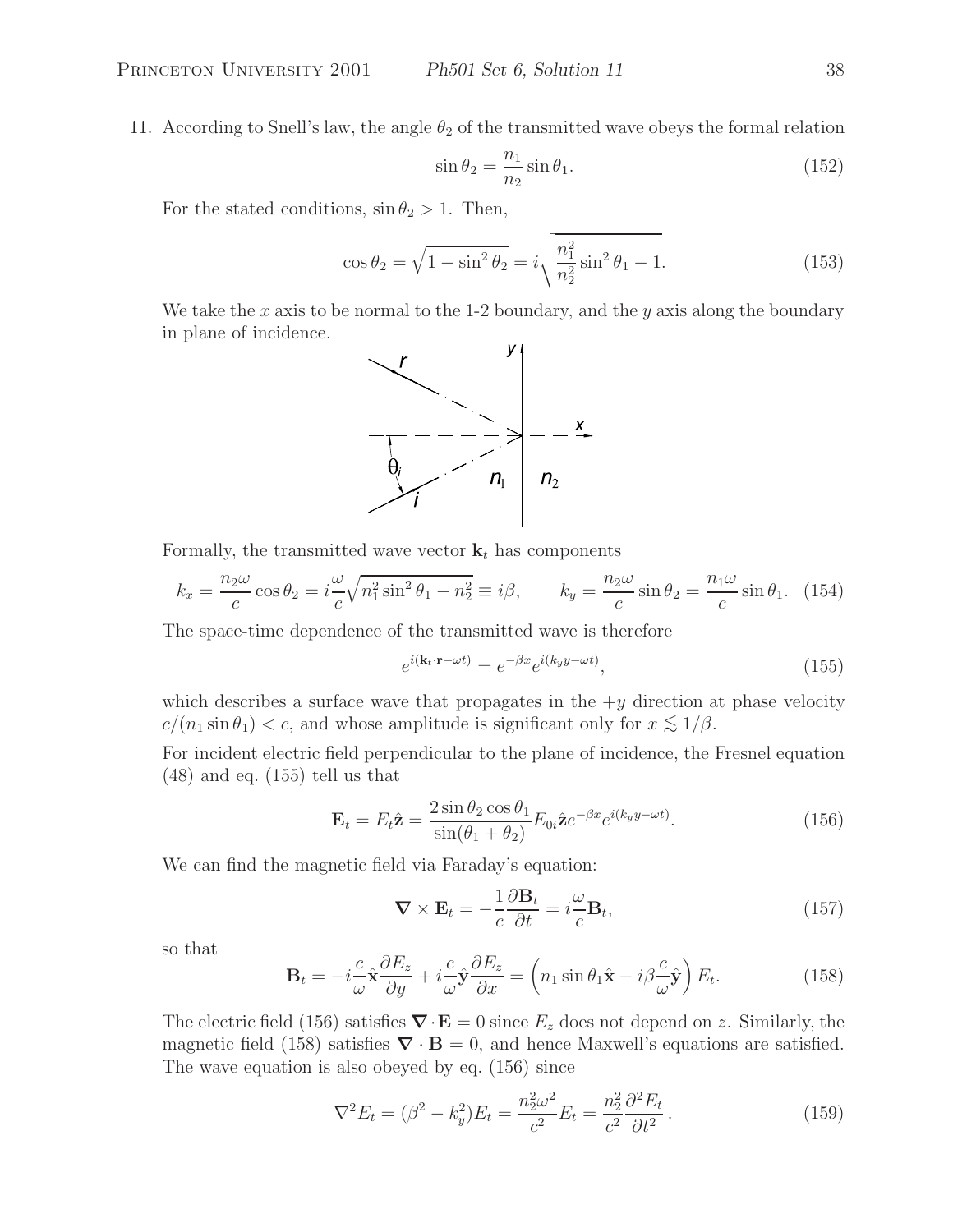The time-averaged Poynting vector of the transmitted wave is

$$
\langle \mathbf{S}_t \rangle = \frac{c}{8\pi} Re(\mathbf{E}_t \times \mathbf{B}_t^{\star}) = \frac{c}{8\pi} \frac{4 \sin^2 \theta_2 \cos^2 \theta_1}{\left| \sin(\theta_1 + \theta_2) \right|^2} \left| E_{0i} \right|^2 e^{-2\beta x} n_1 \sin \theta_1 \hat{\mathbf{y}}.
$$
 (160)

Now,

$$
\begin{aligned}\n|\sin(\theta_1 + \theta_2)|^2 &= |\sin \theta_1 \cos \theta_2 + \cos \theta_1 \sin \theta_2|^2 \\
&= \sin^2 \theta_1 |\cos \theta_2|^2 + \cos^2 \theta_1 \sin^2 \theta_2 \\
&= \sin^2 \theta_1 (\sin^2 \theta_2 - 1) + (1 - \sin^2 \theta_1) \sin^2 \theta_2 \\
&= \sin^2 \theta_2 - \sin^2 \theta_1 \\
&= \sin^2 \theta_2 \left( 1 - \frac{n_2^2}{n_1^2} \right),\n\end{aligned}
$$
\n(161)

so that

$$
\langle \mathbf{S}_t \rangle = \frac{c}{2\pi} \frac{n_1}{1 - \frac{n_2^2}{n_1^2}} \sin \theta_1 \cos^2 \theta_1 |E_{0i}|^2 e^{-2\beta x} \hat{\mathbf{y}}.
$$
 (162)

As expected, the Poynting vector is parallel to the  $y$  axis, so no energy is transmitted into medium 2. However, the formal result (162) is that a non-negligible energy flows in the thin layer near the bounding surface of medium 2.

For the case of the electric field parallel to the plane of incidence, the Fresnel equation (53) is

$$
\frac{E_{0t}(x=0)}{E_{0i}} = \frac{2\sin\theta_2\cos\theta_1}{\sin\theta_1\cos\theta_1 + \sin\theta_2\cos\theta_2}
$$
(163)

However, the transmitted electric field cannot be only in the  $x$  direction, as this would not satisfy  $\nabla \cdot \mathbf{E} = 0$ . There must be a y component as well, as we found for the magnetic field when the electric field was perpendicular to the plane of incidence. Hence, we expect that

$$
\mathbf{E}_{t} = \left(n_{1} \sin \theta_{1} \hat{\mathbf{x}} - i \beta \frac{c}{\omega} \hat{\mathbf{y}}\right) A e^{-\beta x} e^{i(k_{y} y - \omega t)}, \qquad (164)
$$

where A is chosen to satisfy eq. (163) at  $x = 0$ . That is,

$$
(2n_1^2 \sin^2 \theta_1 - n_2^2) |A|^2 = \frac{4 \sin^2 \theta_2 \cos^2 \theta_1}{|\sin \theta_1 \cos \theta_1 + \sin \theta_2 \cos \theta_2|^2} |E_{0i}|^2
$$
  

$$
= \frac{4 \frac{n_1^2}{n_2^2} \sin^2 \theta_1 \cos^2 \theta_1}{\sin^2 \theta_1 (1 - \sin^2 \theta_1) + \frac{n_1^2}{n_2^2} \sin^2 \theta_1 (\frac{n_1^2}{n_2^2} \sin^2 \theta_1 - 1)} |E_{0i}|^2
$$
  

$$
= \frac{4 \cos^2 \theta_1}{(1 - \frac{n_2^2}{n_1^2})((1 + \frac{n_1^2}{n_2^2}) \sin^2 \theta_1 - 1)} |E_{0i}|^2.
$$
 (165)

Faraday's law (157) gives us the magnetic field as

$$
\mathbf{B}_{t} = i \frac{c}{\omega} \left( \frac{\partial E_{tx}}{\partial y} - \frac{\partial E_{ty}}{\partial x} \right) = -n_2^2 A e^{-\beta x} e^{i(k_y y - \omega t)} \hat{\mathbf{z}}.
$$
 (166)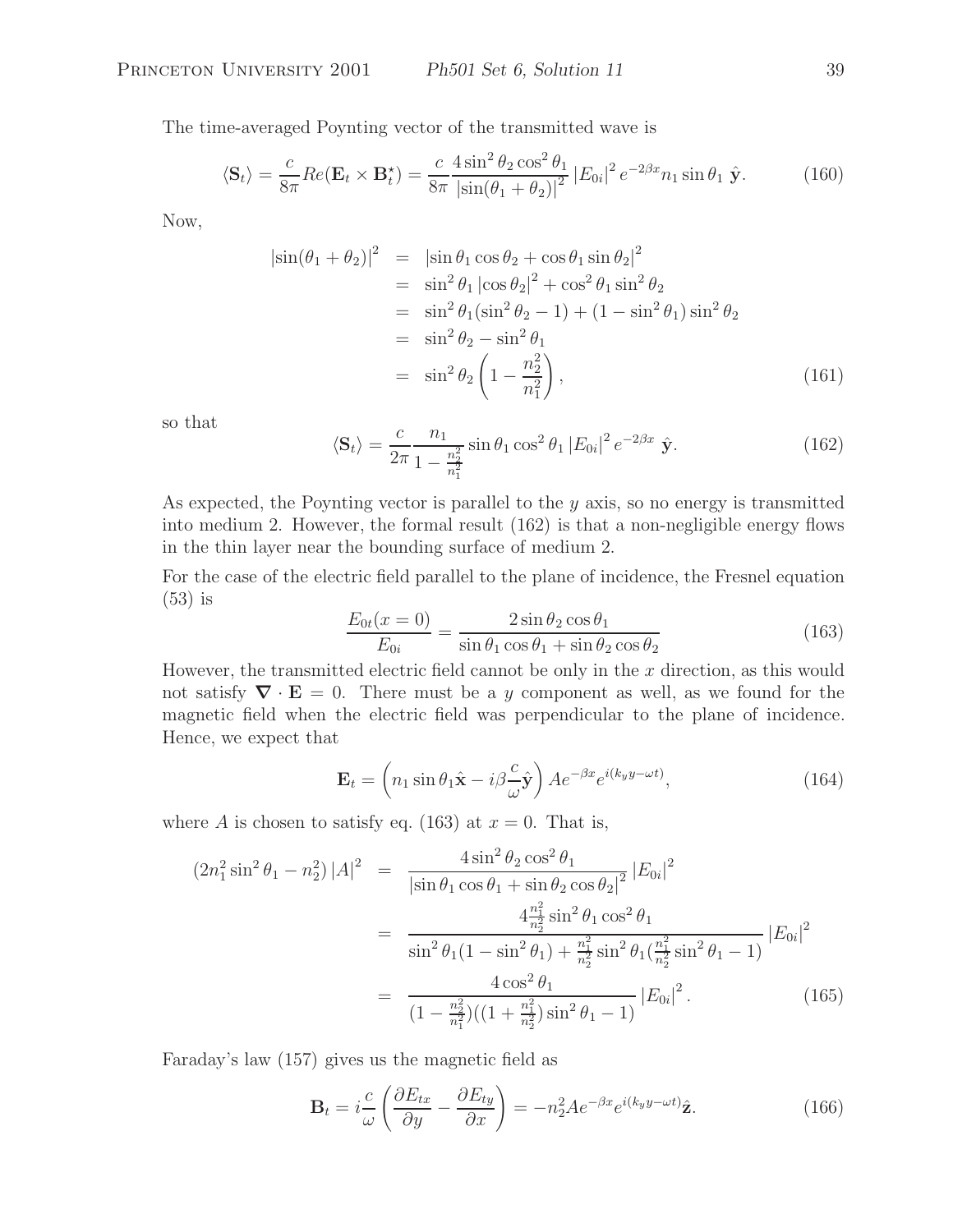The time-averaged Poynting vector of the transmitted wave is

$$
\langle \mathbf{S}_{t} \rangle = \frac{c}{8\pi} Re(\mathbf{E}_{t} \times \mathbf{B}_{t}^{*}) = \frac{c}{8\pi} n_{1} n_{2}^{2} \sin \theta_{1} |A|^{2} e^{-2\beta x} \hat{\mathbf{y}}
$$
  
= 
$$
\frac{c}{2\pi} \frac{n_{1} \sin \theta_{1} \cos^{2} \theta_{1}}{\left(1 - \frac{n_{2}^{2}}{n_{1}^{2}}\right) \left(\left(1 + \frac{n_{1}^{2}}{n_{2}^{2}}\right) \sin^{2} \theta_{1} - 1\right)} \frac{|E_{0i}|^{2} e^{-2\beta x} \hat{\mathbf{y}}}{\left(2 \frac{n_{1}^{2}}{n_{2}^{2}} \sin^{2} \theta_{1} - 1\right)} . \tag{167}
$$

Perhaps the most interesting feature of the surface wave for the case of polarization in the plane of incidence is that the electric field (164) includes a component along the direction of propagation of the wave, and the wave velocity is less than c. A charged particle moving along with this wave would experience a continual force in the direction of motion, and would therefore be accelerated.

A related concept for particle acceleration by surface waves will be explored in prob. 12.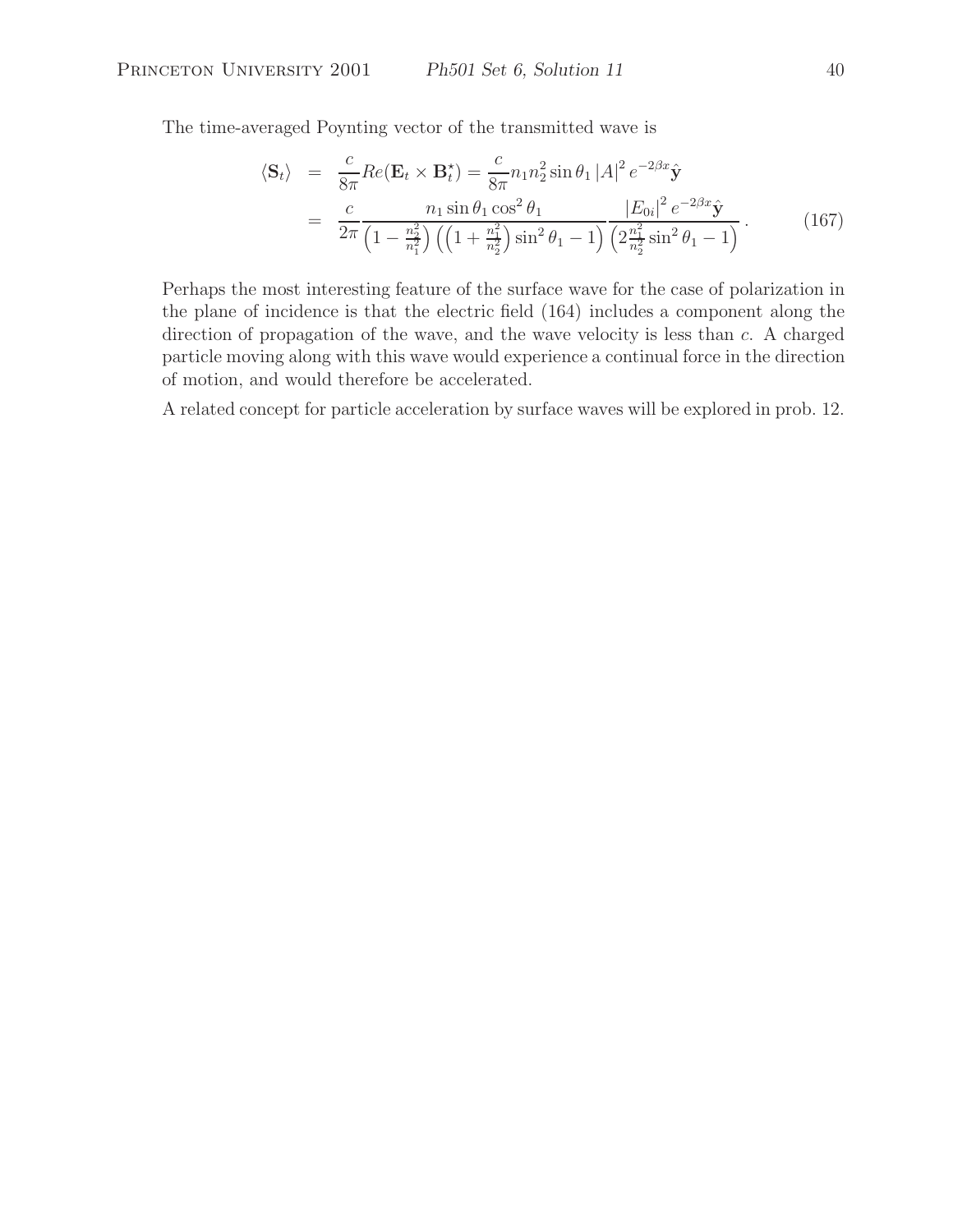12. The interaction between particle beams and diffraction gratings was first considered by Smith and Purcell, Phys. Rev.  $62$ ,  $1069$   $(1953)$ ,<sup>5</sup> who emphasized energy transfer from the particle to free electromagnetic waves. The excitation of surface waves by particles near conducting structures was first discussed by Pierce, J. Appl. Phys. **26**, 627-638  $(1955)$ , which led to the extensive topic of wakefields in particle accelerators. The presence of surface waves in the Smith-Purcell effect was noted by di Francia, Nuovo Cim. **16**, 61-77 (1960).<sup>7</sup> A detailed treatment of surface waves near a diffraction grating was given by van den Berg, Appl. Sci. Res. 24, 261-293 (1971).<sup>8</sup> Here, we construct a solution containing surface waves by starting with only free waves, then adding surface waves to satisfy the boundary condition at the grating surface.

If the (perfectly) conducting surface were flat, the reflected wave would be

$$
\mathbf{E}_{\mathbf{r}} = -E_0 \hat{\mathbf{x}} e^{i(k_y y + k_z z - \omega t)}.
$$
 (168)

However, the sum  $\mathbf{E}_{in} + \mathbf{E}_{r}$  does not satisfy the boundary condition that  $\mathbf{E}_{total}$  must be perpendicular to the wavy surface (30). Indeed,

$$
\left[\mathbf{E}_{\rm in} + \mathbf{E}_{\rm r}\right]_{\rm surface} = 2iE_0\hat{\mathbf{x}}e^{i(k_yy-\omega t)}\sin k_z z \approx 2iak_zE_0\hat{\mathbf{x}}e^{i(k_yy-\omega t)}\sin k_x x,\tag{169}
$$

where the approximation holds for  $a \ll d$ , and we have defined  $k_x = 2\pi/d$ .

Hence, we require additional fields near the surface to cancel that given by (169). For  $z \approx 0$ , these fields therefore have the form

$$
\mathbf{E} = -ak_z E_0 \hat{\mathbf{x}} e^{i(k_y y - \omega t)} \left( e^{ik_x x} - e^{-ik_x x} \right). \tag{170}
$$

This can be decomposed into two waves  $E_{+}$  given by

$$
\mathbf{E}_{\pm} = \mp ak_z E_0 \hat{\mathbf{x}} e^{i(\pm k_x x + k_y y - \omega t)}.
$$
 (171)

Away from the surface, we suppose that the  $z$  dependence of the additional waves can be described by including a factor  $e^{ik'_z z}$ . Then, the full form of the additional waves is

$$
\mathbf{E}_{\pm} = \mp ak_z E_0 \hat{\mathbf{x}} e^{i(\pm k_x x + k_y y + k_z' z - \omega t)}.
$$
 (172)

The constant  $k'_z$  is determined on requiring that each of the additional waves satisfy the wave equation,

$$
\nabla^2 \mathbf{E}_{\pm} = \frac{1}{c^2} \frac{\partial^2 \mathbf{E}_{\pm}}{\partial t^2}.
$$
 (173)

This leads to the dispersion relation

$$
k_x^2 + k_y^2 + k_z'^2 = \frac{\omega^2}{c^2}.
$$
\n(174)

<sup>5</sup>http://physics.princeton.edu/~mcdonald/examples/accel/smith\_pr\_92\_1069\_53.pdf

<sup>6</sup>http://physics.princeton.edu/~mcdonald/examples/accel/pierce\_jap\_26\_627\_55.pdf

 $^{7}$ http://physics.princeton.edu/~mcdonald/examples/accel/toraldo\_di\_francia\_nc\_16\_61\_60.pdf

<sup>8</sup>http://physics.princeton.edu/~mcdonald/examples/accel/vandenberg\_asr\_24\_261\_71.pdf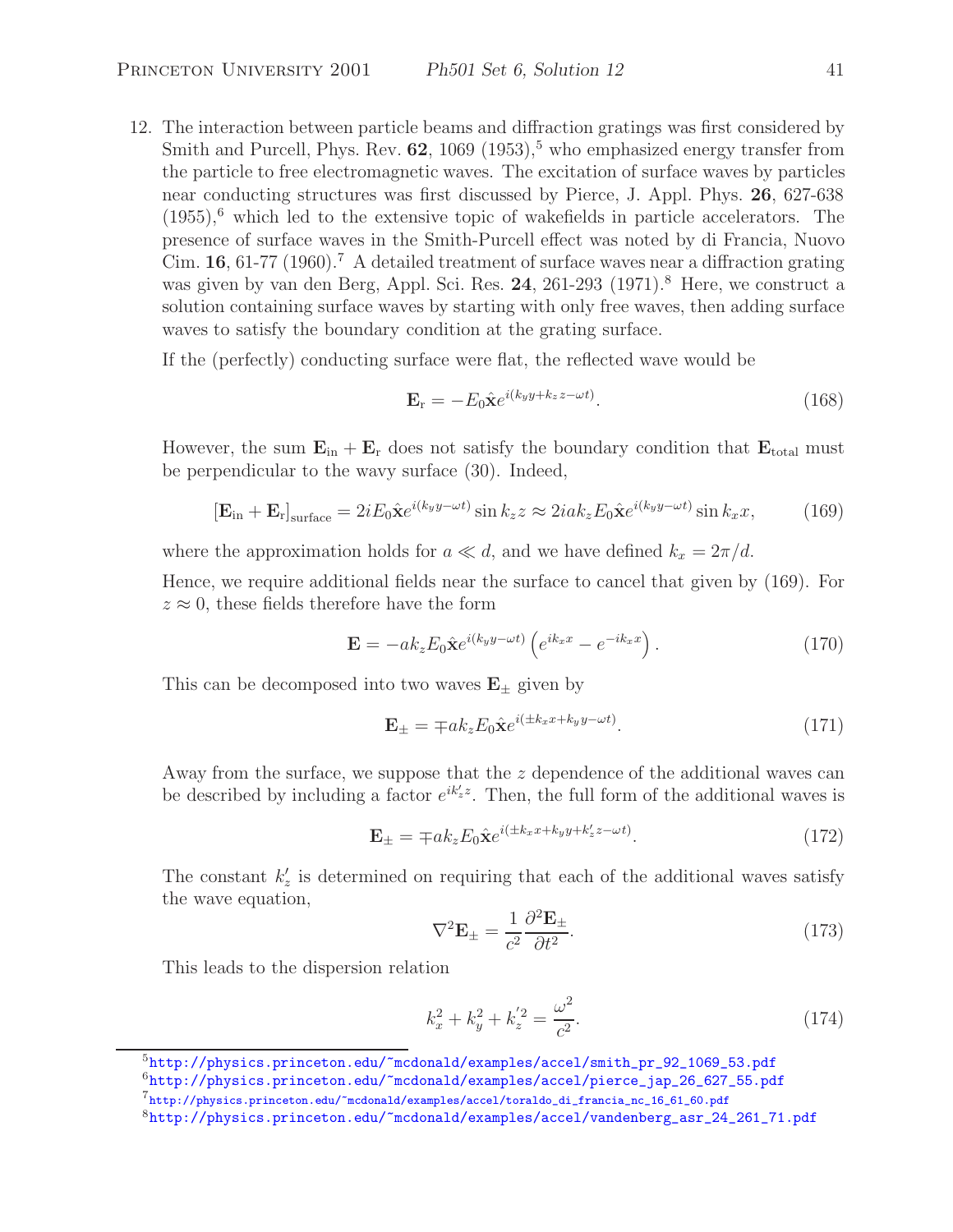The component  $k_y$  of the incident wave vector can be written in terms of the angle of incidence  $\theta_{\rm in}$  and the wavelength  $\lambda$  as

$$
k_y = \frac{2\pi}{\lambda} \sin \theta_{\text{in}}.\tag{175}
$$

Combining (174) and (175), we have

$$
k'_z = 2\pi i \sqrt{\frac{1}{d^2} - \left(\frac{\cos \theta_{\rm in}}{\lambda}\right)^2}.
$$
 (176)

For short wavelengths,  $k'_z$  is real and positive, so the reflected wave (168) is accompanied by two additional plane waves with direction cosines  $(k_x, k_y, k_z')$ . But for long enough wavelengths,  $k'_z$  is imaginary, and the additional waves are exponentially attenuated in  $z.$ 

When surface waves are present, consider the fields along the line  $y = 0$ ,  $z = \pi/2k_z$ . Here, the incident plus reflected fields vanish (see the first form of (169)), and the surface waves are

$$
\mathbf{E}_{\pm} = \mp ak_z e^{-\pi |k'_z|/2k_z} E_0 \hat{\mathbf{x}} e^{i(\pm k_x x - \omega t)}.
$$
 (177)

The phase velocity of these waves is

$$
v_p = \frac{\omega}{k_x} = \frac{d}{\lambda}c.\tag{178}
$$

When  $d = \lambda$ , the phase velocity is c, and  $k'_z = i k_y$  according to (176). The surface waves are then,

$$
\mathbf{E}_{\pm} = \mp \frac{2\pi a \cos \theta_{\text{in}}}{d} e^{-(\pi/2) \tan \theta_{\text{in}}} E_0 \hat{\mathbf{x}} e^{i(\pm k_x x - \omega t)}.
$$
 (179)

A relativistic charged particle that moves in, say, the  $+x$  direction remains in phase with the wave  $\mathbf{E}_{+}$ , and can extract energy from that wave for phases near  $\pi$ . On average, the particle's energy is not affected by the counterpropagating wave **E**−. In principle, significant particle acceleration can be achieved via this technique. For a small angle of incidence, and with  $a/d = 1/2\pi$ , the accelerating field strength is equal to that of the incident wave.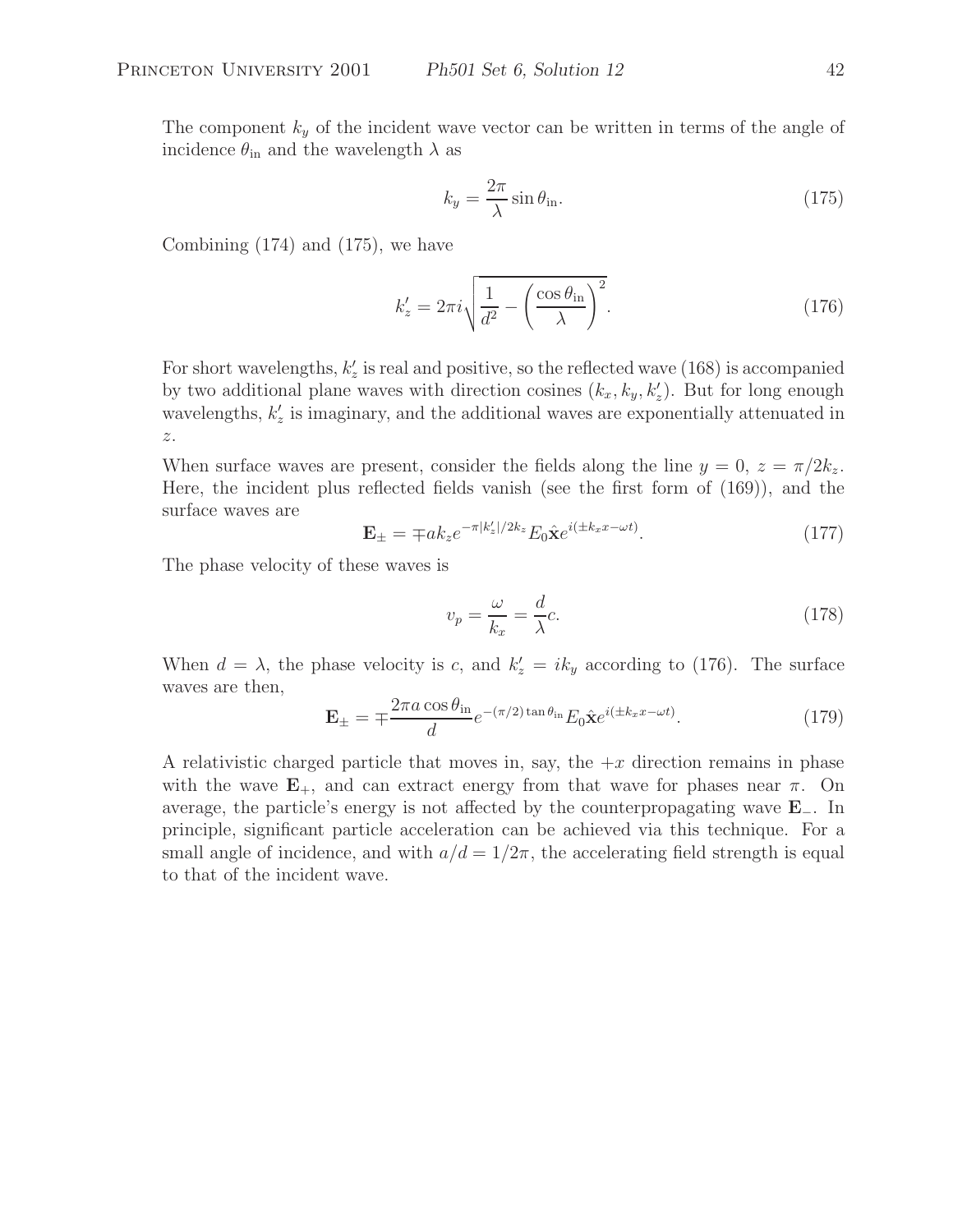13. This problem was abstracted from T.P. Wangler, *Strong focusing and the radiofrequency quadrupole accelerator*, Am. J. Phys. **64**, 177 (1996).<sup>9</sup>

The electric field in the RFQ can be obtained from the potential via  $\mathbf{E} = -\nabla \phi$ , so

$$
E_x = \frac{x}{d} E_0 \sin \omega t, \qquad (180)
$$

$$
E_y = -\frac{y}{d} E_0 \sin \omega t.
$$
 (181)

The equations of motion are

$$
\ddot{x} = \frac{x e E_0}{d m} \sin \omega t, \qquad (182)
$$

$$
\ddot{y} = -\frac{y}{d} \frac{eE_0}{m} \sin \omega t, \qquad (183)
$$

$$
\ddot{z} = 0. \tag{184}
$$

Then,

$$
z(t) = z_0 + v_{0z}t = v_0t
$$
\n(185)

for the particular case specified.

For the x motion, we consider the form  $(33)$ ,

$$
\dot{x} = \dot{f} + \dot{g}\sin\omega t + \omega g\cos\omega t,\tag{186}
$$

$$
\ddot{x} = \ddot{f} + \ddot{g}\sin\omega t + 2\omega\dot{g}\cos\omega t - \omega^2 g\sin\omega t.
$$
 (187)

The x equation of motion now yields

$$
\ddot{f} + 2\omega \dot{g} \cos \omega t = \left[ -\ddot{g} + \omega^2 g + \frac{f + g \sin \omega t}{d} \frac{eE_0}{m} \right] \sin \omega t.
$$
 (188)

Since  $g$  is both small and slowly varying by hypothesis, we neglect the terms involving  $\dot{g}$  and  $\ddot{g}$ , leaving

$$
\ddot{f} \approx \left[\omega^2 g + \frac{f}{d} \frac{eE_0}{m}\right] \sin \omega t + \frac{g}{d} \frac{eE_0}{m} \sin^2 \omega t.
$$
 (189)

In this, the coefficent of the rapidly varying term  $\sin \omega t$  should vanish, and  $\ddot{f}$  should be the average of the term in  $\sin^2 \omega t$ . The first condition tells us that

$$
g = -\frac{eE_0}{m\omega^2 d} f,\tag{190}
$$

which combines with the (averaged) second condtion to give a differential equation for f:

$$
\ddot{f} = -\frac{1}{2} \left(\frac{eE_0}{m\omega d}\right)^2 f. \tag{191}
$$

<sup>9</sup>http://physics.princeton.edu/~mcdonald/examples/accel/wangler\_ajp\_64\_177\_96.pdf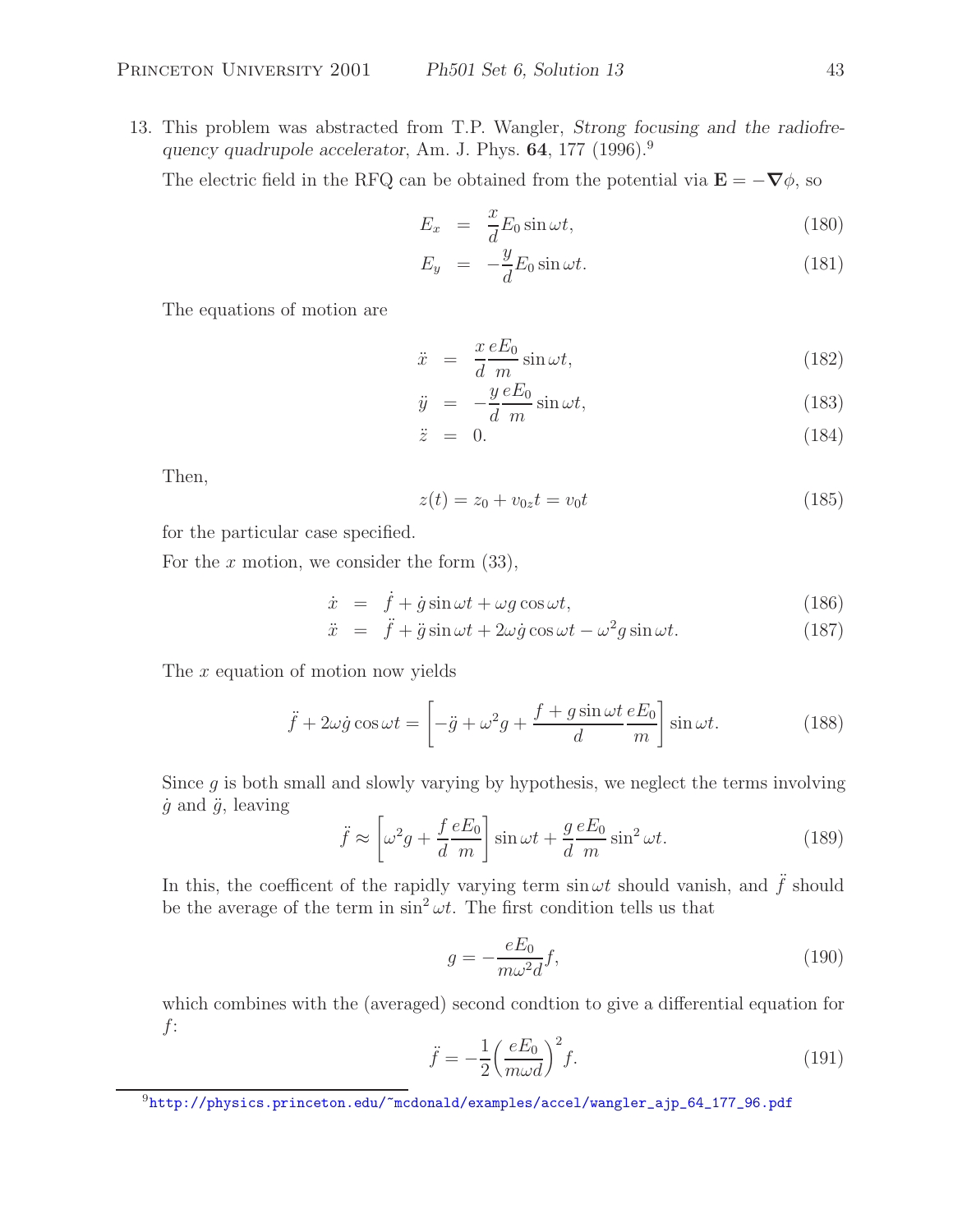Thus,

$$
f \approx A \cos \Omega t + B \sin \Omega t
$$
, where  $\Omega = \frac{eE_0}{\sqrt{2}m\omega d}$ . (192)

Together we have

$$
x(t) \approx (A\cos\Omega t + B\sin\Omega t)\left(1 - \frac{eE_0}{m\omega^2 d}\sin\omega t\right).
$$
 (193)

The particular initial conditions (34)-(36) are satisifed by

$$
x(t) \approx \frac{v_0 \theta_0}{\Omega} \sin \Omega t \left( 1 - \frac{eE_0}{m\omega^2 d} \sin \omega t \right).
$$
 (194)

For this to be consistent we must have that

$$
\frac{eE_0}{m\omega^2 d} \ll 1. \tag{195}
$$

Then, the beam returns to the z-axis at time  $t = \pi/\Omega$ , corresponding to distance  $z = \pi v_0/\Omega$ .

The argument is similar for the  $y$  motion. The opposite sign of the electric field leads to

$$
g = +\frac{eE_0}{m\omega^2 d}f,\tag{196}
$$

and so

$$
y(t) \approx (C\cos\Omega t + D\sin\Omega t) \left(1 + \frac{eE_0}{m\omega^2 d}\sin\omega t\right). \tag{197}
$$

The particular initial conditions  $(34)-(36)$ , however, require that both C and D vanish. Experts will recognize that the dimensionless quantity

$$
\eta \equiv \frac{eE_0}{m\omega c},\tag{198}
$$

where c is the speed of light, is a useful invariant of the field. In terms of this invariant the condition of validity of the solution is

$$
\eta \frac{\lambda}{2\pi d} \ll 1. \tag{199}
$$

If d is a characteristic aperture of the RFQ, we earlier required that  $\lambda \gg d$  so the quasistatic approximation to the fields would be valid. Hence, the invariant field strength  $\eta$  cannot be too large in the RFQ.

The physical meaning of the invariant  $\eta$  is that it is the ratio of the energy gain over distance  $\lambda/2\pi$  to the electron rest energy  $mc^2$ :

$$
\eta = \frac{eE_0}{m\omega c} = \frac{eE_0\lambda/2\pi}{mc^2}.
$$
\n(200)

Thus, the RFQ should not impart relativistic transverse motion to the particles if it is to function as described above.